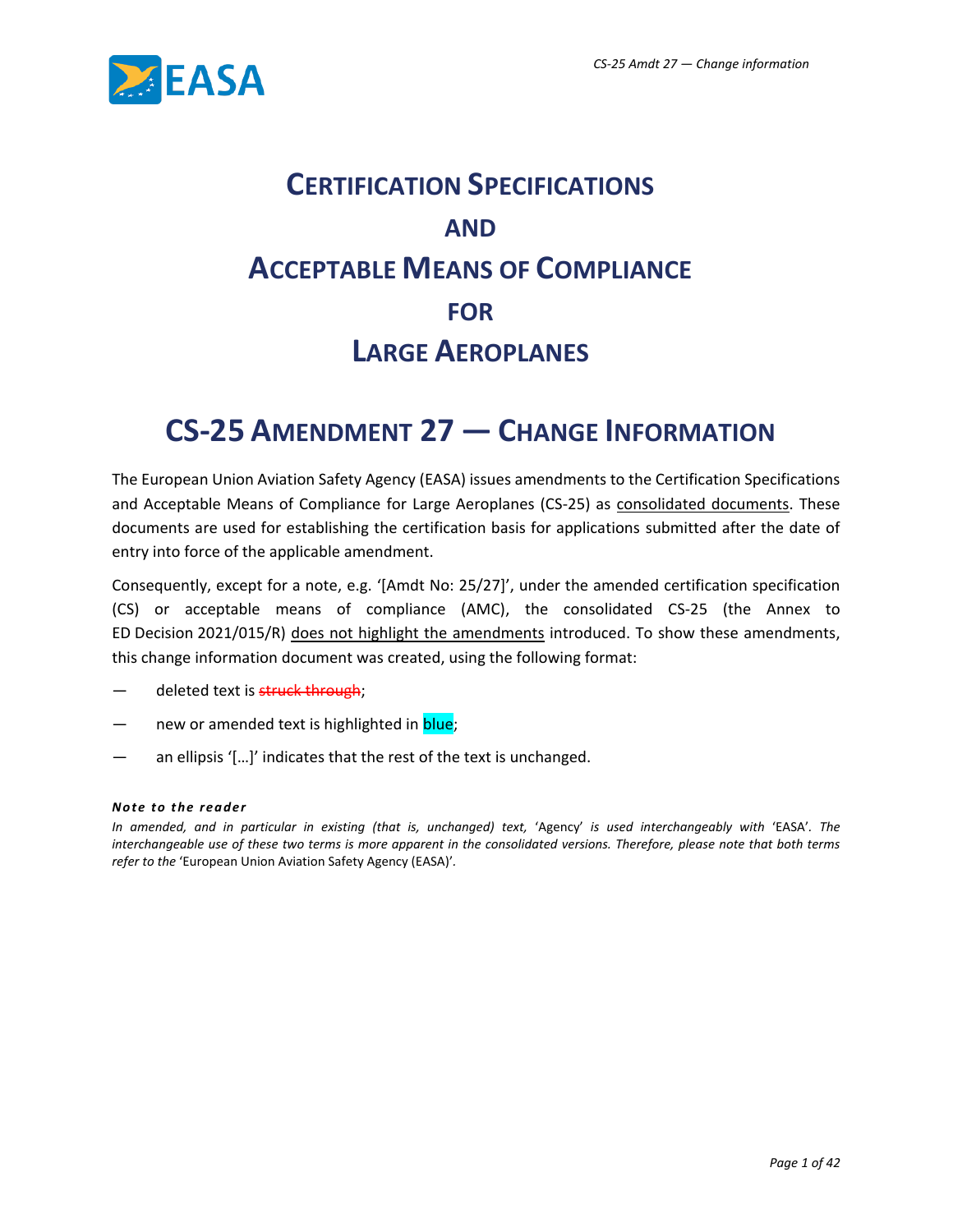

## **SUBPART D — DESIGN AND CONSTRUCTION**

### **GENERAL**

### **CS 25.603 Materials**

(See AMC 25.603; Ffor Ccomposite Mmaterials, see AMC 20-29; Ffor use of glass in passenger cabins, see AMC No 2 to CS 25.603(a))

The suitability and durability of materials used for parts, the failure of which could adversely affect safety, must:-

- (a) Bbe established on the basis of experience or tests (see AMC No<sup>o</sup>1 to CS 25.603(a));
- (b) Econform to approved specifications, that ensure their having the strength and other properties assumed in the design data ( $s$ see AMC 25.603(b)); and
- (c)  $\overline{ }$  Ttake into account the effects of environmental conditions, such ase.g. temperature and humidity, expected in service.

[Amdt No: 25/9]

[Amdt No: 25/18]

[Amdt No: 25/19]

[Amdt No: 25/27]

### **AMC 25.603 Suitability and durability of materials**

The term 'material' is differently interpreted, ranging from raw feedstock material to the material state in a final complex part configuration that may have undergone various processes. CS 25.603, CS 25.605, CS 25.613, and AMC 25.613 should therefore be considered together to ensure the coherent and safe design and production of parts and thus maintain occupant and aeroplane safety throughout the aeroplane's operational life. This is of growing importance as more and more production methods allow the design of complex part configurations for which the characteristics of the materials are defined close to completion of the part production, e.g. castings, composite resin transfer methods, bonding, or additive manufacturing methods. The applicants should therefore discuss with EASA, at an early stage of the certification project, potential details supporting the means of compliance with CS 25.603, CS 25.605, and CS 25.613.

Note: organisations engaged in the design and certification of modifications or repairs should also comply with these CSs and consider the related AMC.

Appropriately defined tests and analysis pyramids (e.g. as outlined in AMC 20-29 for composite materials) should support the certification of materials, processes, and/or fabrication methods, including the development of the associated design values in more complex part configurations and assemblies.

[Amdt No: 25/27]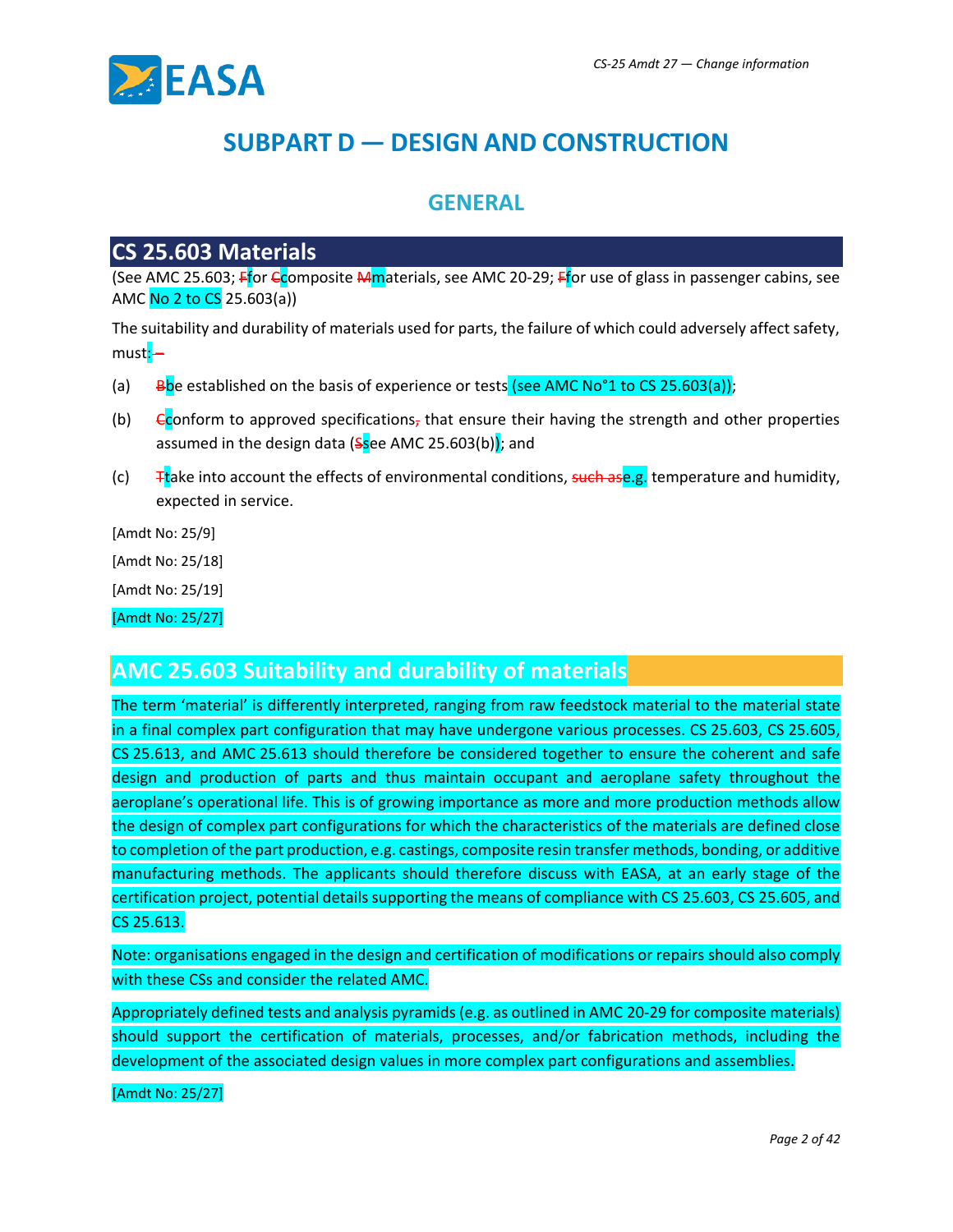

## **AMC No 1 to CS 25.603(a) Suitability and durability of materials — Experience or tests**

To show compliance with CS 25.603 and CS 25.605, applicants may use previous applicable experience and/or tests together with material specifications and material process specifications. Applicants should therefore carefully consider the controls on materials and material processing that are appropriate to the design data to be used for any part (e.g. controls on additive manufacturing powder material handling processes). However, as material strength and other properties may result from the process limitations that are specific to the configuration of some complex parts, the applicability of previous experience to new part configurations may be limited.

Shared databases: when the material strength and other properties that are used in the design data are not only influenced by the constituent materials and/or material processes, but also by the manufacturing and assembly processes, demonstrating controls on constituent materials and material processes may assist applicants in developing the final design data. For example, if an applicant successfully demonstrates data equivalence with established and accepted databases, this may create confidence in the applicant's production processes, if not providing existing design values.

[Amdt No: 25/27]

## **AMC No 2 to CS 25.603(a) Suitability and durability of materials — Large glass items**

1. General

This AMC defines acceptable minimum performance standards for the specific case of large glass items used as an interior material in passenger cabin installations whereby the glass items carry no other loads than those resulting from the mass of the glass itself, rapid depressurisation, or abuse loading.

[…]

[Amdt No: 25/19]

[Amdt No: 25/27]

**AMC 25.603(b) Suitability and durability of materials — Approved material specifications and material process specifications**

The approved material specifications and material process specifications should:

be suitable for the application;

define material and material process controls;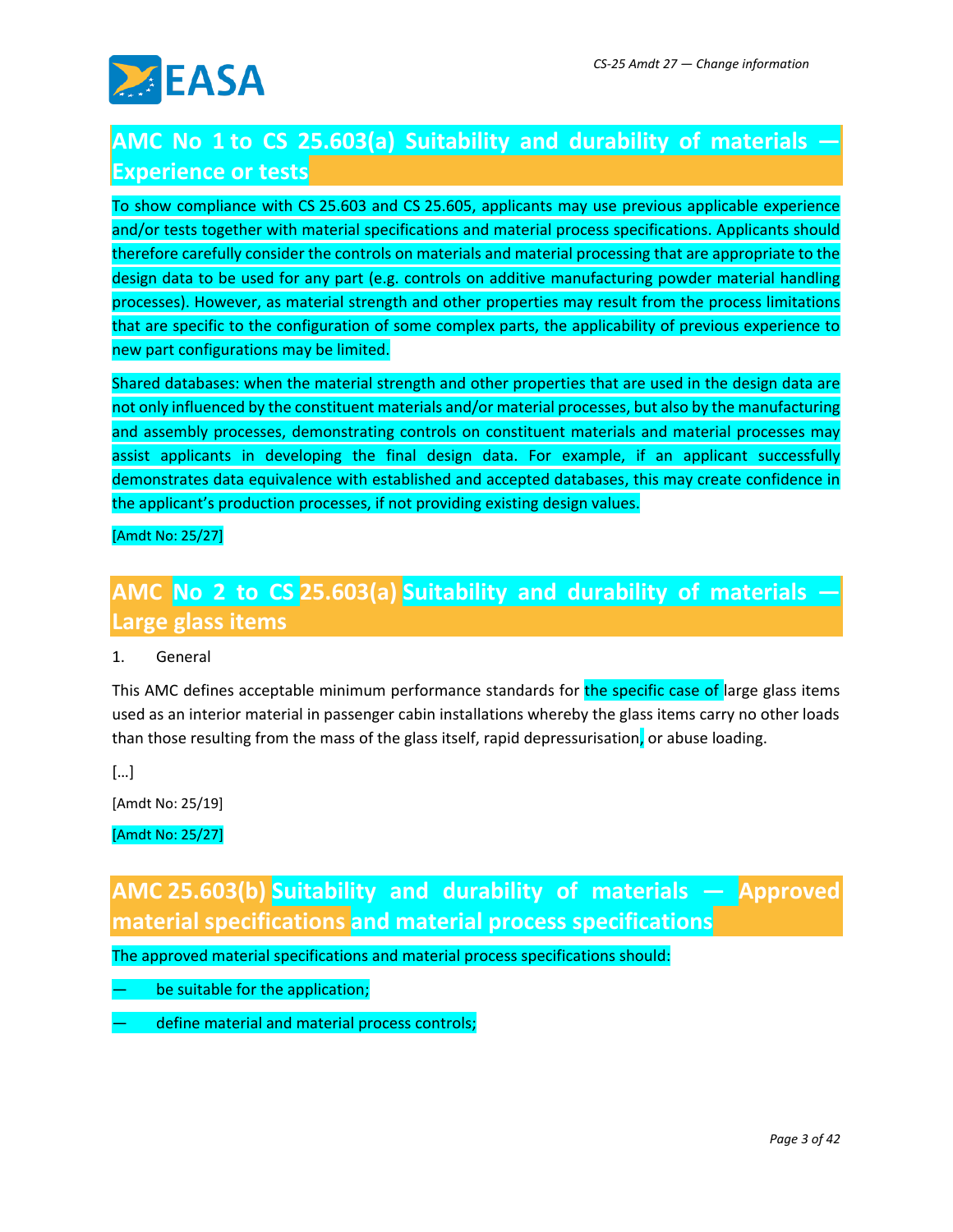

include requirements to assist the applicant in managing raw/feedstock/unfinished materials, as appropriate to the technology (e.g. the feedstock powder used in additive manufacturing, or matrix systems used in pre-impregnated composites).

The material strength and other properties that are used in design data (including fatigue and damage tolerance characteristics, when applicable) are governed by, and can be significantly sensitive to, the related variables of the material production process (including raw-material considerations). Furthermore, these properties may also be influenced by other higher-level fabrication processes (manufacturing and assembly), including other post-processing activities (e.g. adhesive material and bonding properties produced in a bonded joint of a complex part may not be the same as those produced in a test coupon).

The material specifications, material process specifications, and/or production drawings should identify key characteristics and parameters to be monitored by in-process quality control, including the acceptable limits to the characteristics of materials and processes (e.g. acceptable anomalies or flaws), and should address anisotropy, when applicable. This information may also help applicants identify other defect types and damage modes than the anomalies and flaws that are accepted under the specifications, including those that may occur in service. Such data may be used to help applicants show compliance with other specifications, e.g. CS 25.571. However, showing compliance with CS 25.571 does not relieve from the requirement for material process controls.

Note: Aapproved material specifications and approved material process specifications can be, for example, industry or military specifications, or European Technical Standard Orders (ETSOs).

[Amdt No: 25/27]

### **CS 25.605 Fabrication methods**

#### (See AMC 25.605)

- (a) The fabrication methods of fabrication-used (i.e. the manufacturing and assembly methods, including consideration of the materials and material processes) must produce the strength and other properties necessary to ensure a consistently safe parta consistently sound structure. If a fabrication method includes processes (such as gluing, spot welding, or heat treating) that requires close control to reach this objective, then thethose processes must be performed under an representative approved fabrication process specifications, supported by appropriately approved material specifications (including considering the raw/feedstock/unfinished material specifications) with appropriate controls for the design data.
- (b) Each new aircraft fabrication method must be substantiated by a test programme that is representative of the application.

[Amdt No: 25/27]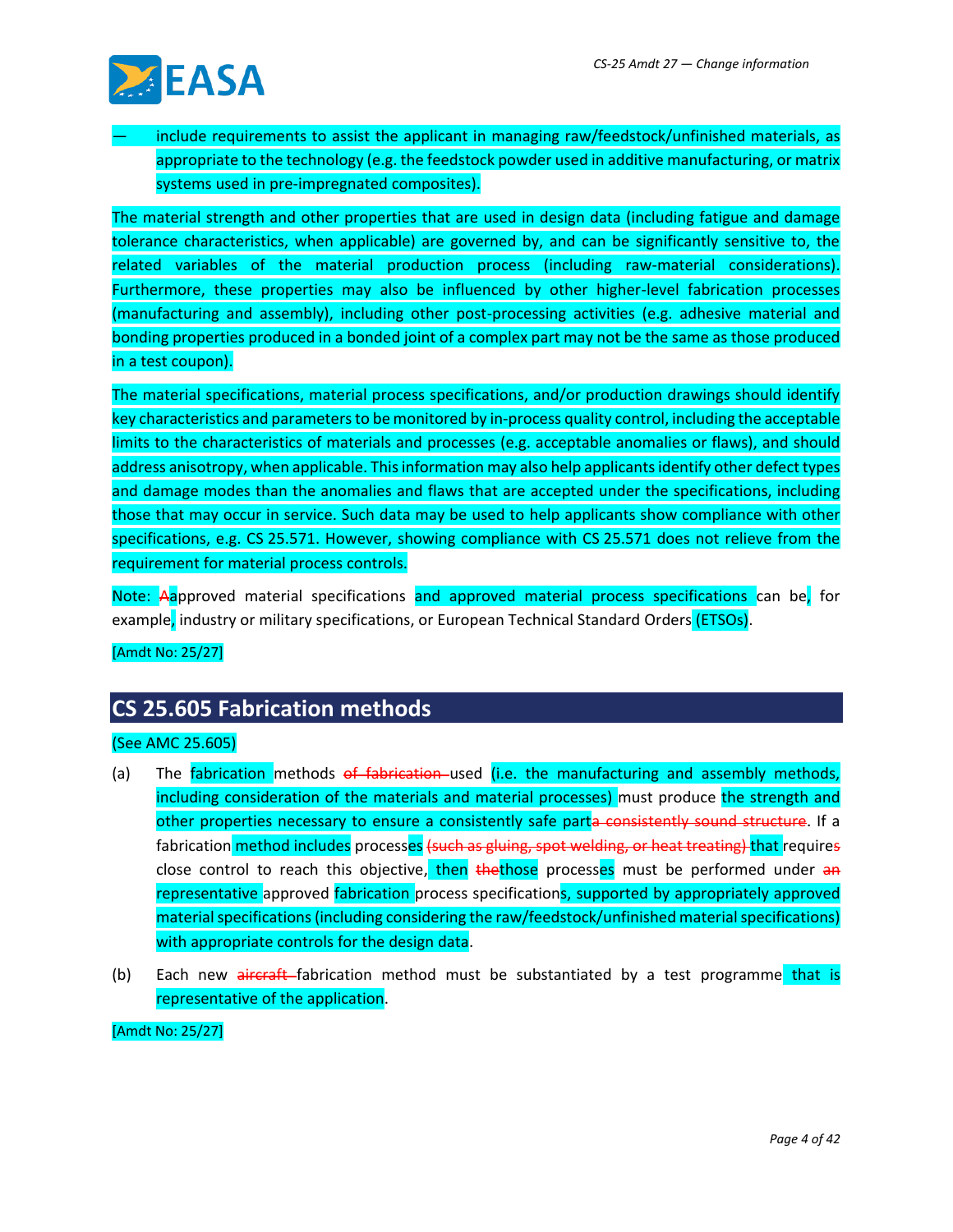

### **AMC 25.605(a) Fabrication methods — Approved process specifications**

Examples of fabrication method processes that may require close control to consistently produce safe parts include the following:

castings,

- composite resin transfer methods,
- bonding,
- welding,
- heat-treating, or
- additive manufacturing methods.

Fabrication method process specifications should include all critical inspection steps and/or process-controlled steps, and should be substantiated (they may require re-evaluation and new substantiation, if modified later). All the inherent part characteristics that result from the fabrication method and affect the material strength and other properties should be closely correlated with non-destructive inspection (NDI) and/or process control variables. Furthermore, the applicant should show that the equipment used to support the process-critical manufacturing steps (particularly those steps that are not directly supported and controlled through inspection) is under appropriate process control, to ensure the consistent production of safe parts.

Note 1: 'safe parts' must comply with CS 25.603 and CS 25.605 to ensure safety by maintaining the appropriate 'material strength and other properties' that are assumed in the design data. Therefore, applicants are reminded that, beyond the consideration of airframe strength, these CSs are also applicable to other applications for which safety relies on strength or stiffness, e.g. system structures. Furthermore, the reference to 'other properties' is intended to ensure that safety is also maintained for applications for which safety relies on 'other properties' (for example, safe interior cabin parts that rely upon suitable flammability properties).

Note 2: approved fabrication process specifications and approved material specifications can be, for example, industry or military specifications, or European Technical Standard Orders (ETSOs).

[Amdt No: 25/27]

## **AMC 25.605(b) New fabrication methods — Test programme**

The test programme should initially consider the material strength and other properties resulting from each new fabrication method ('new' means new to the industry, an applicant, or an application configuration). The scope of the test programme should include considering the potential for anisotropic properties unless the applicant has already established an understanding of these properties.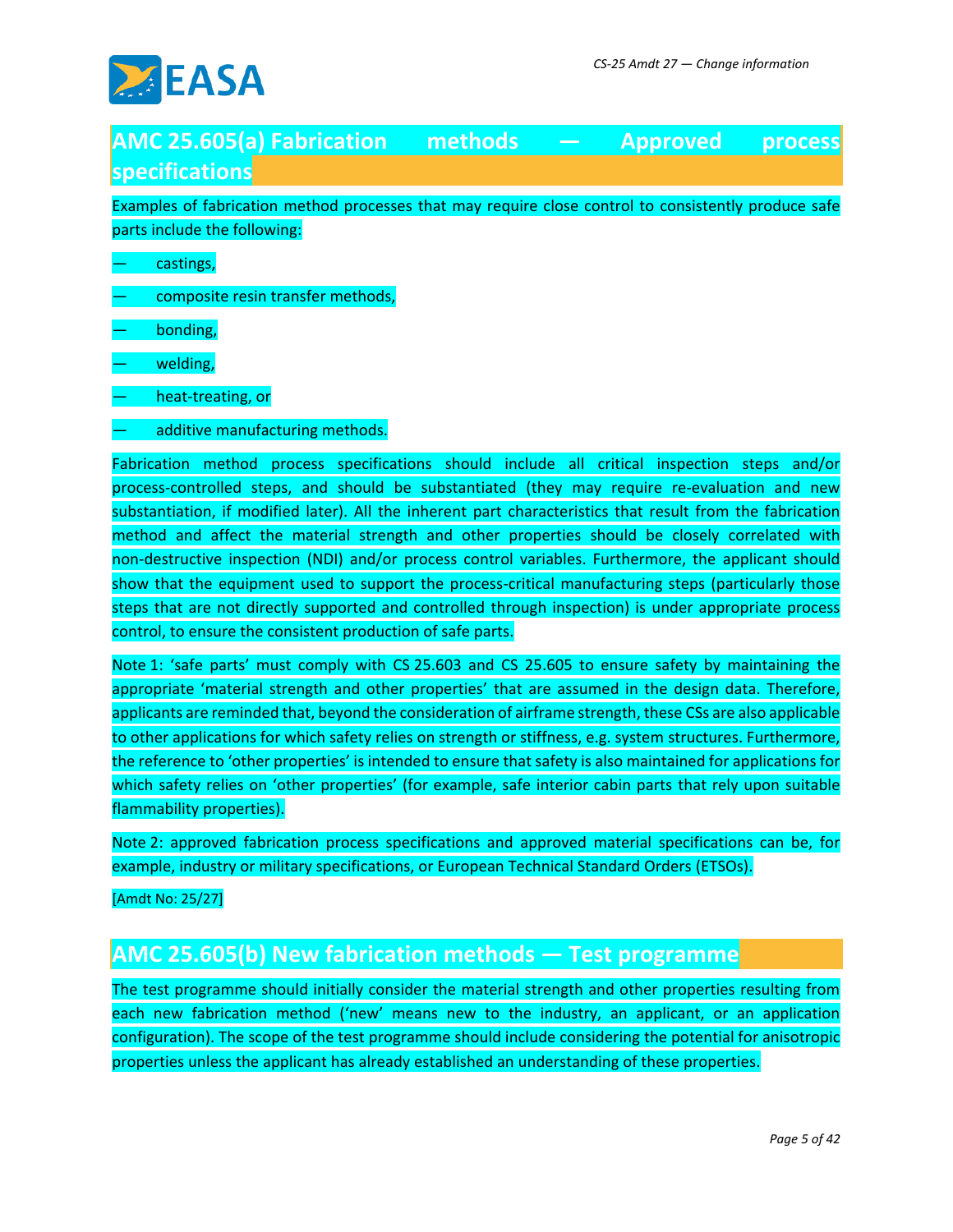

The test programme that is required for the certification of new fabrication methods should be used to evaluate the critical process variables. Based on that evaluation, the applicant should establish in the fabrication specifications the relevant parameters that govern the final material strength and other properties of the part at the time of its production and throughout its operational life. Furthermore, the applicant should evaluate the sensitivity of the material strength and other properties to the critical process variables to ensure that the established parameters are both robust and practical.

Note: the test programme may also be used to help applicants understand the defect types and damage modes to be considered when showing compliance with other specifications, e.g. CS 25.571. Understanding the potential defects and damage modes is particularly important for sensitive fabrication processes, e.g. those used for structural bonding.

[Amdt No: 25/27]

## **AMC 25.613 Material Sstrength Pproperties and Mmaterial Ddesign Vvalues**

[…]

3. *General*. CS 25.613 contains the requirements for material strength properties and material design values. Material properties used for fatigue and damage tolerance analysis are addressed by CS 25.571 and AMC 25.571(a).

When developing the material strength properties and material design values, the applicant should also consider potential anisotropies and establish all properties and design values relevant to the application of the material.

[…]

4.2. *Statistically Based Design Values*. […]

[…]

The "A'" and "B'" properties published in "Tthe SAE 'Metallic Materials Properties Development and Standardization (MMPDS)  $\frac{h}{r}$  and  $b$  or ESDU 00932 are acceptable, as are the statistical methods specified in the applicable chapters/sections of these handbooks. Other methods of developing material design values may be acceptable to the **EASAAgency**.

The test specimens used for material property certification testing should be made from material produced using production processes. Test specimen design, test methods, and testing should:

[…]

(ii) conform to those detailed in the applicable chapters/sections of  $H$ <sub>T</sub>he SAE Metallic Materials Properties Development and Standardization (MMPDS hHandbook", MIL-HDBK-17Composite Materials Handbook 17 (CMH-17), ESDU 00932 or other accepted equivalent material data handbooks, or: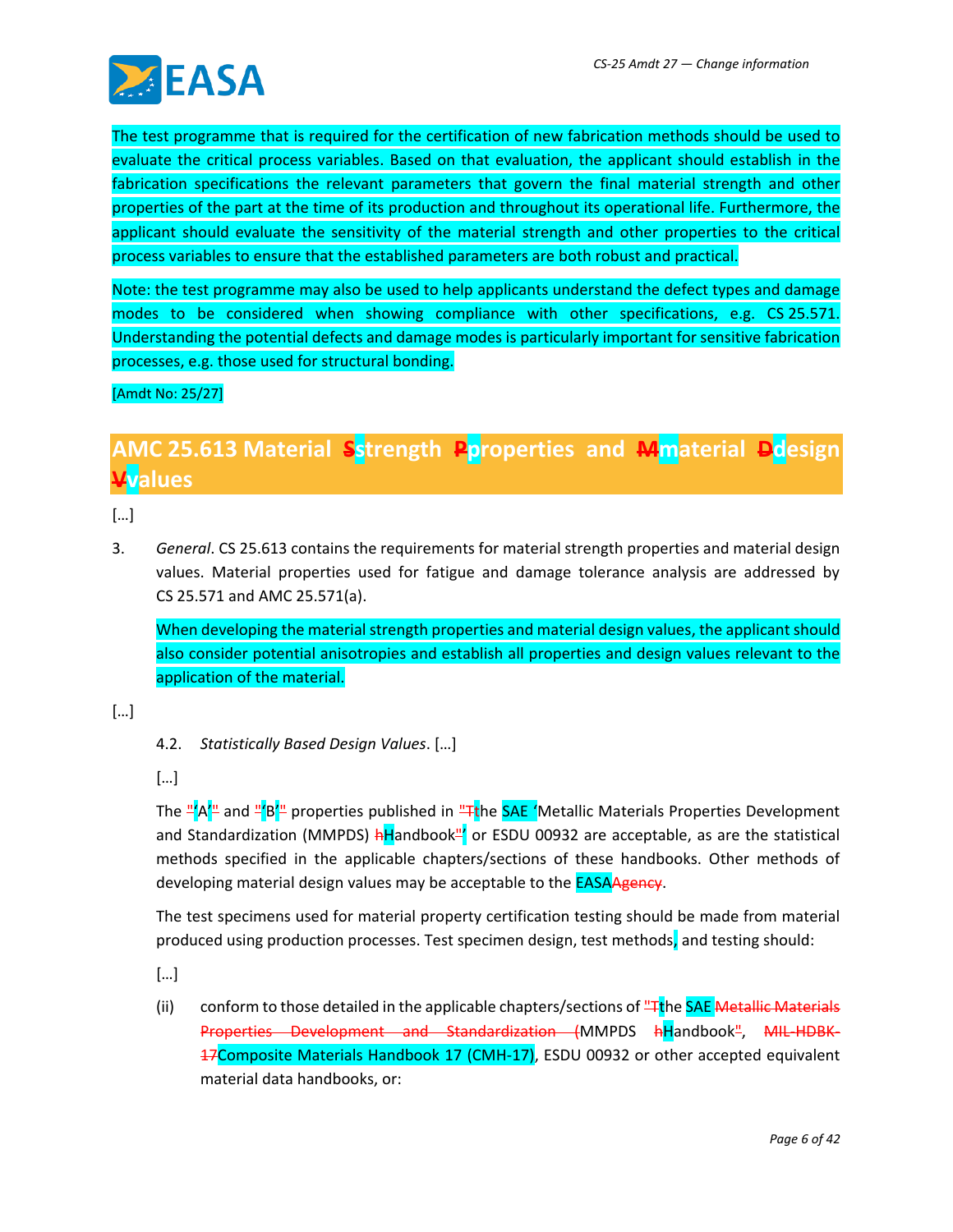

#### […]

The AgencyEASA may approve the use of other material test data after review of test specimen design, test methods, and test procedures that were used to generate the data.

The use of some materials and processes may allow the applicant to design parts for which the material strength and other properties are produced during production or repair. Consequently, the use of simple material test coupons (as typically produced, independent of the part) at the base of a typical test pyramid (e.g. as defined in AMC 20-29 for 'composite structures') may not be representative of the material strength and other properties of the final part. When a higher test pyramid is required, then the applicant may need to reduce (for practical reasons) the number of specimens below what is normally expected for generating statistically significant values, e.g. as those associated with A and B basis data (as defined in the MMPDS Handbook). Therefore, other mitigating measures are likely necessary (e.g. coupon testing of prolongations, testing of coupons from sections of production parts, other sampling strategies, more intensive non-destructive inspection (NDIs), etc.). Until industry establishes standards for such situations, the applicant should agree with EASA whether and how to use test articles of a higher test pyramid, as well as associated small datasets, to generate material and design data. In that agreement, EASA may give credit to the applicant for applicable established practices.

[…]

4.4. *Use of Higher Design Values Based on Premium Selection*. […]

If the material is known to be anisotropic then testing should account for this condition.The applicant should have data available to understand if a material is anisotropic and should account for this condition during testing.

[…]

[Amdt No: 25/1]

[Amdt No: 25/27]

### **CONTROL SYSTEMS**

## **AMC 25.671 Control Systems — General**

[…]

**4.** *DEFINITIONS*

[…]

pq. *Take-off* is the time period from the brake release up to the time when the aeroplane reaches 10 m (35 ft) AAL.

[…]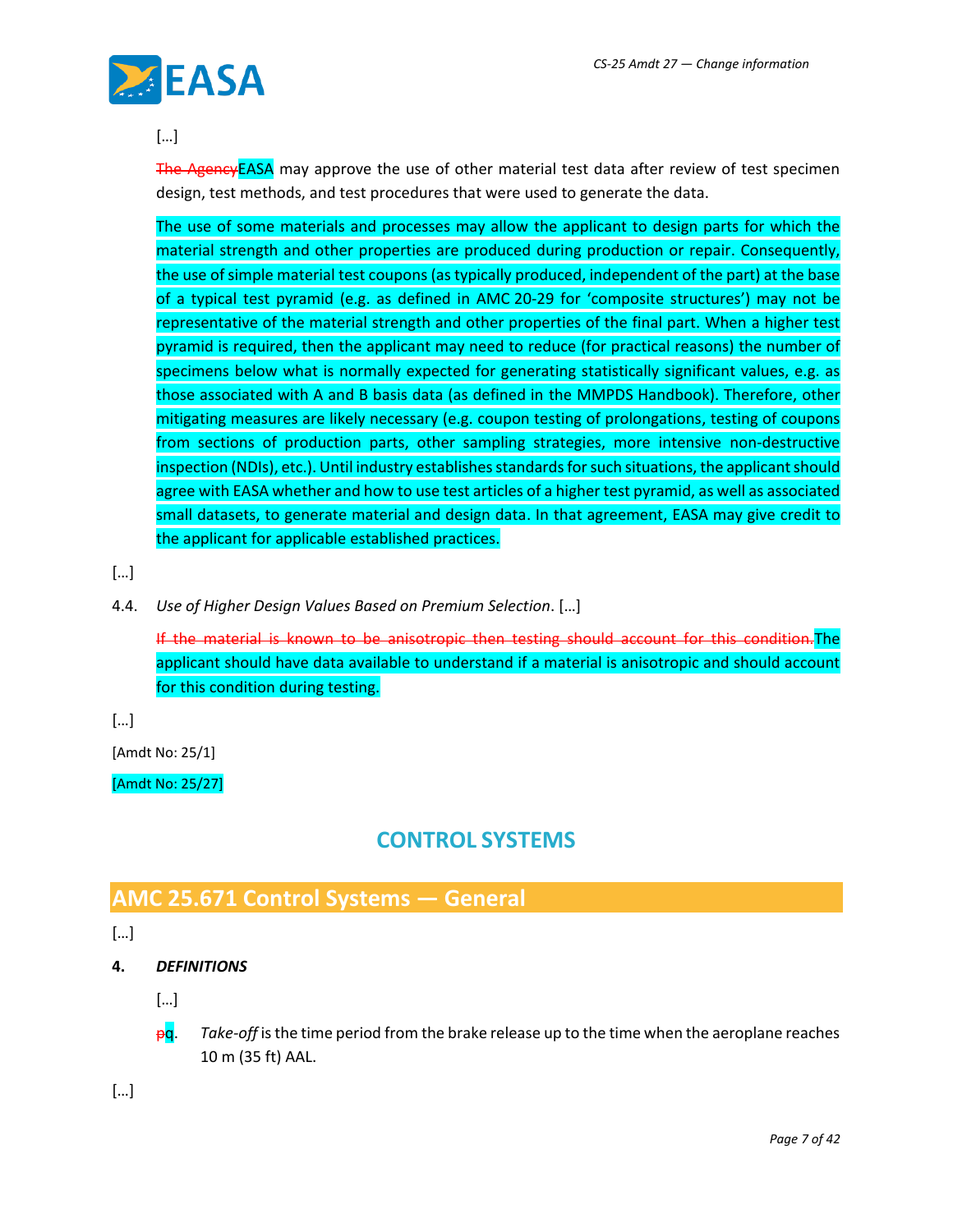

#### **6.** *EVALUATION OF FLIGHT CONTROL SYSTEM ASSEMBLY — CS 25.671(b)*

The intent of CS 25.671(b) is to minimise the risk by design that the elements of the flight control system are incorrectly assembled, such that that this leads to significant safety effects. The intent is not to address configuration control (refer to CS 25.1301(a)(2)).

[…]

[Amdt No: 25/24]

[Amdt No: 25/27]

### **PERSONNEL AND CARGO ACCOMMODATIONS**

### **AMC 25.775(d) Windshields and Wwindows**

[…]

#### 8. OTHER FAILURE CONDITIONS THAT MAY HAVE STRUCTURAL EFFECTS

AMC 25.1309, point 10(c) 'Considerations When Assessing Failure Condition Effects', states that the applicant should evaluate the severity of failure conditions, considering the effects that potential or consequential effects on structural integrity may have on the aeroplane.

Therefore, the applicant should carefully consider the potential effects on the windshield structural integrity when assessing any failure condition in windshield-related systems (e.g. windshield heating systems).

Unless otherwise shown, the applicant should classify as at least hazardous a system failure condition that leads to a structural failure that could result in partial or complete loss of a windshield.

In addition, it is reminded that CS 25.365(e)(3) requires the applicant to consider the maximum compartment opening, caused by aeroplane or equipment failures (e.g. windshield failures), that is not shown to be extremely improbable.

Service experience has shown that failure or deterioration of windshield installation components (e.g. a degraded seal), combined with environmental conditions (e.g. water accumulation or moisture ingress) or with manufacturing/installation issues, may lead to failure of other components of windshield-related systems (e.g. degradation of, or damage to, the insulation of a heating-system wire). The combination of such failures may lead to a malfunction or failure of the related system, which may cause a structural failure that could result in the partial or complete loss of the windshield or the loss of transparency of the windshield.

Therefore, the applicant should pay attention to common causes of failures when installing windshields and related systems or components, and to the contribution of such common causes to cascading failures. The applicant should identify through common cause analysis appropriate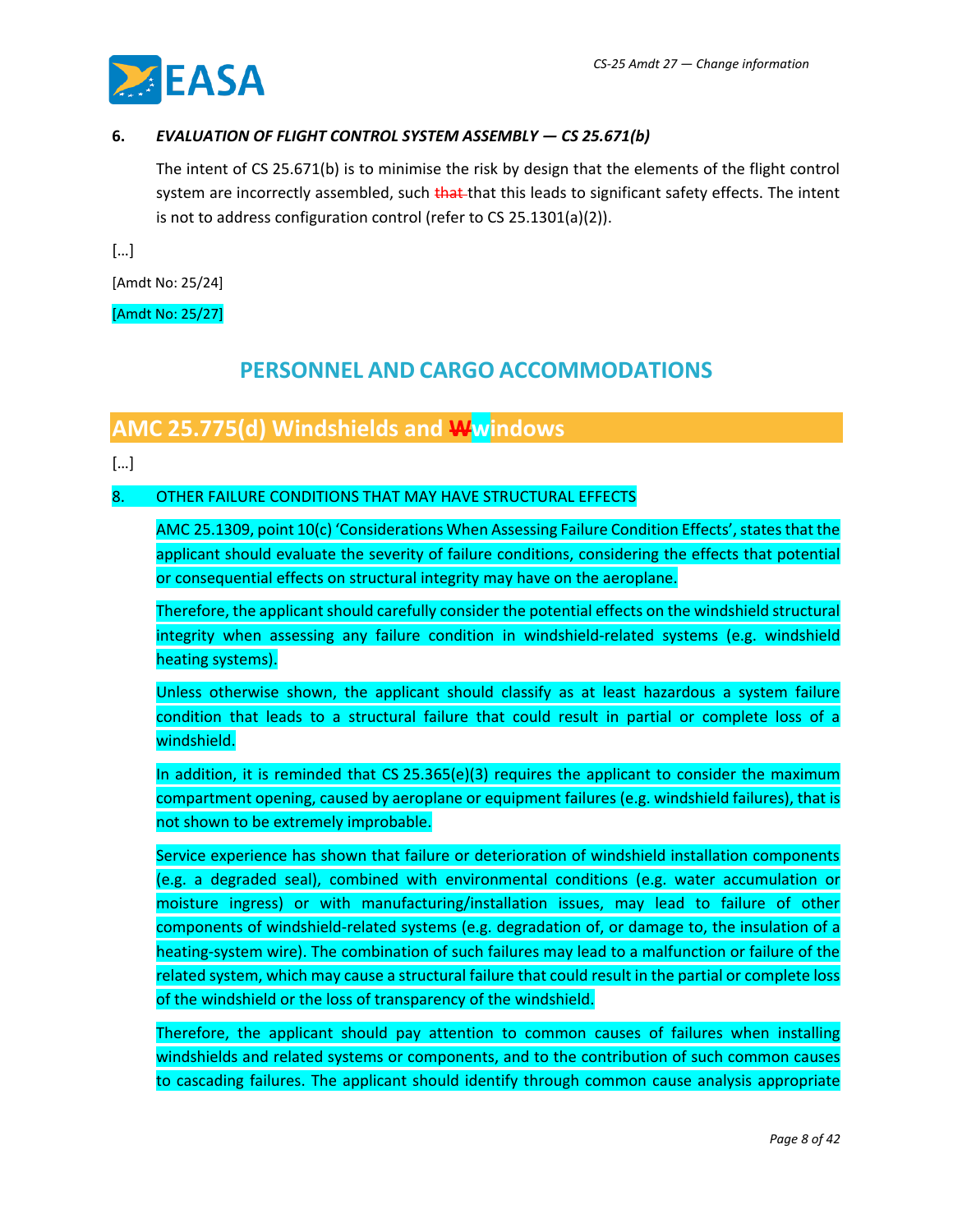

design, manufacturing, installation, and maintenance precautions to mitigate the risk of any failure condition adversely affecting systems or components, which may directly or indirectly lead to a structural failure that could result in the partial or complete loss of the windshield or the loss of transparency of the windshield (refer to AMC 25.1309, Appendix 1).

[Amdt No: 25/27]

### **EMERGENCY PROVISIONS**

### **AMC 25.801 Ditching**

EASA accepts the relevant parts of Federal Aviation Administration (FAA) AC 25-17A 'Transport Airplane Cabin Interiors Crashworthiness Handbook', of 24 May 2016, as an acceptable means of compliance with CS 25.801(d).

Note: 'relevant parts' means the AC 25-17A parts that address the applicable Federal Aviation Regulation (FAR)/CS-25 paragraph(s).

[Amdt No: 25/27]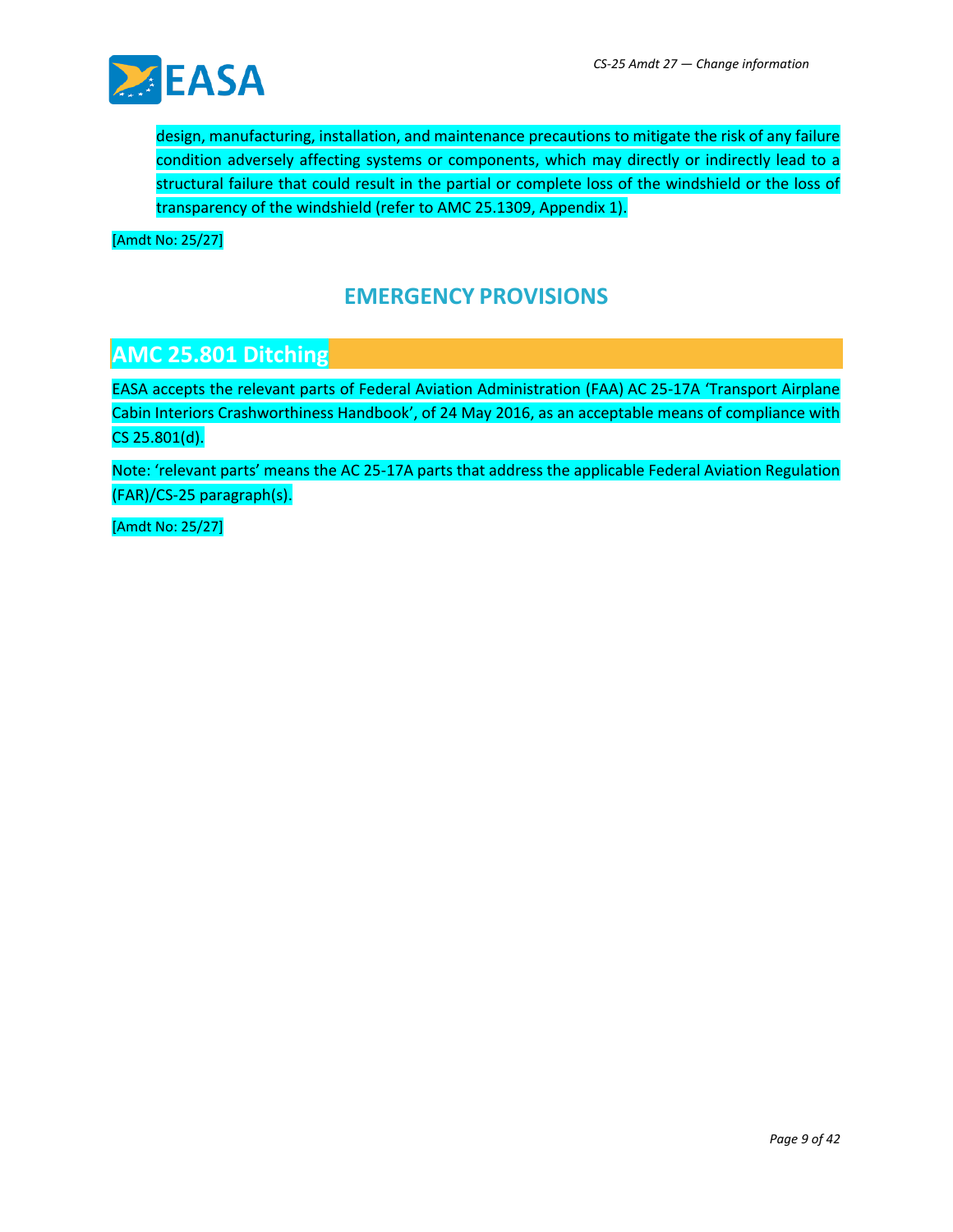

## **SUBPART E — POWERPLANT**

### **GENERAL**

### **AMC 25.907 Propeller vibration**

EASA accepts Federal Aviation Administration (FAA) Advisory Circular (AC) 20-66B 'Propeller Vibration and Fatigue', of 24 March 2011, as an acceptable means of compliance with CS 25.907 regarding the evaluation of vibratory stresses on propellers. The applicant should use in that evaluation fatigue and structural data that is obtained in accordance with the Certification Specifications and Acceptable Means of Compliance for Propellers (CS-P).

When investigating the actual vibration behaviour of each propeller, the applicant should include the operating conditions that correspond to descent with the power levers at flight idle position and with speeds around maximum operating limit speed  $(V_{MO})$ . Experience has shown that such conditions may cause cyclic loads and vibrations that may exert excessive stress on some parts of the propeller. As aerodynamic loads differ depending on the position of the engine-propeller assembly on the aeroplane, the applicant should investigate the propellers' vibration behaviour at all engine-propeller assembly positions.

[Amdt No: 25/27]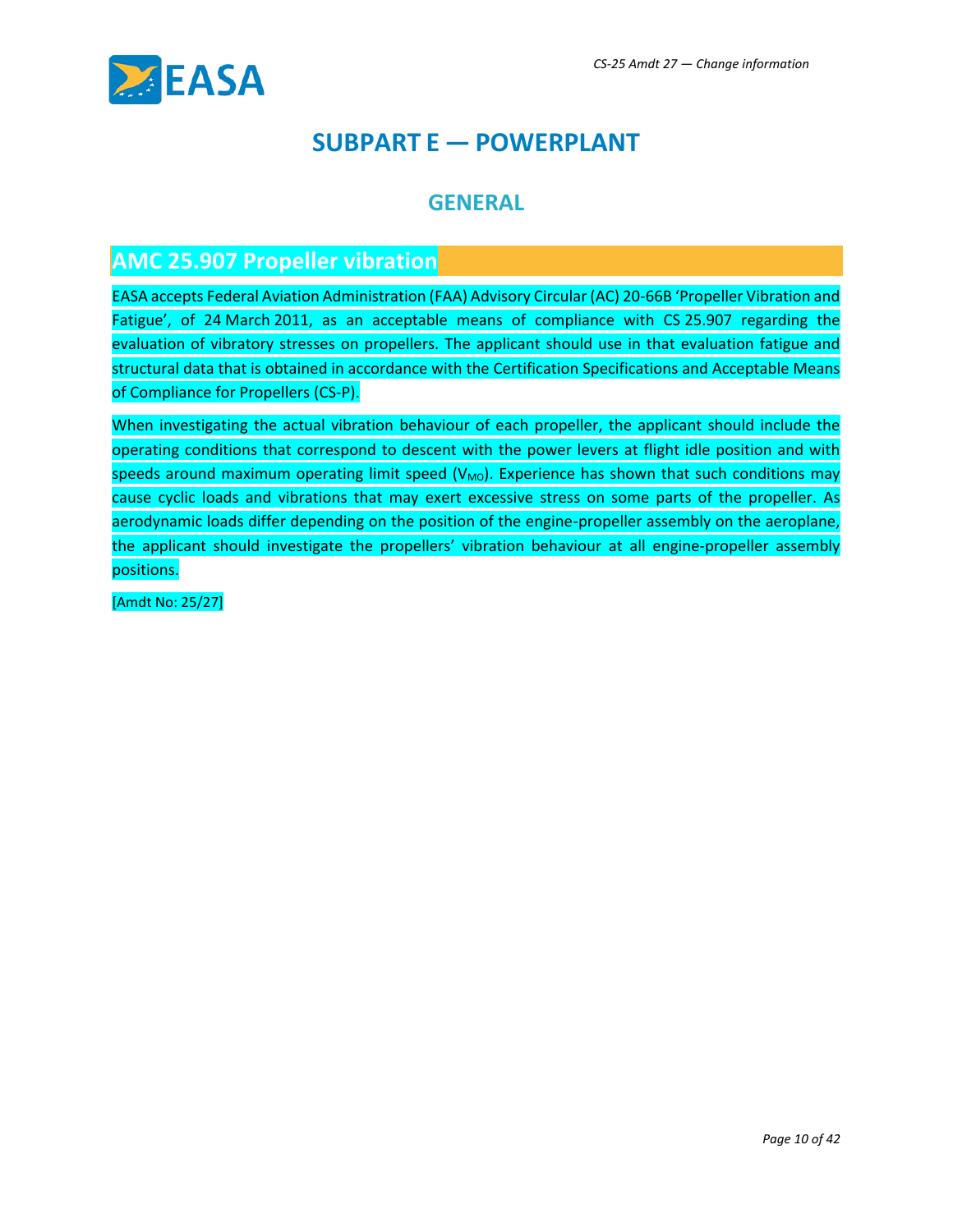

## **SUBPART F — EQUIPMENT**

### **GENERAL**

## **CS 25.1305 Powerplant instruments**

(See AMC 25.1305)

The following are required powerplant instruments:

[…]

(c) *For turbine engine-powered aeroplanes.*

[…]

- (9) A vibration indication system that indicates unbalances in engine rotor systems and, when applicable, in propeller rotating assemblies.
- (d) *For turbo-jet engine-powered aeroplanes*.

[…]

(3) An indicator to indicate rotor system unbalance.

[…]

[Amdt No: 25/12]

[Amdt No: 25/18]

[Amdt No: 25/27]

## **AMC 25.1309 System Ddesign and Aanalysis**

[…]

#### *APPENDIX 3. CALCULATION OF THE AVERAGE PROBABILITY PER FLIGHT HOUR.*

[…]

- b. *Calculation of the Probability of a Failure Condition for a certain 'Average Flight'*.
	- […]
	- (2) If the failure is only relevant during certain flight phases, the calculation should be based on the probability of failure during the relevant "'at risk'" time for the "'Average Flight'". […]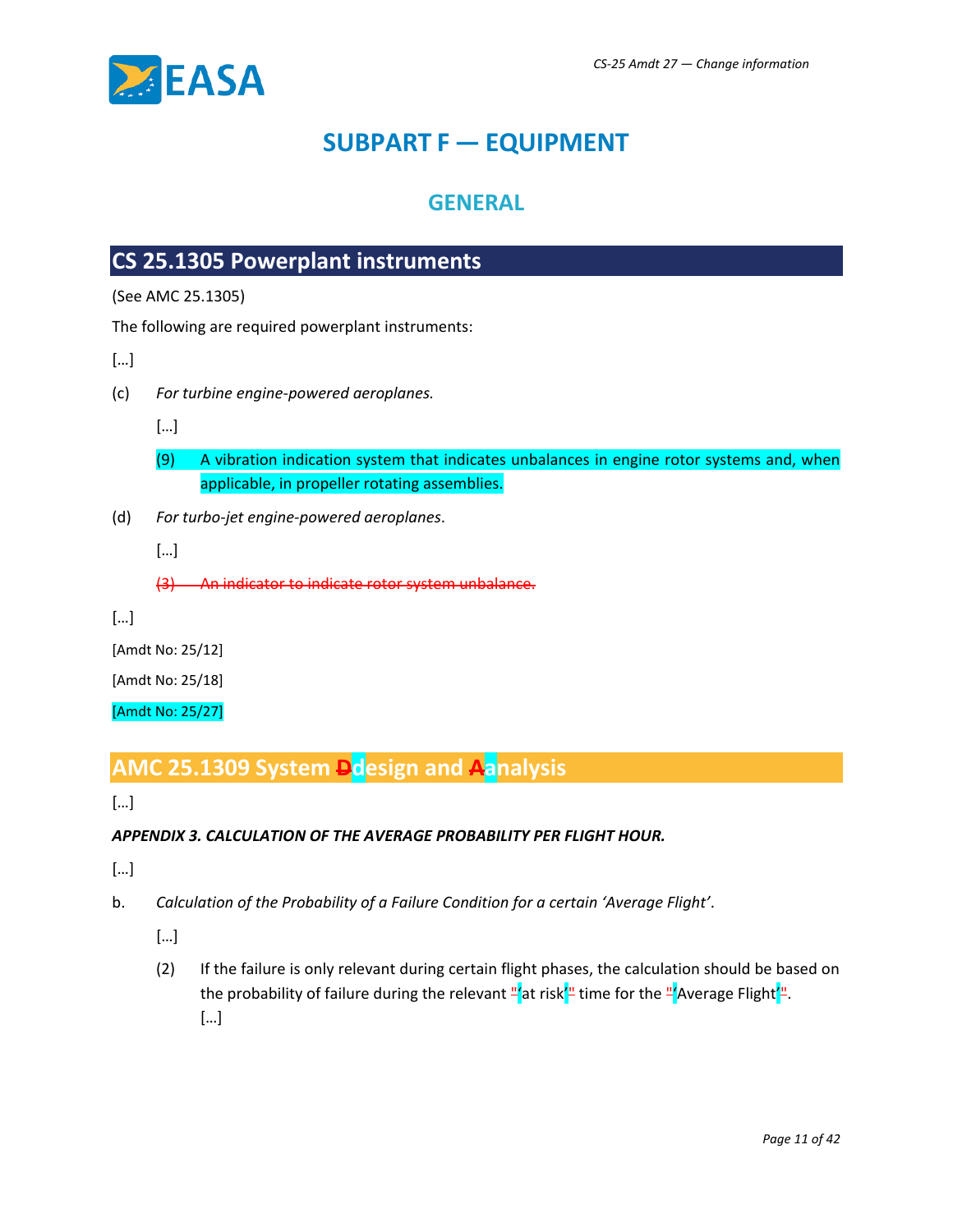

#### *APPENDIX 5. EXAMPLE OF LIMIT LATENCY AND RESIDUAL PROBABILITY ANALYSIS.*

[…]

| #              | Probability<br>(per flight<br>hour) | Event<br>name | Event<br>description | <b>Failure rate</b><br>(constant,<br>unless noted) | <b>Exposure</b><br>time | Event<br>probability<br>(per flight) | CS 25.1309(b)(5)<br>Applicability/compliance                                                                                                                                                                                                                                                                                                                      |  |
|----------------|-------------------------------------|---------------|----------------------|----------------------------------------------------|-------------------------|--------------------------------------|-------------------------------------------------------------------------------------------------------------------------------------------------------------------------------------------------------------------------------------------------------------------------------------------------------------------------------------------------------------------|--|
| 1              | 3.992E-10                           | A001          | ACT <sub>1</sub>     | 1.000E-07                                          | 2.5h                    | 2.500E-07                            | Not compliant with the limit latency                                                                                                                                                                                                                                                                                                                              |  |
|                |                                     | L001          | LAT <sub>1</sub>     | 4.000E-06                                          | 1 000.0 h               | 3.992E-03                            | criterion [L001 probability is more<br>frequent than 1.000E-03].                                                                                                                                                                                                                                                                                                  |  |
| $\overline{2}$ | 2.000E-10                           | A002          | ACT <sub>2</sub>     | 2.000E-05                                          | 2.5h                    | 5.000E-05                            | Not compliant with the residual                                                                                                                                                                                                                                                                                                                                   |  |
|                |                                     | L003          | LAT <sub>3</sub>     | 1.000E-06                                          | 10.0 h                  | 1.000E-05                            | probability criterion [A002 probability<br>per flight hour (2.000E-05/FH) is<br>more frequent than 1.000E-05/FH].                                                                                                                                                                                                                                                 |  |
| 3              | 1.000E-10                           | A004          | ACT <sub>4</sub>     | 1.000E-05                                          | 2.5h                    | 2.500E-05                            | Not compliant with the residual                                                                                                                                                                                                                                                                                                                                   |  |
|                |                                     | L003          | LAT <sub>3</sub>     | 1.000E-06                                          | 10.0 h                  | 1.000E-05                            | probability criterion [while A004<br>probability per flight hour is equal to<br>1.000E-05/FH, the combined<br>probability per flight hour of A004<br>and A002 (1.000E-05/FH + 2.000E-<br>05/FH) is more frequent than 1.000E-<br>05/FH.<br>Note: Dual-order minimal cut sets #2<br>and #3 are grouped due to same<br>event L003 appearing under G002<br>and G004. |  |
| 4              | 1.000E-10                           | A004          | ACT <sub>4</sub>     | 1.000E-05                                          | 2.5h                    | 2.500E-05                            | Compliant with both limit latency and                                                                                                                                                                                                                                                                                                                             |  |
|                |                                     | L005          | LAT <sub>5</sub>     | 1.000E-06                                          | 10.0 h                  | 1.000E-05                            | residual probability criteria<br>[A004 probability per flight hour is<br>equal to 1.000E-05/FH and combined<br>probability of L005 and L003 (1.000E-<br>05 + 1.000E-05) is less frequent than<br>1.000E-03].                                                                                                                                                      |  |
| 5              | 25.000E-11                          | A002          | ACT <sub>2</sub>     | 2.000E-05                                          | 2.5h                    | 5.000E-05                            | This dual-order minimal cut set does                                                                                                                                                                                                                                                                                                                              |  |
|                |                                     | A005          | ACT <sub>5</sub>     | 1.000E-06                                          | 2.5h                    | 2.500E-06                            | not contain any basic event being<br>latent for more than one flight.<br>Therefore,<br>CS 25.1309(b)(5) is not applicable to<br>this minimal cut set.                                                                                                                                                                                                             |  |
| 6              | 6.500E-13                           | A003          | ACT <sub>3</sub>     | 6.500E-07                                          | 2.5h                    | 1.625E-06                            | Compliant with both limit latency and                                                                                                                                                                                                                                                                                                                             |  |
|                |                                     | L004          | LAT <sub>4</sub>     | 1.000E-07                                          | 10.0 h                  | 1.000E-06                            | residual probability criteria<br>[A003 probability per flight hour<br>(6.500E-07/FH) is less frequent than<br>1.000E-05/FH and L004 probability is<br>less frequent than 1.000E-03]                                                                                                                                                                               |  |
| $\overline{7}$ | 3.991E-11                           | A002          | ACT <sub>2</sub>     | 2.000E-05                                          | 2.5h                    | 5.000E-05                            |                                                                                                                                                                                                                                                                                                                                                                   |  |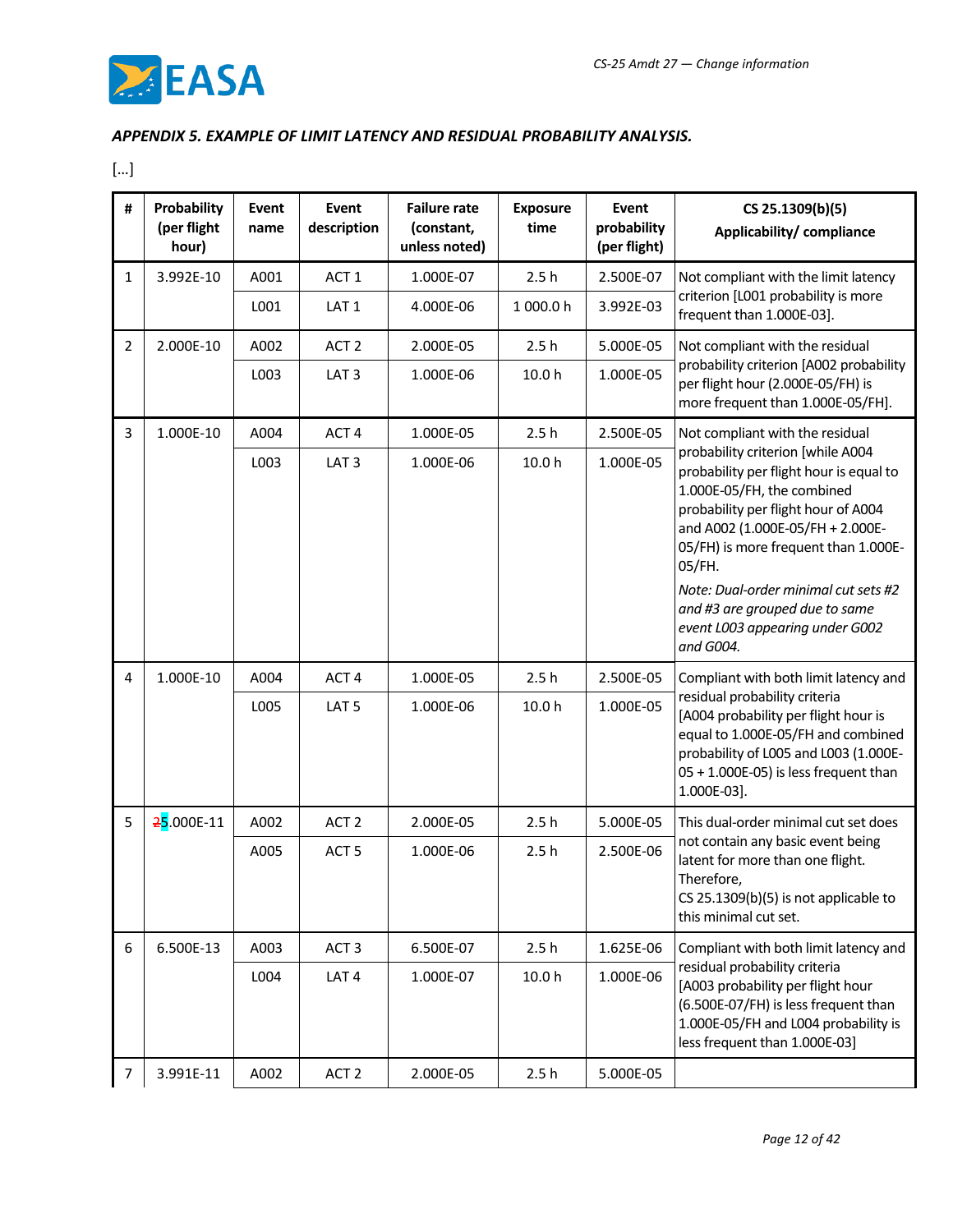

|                                                         |  | L001 | LAT 1            | 4.000E-06 | 1 000.0 h | 3.992E-03 | This minimal cut set is more than a                                                                       |  |
|---------------------------------------------------------|--|------|------------------|-----------|-----------|-----------|-----------------------------------------------------------------------------------------------------------|--|
|                                                         |  | L002 | LAT <sub>2</sub> | 5.000E-06 | 100.0 h   | 4.999E-04 | dual failure combination.<br>Therefore,<br>CS 25.1309(b)(5) is not applicable to<br>this minimal cut set. |  |
| Flight time $= 2.5$ hours<br>$P[LAT i]$ $\sim$ FR $*$ T |  |      |                  |           |           |           |                                                                                                           |  |

*Table A5-1: Minimal Cut Sets*

[…]

[Amdt No: 25/2]

[Amdt No: 25/12]

[Amdt No: 25/14]

[Amdt No: 25/24]

[Amdt No: 25/27]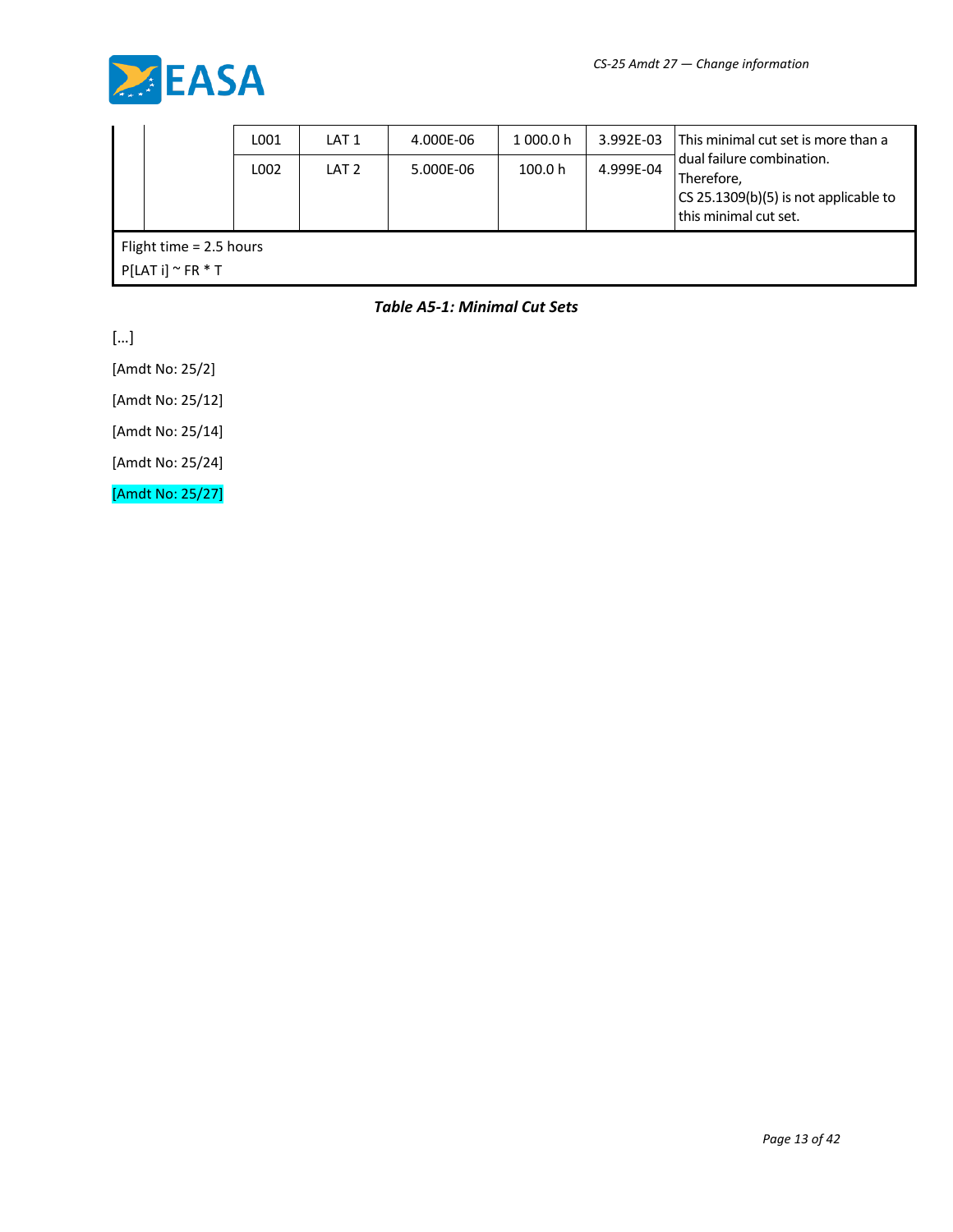

## **SUBPART G — OPERATING LIMITATIONS AND INFORMATION**

### **MARKINGS AND PLACARDS**

### **AMC 25.1541 Markings and Pplacards —- General**

Markings or placards should be placed close to or on (as appropriate) the instrument or control with which they are associated. The terminology and units used should be consistent with those used in the Flight Manual. The units used for markings and placards should be those that are read on the relevant associated instrument.

Publications which are considered to provide appropriate standards for the design substantiation and certification of symbolic placards may include, but are not limited to, 'General Aviation Manufacturers Association (GAMA) Publication No. 15 — Symbolic Messages', Initial Issue, 1 March 2014.

EASA accepts the relevant parts of Federal Aviation Administration (FAA) AC 25-17A 'Transport Airplane Cabin Interiors Crashworthiness Handbook', of 24 May 2016, as an acceptable means of compliance with CS 25.1541.

Note: 'relevant parts' means the AC 25-17A parts that address the applicable Federal Aviation Regulation (FAR)/CS-25 paragraph(s).

[Amdt No: 25/19] [Amdt No: 25/27]

### **AEROPLANE FLIGHT MANUAL**

### **AMC 25.1581 Aeroplane Fflight Mmanual**

[…]

- 6 *AEROPLANE FLIGHT MANUAL CONTENTS*
	- $[...]$
	- d. *Performance Section.* […]
		- […]
		- (18) Landing Distance. The landing distance from a height of 50 ft must be presented either directly or with the factors required by the operating regulations, together with associated conditions and weights up to the maximum take-off weight. For all landplanes, landing distance data must be presented for smooth, dry, hard-surfaced runways for standard day temperatures. With concurrence by the Agency, additional data may be presented for other temperatures and runway slopes within the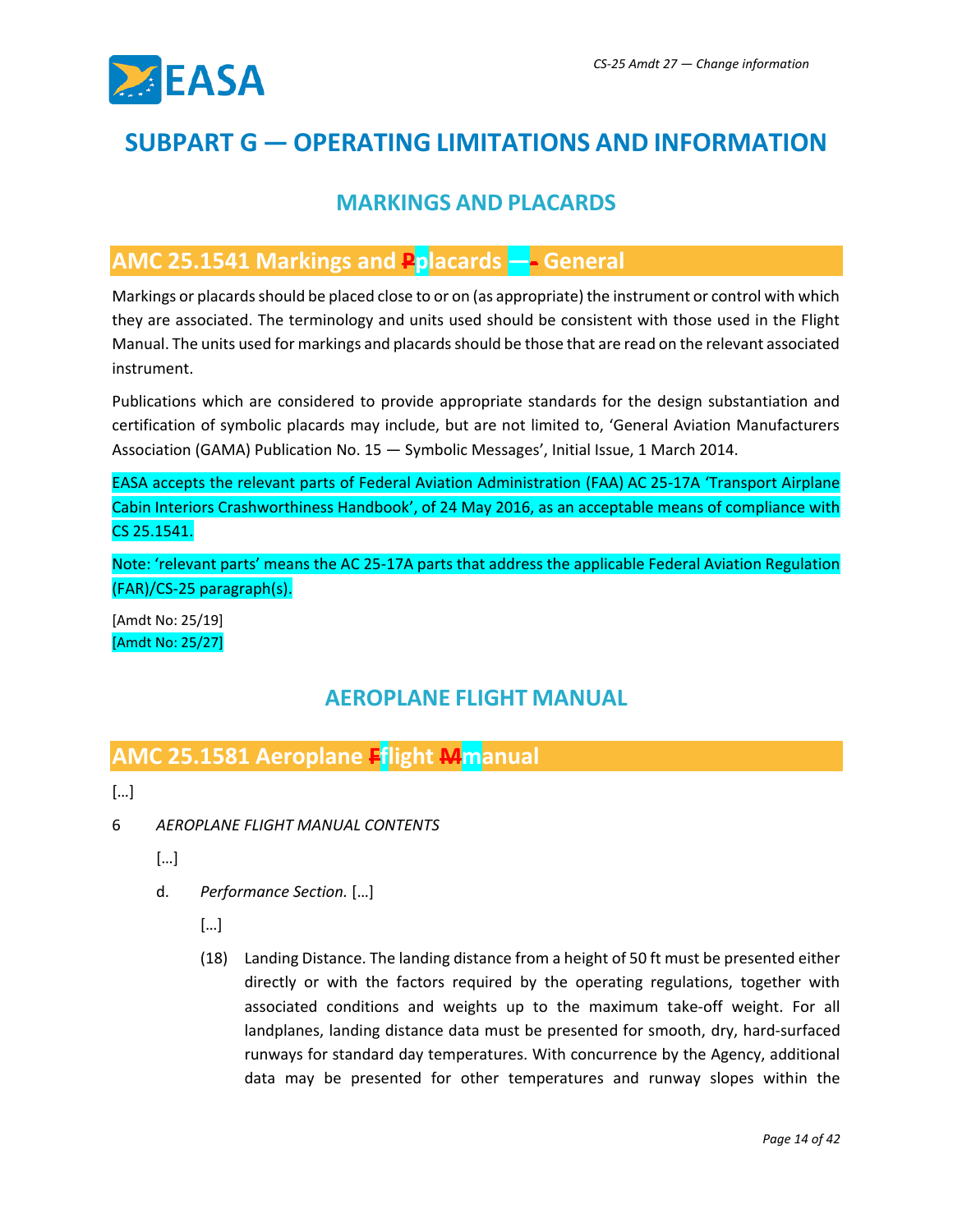

operational limits of the aeroplane, or for operations on other than smooth, hard-surfaced runways. For all weather operations, additional landing performance data may be required.

The unfactored landing distances for dry and wet runways are minimum normalised values based on certification test procedures. For those distances, a runway surface with no slope at standard day temperature as well as standard landing speeds are assumed.

The AFM should state the following conditions for which the landing distances are valid:

- runway slope,
- temperature,
- landing configuration, and
- thrust or power setting.

The landing distances at the time of arrival (LDTA) reflect the performance that is expected in operational conditions. The AFM should present LDTA as follows:

- for all runway condition codes from 1 to 6,
- for certified landing configurations,
- for final-approach speeds  $(V_{APP})$  including recommended speed increments,
- with and without reverse thrust credit, and
- within the certified flight envelope for:
	- runway slope, and
	- outside air temperature.

The AFM should state that a safety margin should be applied to the landing distances to account for operating practices and expected operational variability.

The performance information that is provided in the AFM to comply with CS 25.1592 and the LDTA concept in the applicable air operations regulations produce a large variety of landing distance data being provided in the AFM. Therefore, the intended use of each piece of the landing-distance information should be properly explained in the AFM.

The AFM should emphasise the need to apply a safety margin, particularly to such landing distances whose method of derivation is the least conservative. Such landing distances are, for example, those determined by a maximum-performance manoeuvre based on data (e.g. flight path angle and touchdown sink rate) that are normalised to specified conditions so that the landing distances achieved in operational conditions may be greater.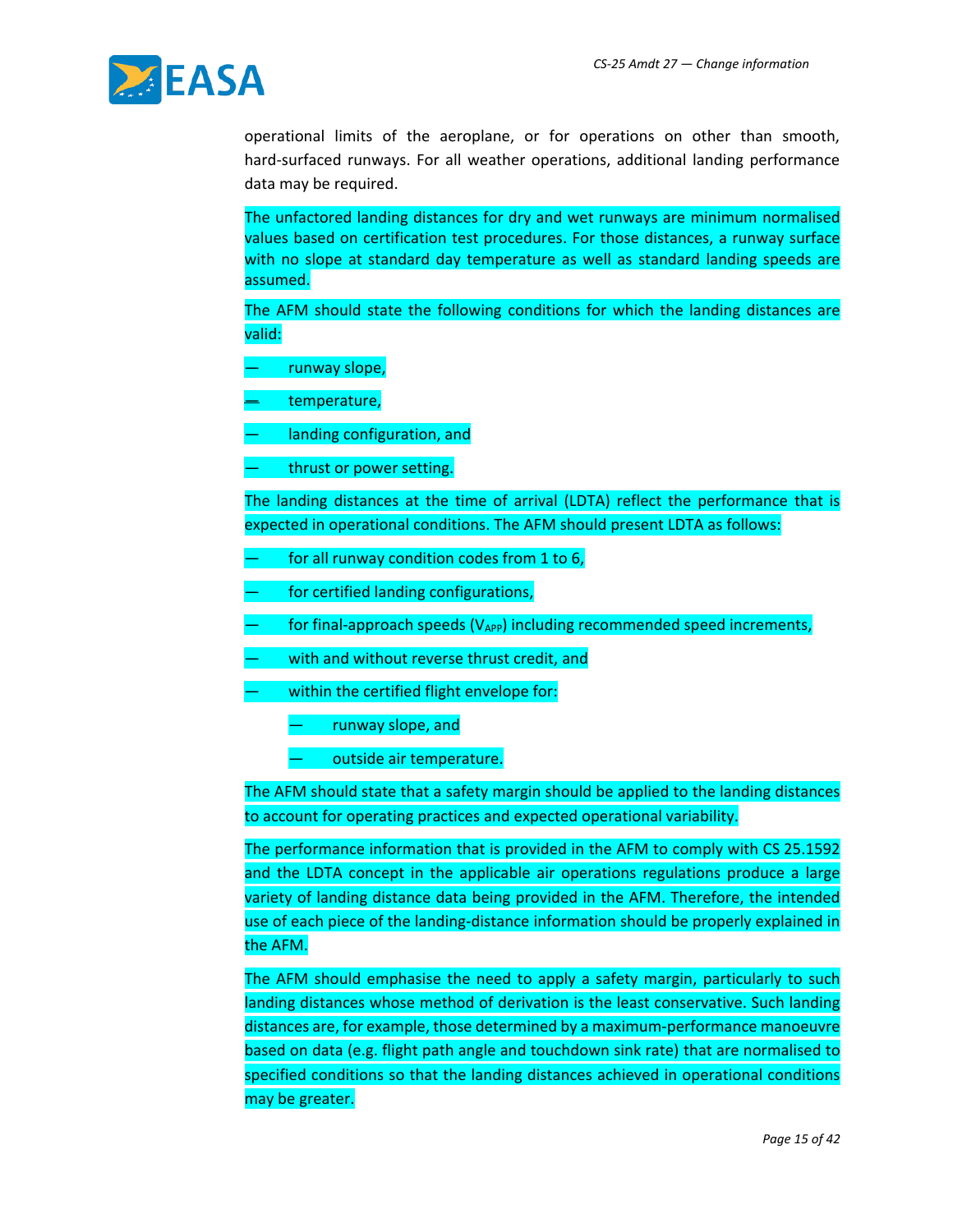

[…]

[Amdt No: 25/2]

[Amdt No: 25/21]

[Amdt No: 25/22]

[Amdt No: 25/26] [Amdt No: 25/27]

### **SUPPLEMENTARY INFORMATION**

## **CS 25.1591 Take-off Pperformance Iinformation for Ooperations withon** slippery wet and **Co**ntaminated **Rr**unways

(See AMC 25.1591)

- (a) Supplementary take-off performance information applicable to aeroplanes operated on slippery wet runways and on runways contaminated with standing water, slush, snow, or ice may be furnished at the discretion of the applicant. If supplied, this information must include the expected performance of the aeroplane during take-off and landing on hard-surfaced runways covered by these contaminants. If information on any one or more of the above contaminated surfaces conditions is not supplied, the AFM must contain a statement prohibiting take-offoperation(s) on the surfaces that do not meet the minimum friction criteria, or contaminated surface(s) for which information is not supplied. Additional information covering operation on contaminated surfaces other than the above may be provided at the discretion of the applicant.
- (b) Performance information furnished by the applicant must be contained in the AFM. The information may be used to assist operators in producing operational data and instructions for use by their flight crews when operating with contaminated runway surface conditions. The information may be established by calculation or by testing.
- (c) The AFM must clearly indicate the conditions and the extent of applicability for each contaminant used in establishing the contaminated runway performance information. It must also state that actual conditions that are different from those used for establishing the contaminated runway performance information may lead to different performance.

[Amdt No: 25/2]

[Amdt No: 25/27]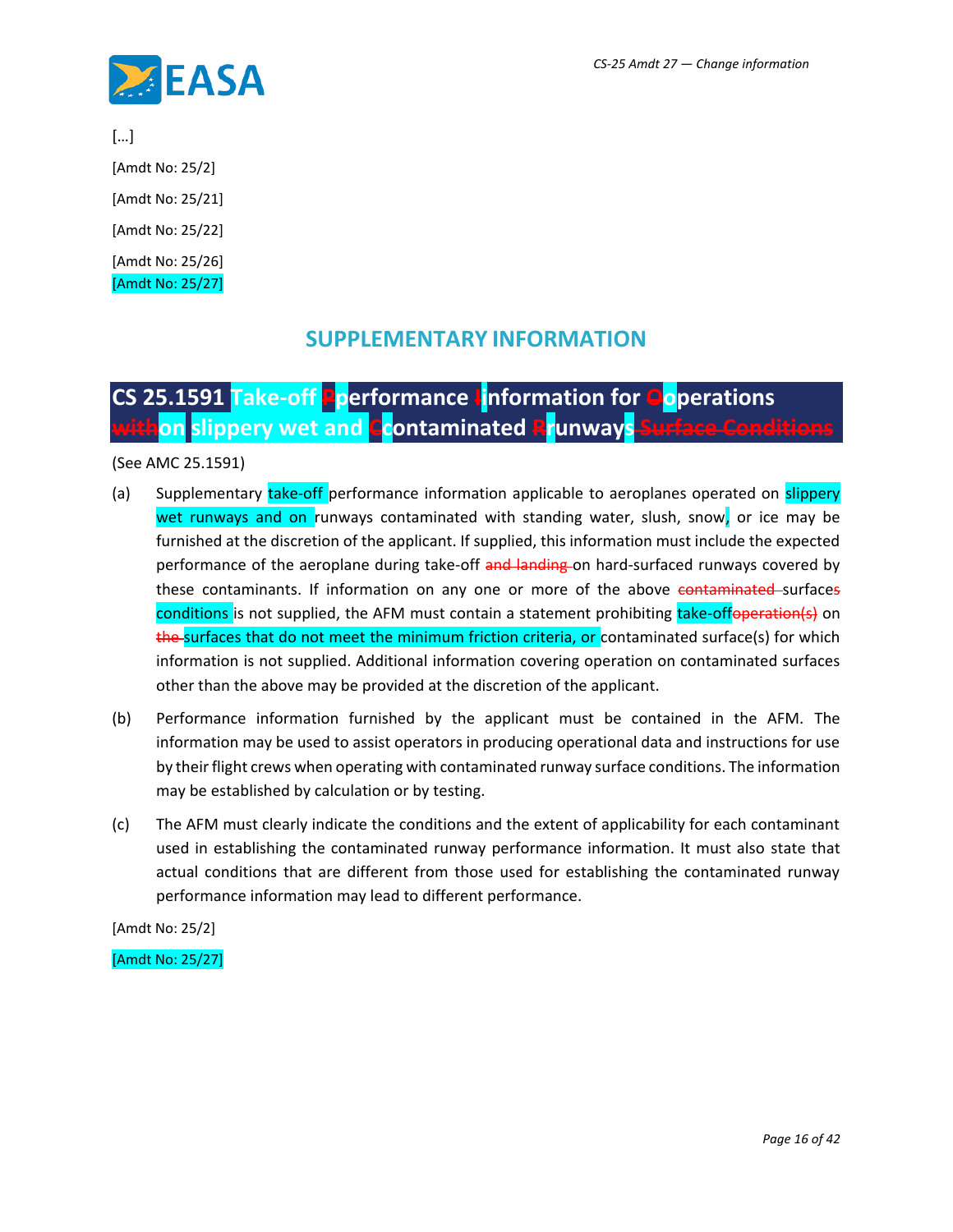

**AMC 25.1591 The derivation and methodology of performance**  information for use when taking-off and landing with from slippery wet **and contaminated runways surface conditions.**

#### **1.0 Purpose**

This AMC provides information, guidelines, recommendations, and acceptable means of compliance for use by applicants in the production of performance information for aeroplanes when operated ontaking off from runways that are slippery wet or contaminated by standing water, slush, snow, and ice or other contaminants.

#### **2.0 Technical Limitations of Data**

[…]

It has been recently determined that the assumption to use wet runway surface field length performance data for operations on runway surfaces contaminated with dry snow (depths below 10 mm) and wet snow (depths below 5 mm) may be inappropriate. Flight test evidence together with estimations have indicated some measure of relatively low gear displacement drag and a measurable reduction in surface friction in comparison to the assumptions associated with wet runway field performance data. As a consequence it has been agreed that additional work is required to further develop the associated methodology. As an interim measure it has been concluded that it is reasonable to consider these surfaces by recommending that they be addressed by using the data for the lowest depth of the contaminant provided. EASA acknowledges that the observing of and reporting on the type and depth of runway surface contaminants (water, slush, dry snow, wet snow) is limited. This information may not be accurately and timely relayed to the flight crew. Furthermore, shallow depths of contaminants do not generally reduce wheel braking friction below that of a wet runway, except in unfavourable circumstances where lower than expected runway condition codes (RWYCCs) are reported (see AMC 25.1592). In line with International Civil Aviation Organization (ICAO) and Federal Aviation Administration (FAA) standards, EASA considers a depth of more than 3 mm for loose contaminant accountability in take-off performance assessments a reasonable lower threshold. If the depth of such loose contaminant is lower than 3 mm, or if there is a thin layer of frost, the runway is considered wet, for which this AMC 25.1591 does not apply.

[…]

#### **4.0 Definitions**

These definitions may be different to those used by other sources but are considered appropriate for producing acceptable performance data, suitable for use in aeroplane operations.The following definitions are a subset of the runway surface condition descriptors for which a representative take-off performance model may be derived using the methods contained in this AMC.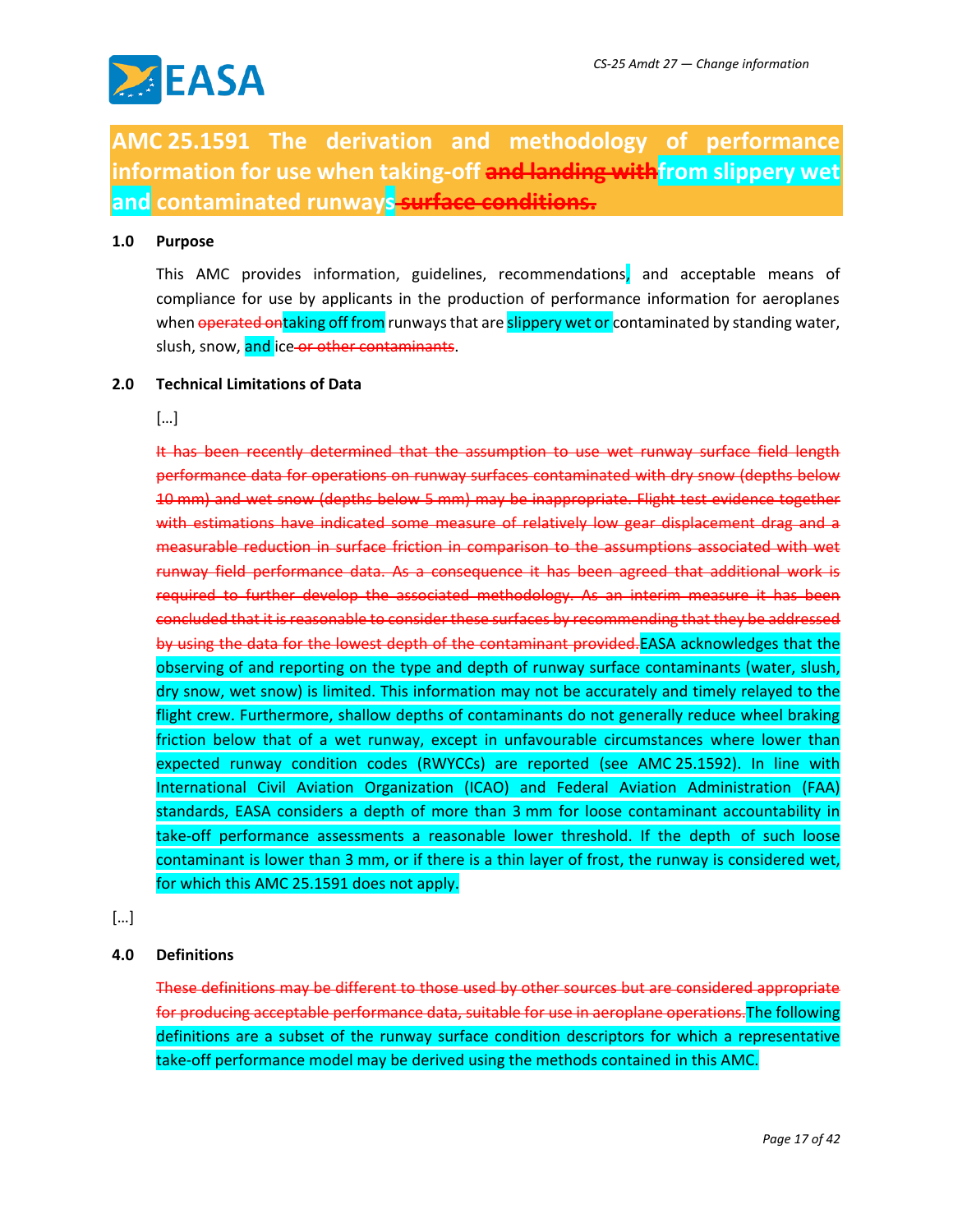

#### 4.1 Frost

Ice crystals formed from airborne moisture on a surface whose temperature is below freezing. Frost differs from ice in that frost crystals grow independently and, therefore, have a more granular texture.

Note 1: 'below freezing' refers to air temperature equal to or lower than the freezing point of water (0 C/32°F).

Note 2: under certain conditions, frost can render the runway surface very slippery, which should then be appropriately reported as 'reduced braking action'.

4.1.a Standing Wwater

Water of a depth greater than 3mm. A surface condition where there is a layer of water of 3mm or less is considered wet for which AMC 25.1591 is not applicable.

Note: a surface condition where there is a layer of water of 3 mm or less is considered wet, for which this AMC 25.1591 is not applicable.

4.2 Slush

Partly melted snow or ice with a high water content, from which water can readily flow, with an assumed specific gravity of 0.85. Slush is normally a transient condition found only at temperatures close to 0°C.Snow that is so water-saturated that water will drain from it when a handful is picked up or will splatter if stepped on forcefully.

4.3 Wet Ssnow

Snow that will stick together when compressed, but will not readily allow water to flow from it when squeezed, with an assumed specific gravity of 0.5.Snow that contains enough water to be able to make a well-compacted, solid snowball, without squeezing out water.

4.4 Dry Ssnow

Fresh snow that can be blown, or, if compacted by hand, will fall apart upon release (also commonly referred to as loose snow), with an assumed specific gravity of 0.2. The assumption with respect to specific gravity is not applicable to snow which has been subjected to the natural ageing process. Snow from which a snowball cannot readily be made.

4.5 Compacted Ssnow

Snow which has been compressed into a solid mass such that the aeroplane wheels, at representative operating pressures and loadings, will run on the surface without causing significant rutting. Snow that has been compacted into a solid mass such that aeroplane tyres, at operating pressures and loadings, will run on the runway surface without significant further compaction or rutting of the runway surface.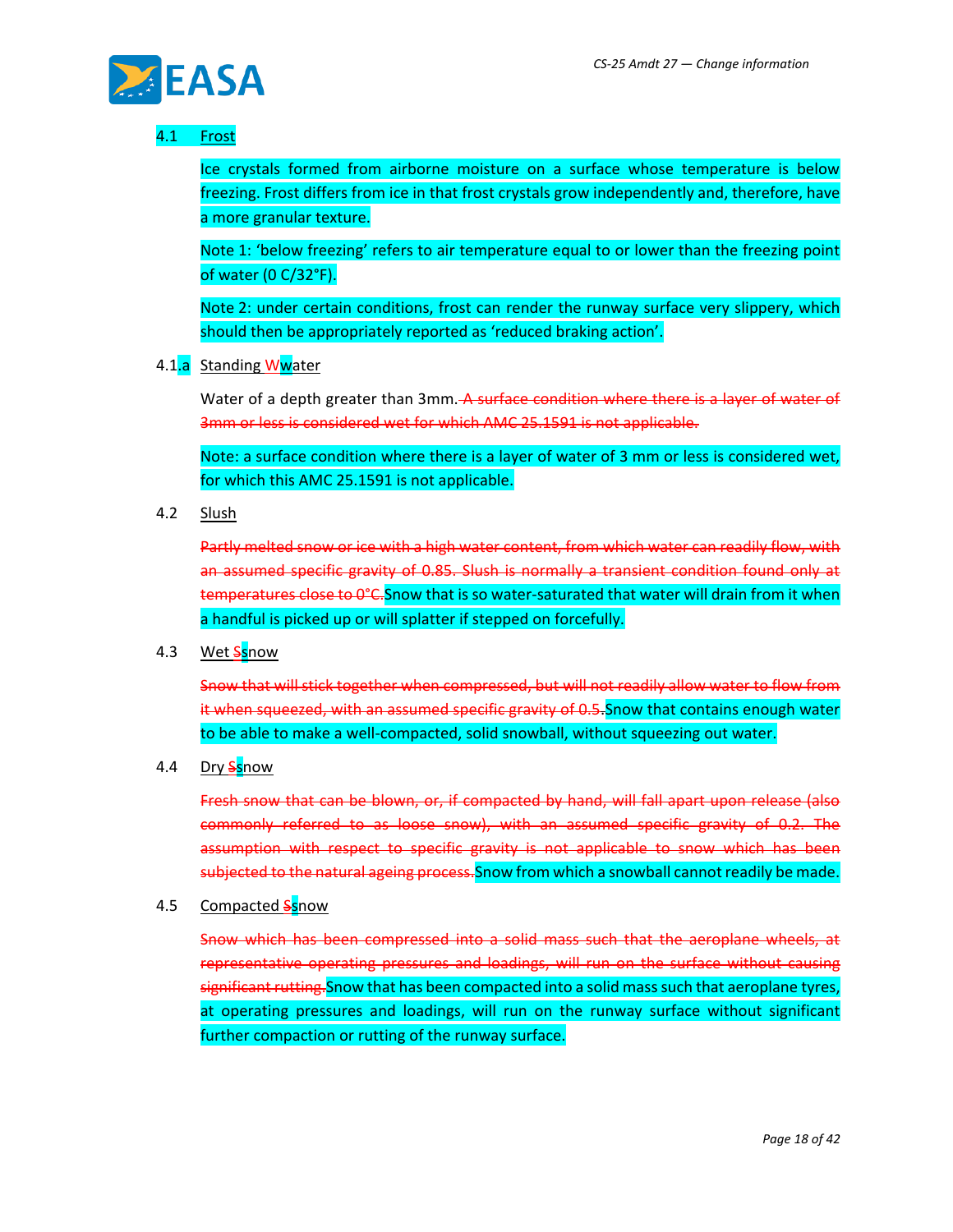

#### 4.6 Ice

Water whichthat has frozen or compacted snow that has transitioned into iceon the runway surface, including the condition where compacted snow transitions to a polished ice surface, in cold and dry conditions.

Note: this definition excludes wet ice that has a film of water on top of it or contains melting ice, which provides minimal braking friction and uncertain lateral control.

#### 4.7 Slippery wet runway

A wet runway where the surface friction characteristics on a significant portion of the runway have been determined to be degraded.

#### 4.87 Specially Pprepared Wwinter Rrunway

A runway, with a dry frozen surface of compacted snow and/or ice which has been treated with sand or grit or has been mechanically or chemically treated to improve runway friction. The runway friction is **measuredmonitored** and reported on a regular basis in accordance with national procedures.

#### 4.98 Specific Ggravity

The density of the contaminant divided by the density of the water.

#### **5.0 Contaminant Properties to be Considered**

#### 5.1 Range of Contaminants

[…]

| <b>Contaminant</b><br>Type         | <b>Range of</b><br>Depths to be<br>Considered -<br>mm | <b>Specific</b><br>Gravity<br><b>Assumed for</b><br><b>Calculation</b> | <b>Is Drag</b><br>Increased? | <b>Is Braking</b><br><b>Friction</b><br><b>Reduced</b><br><b>B</b> below<br>Dry<br>Runway<br>Value? | <b>Analysis</b><br>Paragraphs<br><b>Relevant</b> |
|------------------------------------|-------------------------------------------------------|------------------------------------------------------------------------|------------------------------|-----------------------------------------------------------------------------------------------------|--------------------------------------------------|
| Standing Wwater,<br>Flooded runway | More than 3<br>$up$ to $15$<br>(see Note 1)           | 1.0                                                                    | Yes                          | <b>Yes</b>                                                                                          | 7.1, 7.3, 7.4                                    |
| <b>Slush</b>                       | More than 3<br>up to 15<br>(see Note 1)               | 0.85                                                                   | Yes                          | Yes                                                                                                 | 7.1, 7.3, 7.4                                    |
| Wet Ssnow<br>(see Note 2)          | <b>BelowMore</b><br>than 3 up to 5<br>(see Note 1)    |                                                                        | No                           | Yes                                                                                                 | 7.3, 7.4                                         |
| Wet Ssnow<br>(see Note 3)          | More than 5<br>up to 30                               | 0.5                                                                    | Yes                          | <b>Yes</b>                                                                                          | 7.1, 7.3, 7.4                                    |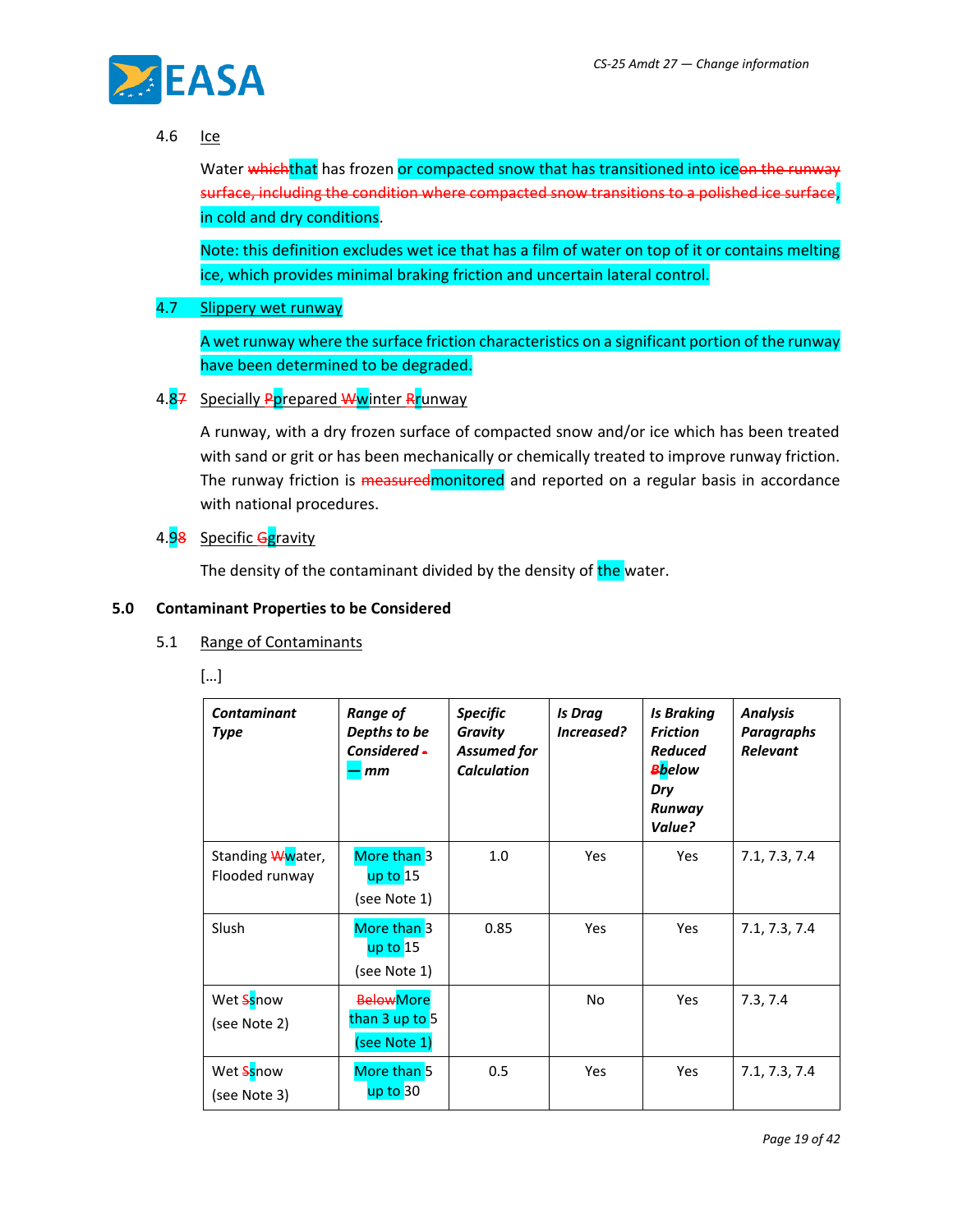

| Dry Ssnow<br>(see Note 2)                                                               | <b>BelowMore</b><br>than 3 up to<br>10<br>(see Note 1) |     | No        | Yes | 7.3, 7.4      |
|-----------------------------------------------------------------------------------------|--------------------------------------------------------|-----|-----------|-----|---------------|
| Dry Ssnow                                                                               | More than 10<br>up to 130                              | 0.2 | Yes       | Yes | 7.2, 7.3, 7.4 |
| Compacted Ssnow<br>at or below<br>outside air<br>temperature<br>(OAT) of<br>-15 °C/5 °F | 0<br>(see Note 4)                                      |     | No        | Yes | 7.3, 7.4      |
| <b>Compacted snow</b><br>above OAT of<br>-15 °C/5 °F                                    | $\overline{\mathbf{o}}$<br>(see Note 4)                |     | <b>No</b> | Yes | 7.3, 7.4      |
| Dry snow over<br>compacted snow                                                         | More than 10<br>up to 130                              | 0.2 | Yes       | Yes | 7.2, 7.3, 7.4 |
| Wet snow over<br>compacted snow<br>(see Note 3)                                         | More than 5<br>up to 30                                | 0.5 | Yes       | Yes | 7.1, 7.3, 7.4 |
| Ice (cold & dry)                                                                        | $\pmb{0}$<br>(see Note 4)                              |     | No        | Yes | 7.3, 7.4      |
| <b>Slippery wet</b>                                                                     | 0<br>(see Note 4)                                      |     | <b>No</b> | Yes | 7.3, 7.4      |
| Specially<br>Pprepared<br>Wwinter Rrunway<br>(see Note 5)                               | $\Omega$<br>(see Note 4)                               |     | No        | Yes | 7.3.4, 7.4    |

#### *Table 1*

Note 1: Runways with water depths or slush depths or snow depths of 3 mm or less are considered wet, for which this AMC 25.1591 is not applicable.

Note 2: Contaminant drag may be ignored.

Note 3: For conservatism, the same landing gear displacement and impingement drag methodology is used for wet snow as for slush.

Note 4: Where depths are given as zero, it is assumed that the aeroplane is rolling on the surface of the contaminant.

Note 5: No default model is provided for specially prepared winter runways in this AMC. Such runway surfaces are specific, and their treatment may be of variable effectiveness. The competent authority of the State of operator should approve the related procedures and methods.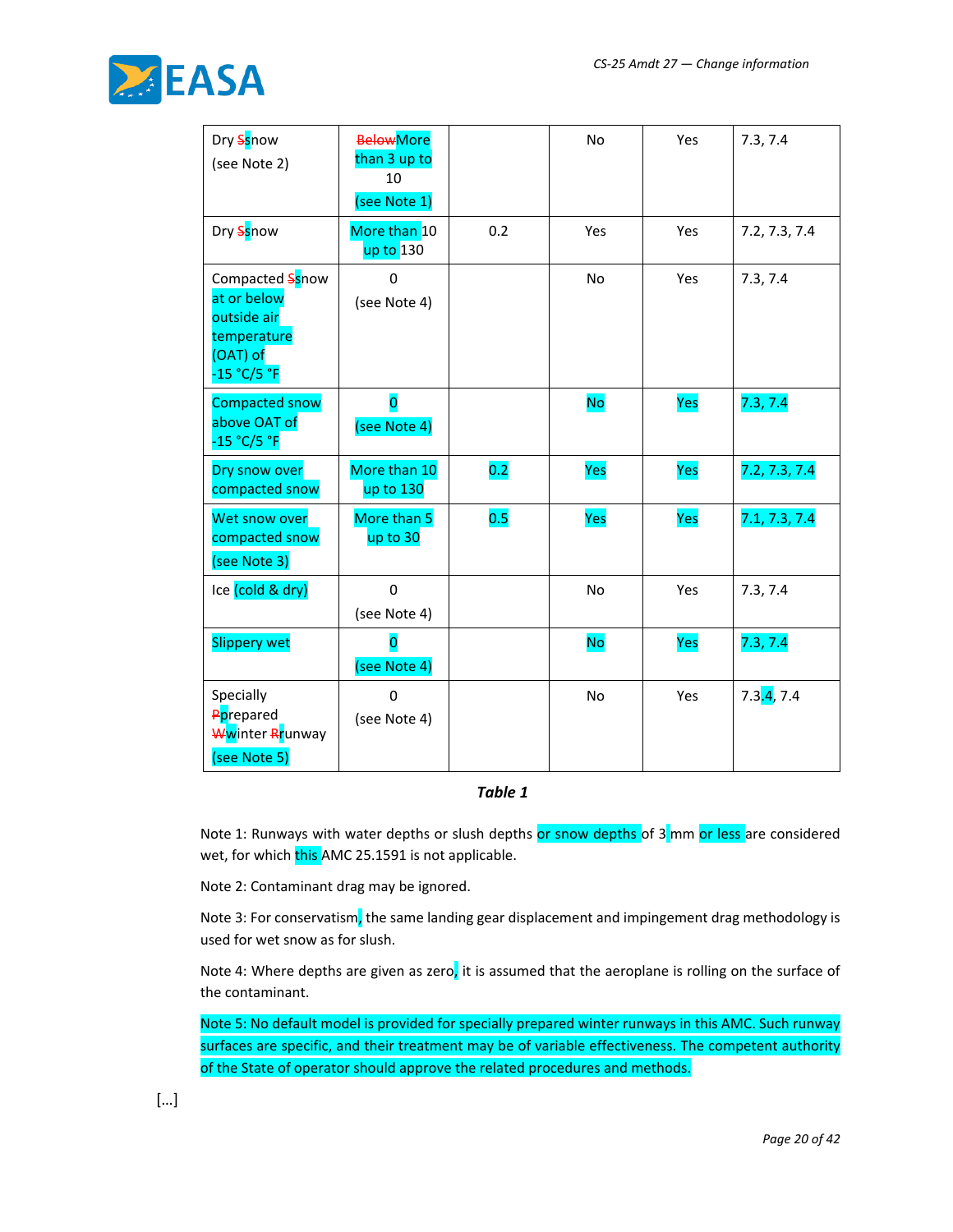

#### **6.0 Derivation of Performance Information**

#### 6.1 General Conditions

Take-off and landing performance information for contaminated runways should be determined in accordance with the assumptions given in paragraph 7.0.

[…]

[…]

#### 6.3 Landing on a Contaminated Runway

#### 6.3.1 Airborne distance

Assumptions regarding the airborne distance for landing on a contaminated runway are addressed in paragraph 7.4.2.

#### 6.3.2 Ground Distance

Except as modified by the effects of contaminant as derived below, performance assumptions for ground distance determination remain unchanged from those used for a dry runway. These assumptions include:

Touchdown time delays.

- Stopping means other than wheel brakes (but see paragraph 7.4.3).

#### **7.0 Effects of Contaminant**

#### 7.1 Contaminant Drag -- Standing Water, Slush, Wet Snow

General advice and acceptable calculation methods are given for estimating the drag force due to fluid contaminants on runways:

| Total drag   |     | Drag due to        | Drag due to airframe |
|--------------|-----|--------------------|----------------------|
| due to fluid | $=$ | fluid displacement | impingement of fluid |
| contaminant  |     | by tyres           | spray from tyres     |

The essence of these simple calculation methods is the provision of appropriate values of drag coefficients below, at, and above tyre aquaplaning speed,  $V_P$  (see paragraph 7.1.1):

- Paragraphs 7.1.2.a and 7.1.2.b give tyre displacement drag coefficient values for speeds below V<sub>P</sub>.
- • The Paragraph 7.1.3.b.2 gives tyre equivalent displacement drag coefficient values to represent the skin friction component of impingement drag for speeds below  $V_{P}$ .
- Paragraph 7.1.4 gives the variation with speed, at and above  $V_P$ , of drag coefficients representing both fluid displacement and impingement.

The applicant may account for the contaminant drag for computing the deceleration segment of the accelerate-stop distance. However, if the actual contaminant depth is less than the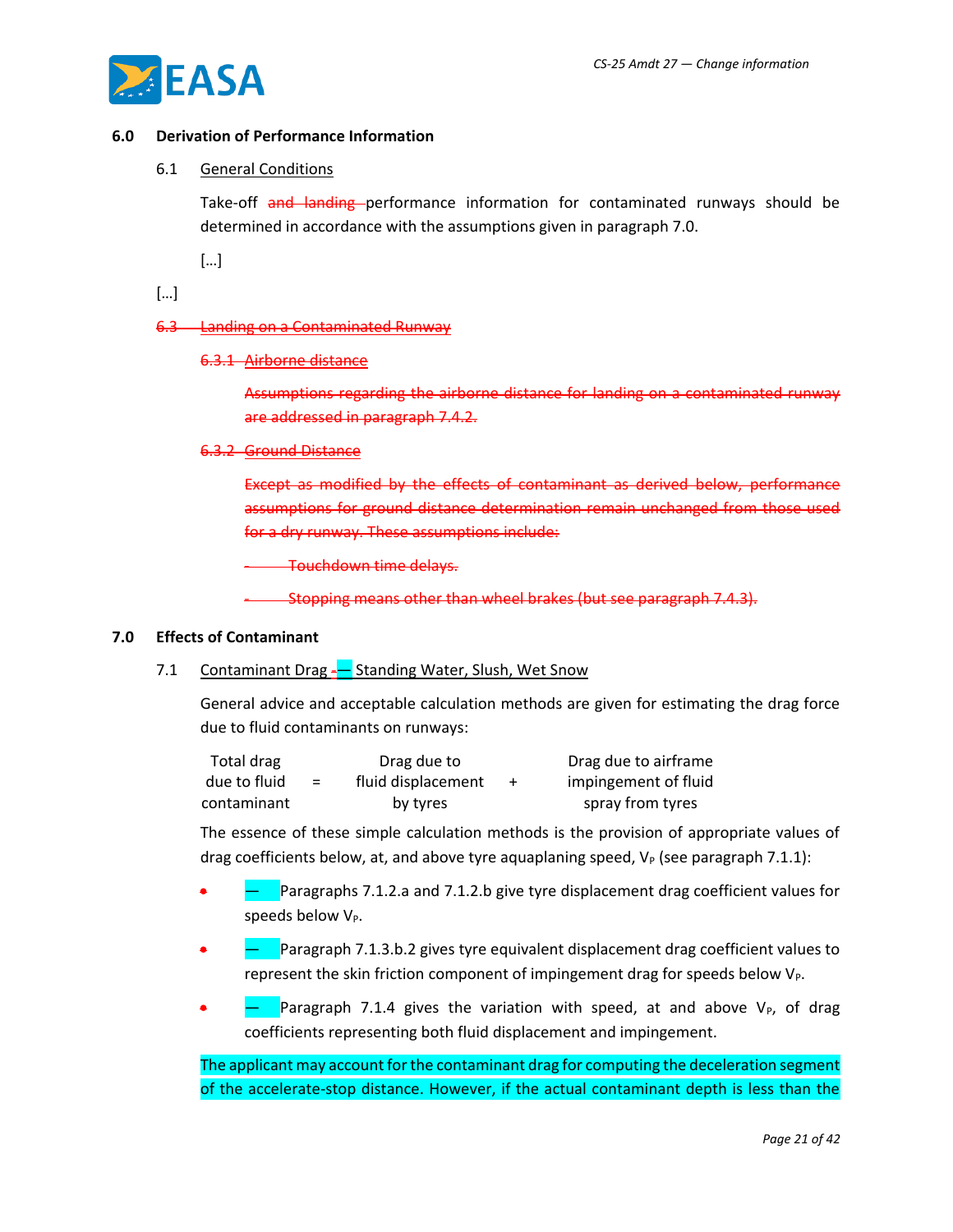

reported value, then, using the reported value to determine the contaminant drag will result in a higher drag level than the actual one. This will lead to a conservative take-off distance and take-off run, but also to a potentially optimistic accelerate-stop distance. It is assumed that these effects will offset each other; however, the applicant may consider:

- either using 100 % of the reported contaminant depth when determining the acceleration portion, and 50 % when considering the deceleration portion; or
- using 50 % of the reported contaminant depth when determining both the acceleration portion and the stop portion of the accelerate-stop distance; this should result in a conservative computation without being unduly penalising; the applicant should ensure that using drag for 50 % of the reported contaminant depth for computing the accelerate-stop distance is conservative for the applicant's aeroplane configuration.
- 7.1.1 Aquaplaning Speed

An aeroplane will aquaplane at high speed on a surface that is contaminated by standing water, slush or wet snow. For the purposes of estimating the effect of aquaplaning on contaminant drag, the aquaplaning speed,  $V_P$ , is given by -

$$
V_P=9\sqrt{P}
$$

where  $V_P$  is the ground speed in knots and P is the tyre pressure in lb/in<sup>2</sup>.

To estimate the effect of aquaplaning on wheel-to-ground friction, the aquaplaning speed  $(V_P)$  that is provided above should be factored by a coefficient of 0.85.

Predictions (Reference 5) indicate that the effect of running a wheel over a low-density liquid contaminant containing air, such ase.g. slush, is to compress it such that it essentially acts as high-density contaminant. This means that there is essentially no increase in aquaplaning speed to be expected with such a lower density contaminant.

For this reason, the aquaplaning speed given here is not a function of the density of the contaminant.

(See References 1, 5 and 10)

[…]

7.1.4 Effect of Speed on Displacement and Impingement Drag Coefficients at and above Aquaplaning Speed  $(V_P)$ 

The drag above  $V_P$  reduces to zero at lift off and one acceptable method is to reduce  $C<sub>D</sub>$  as shown in the curve in Figure 1. This relationship applies to both displacement and spray impingement drag coefficients.

[…]

[…]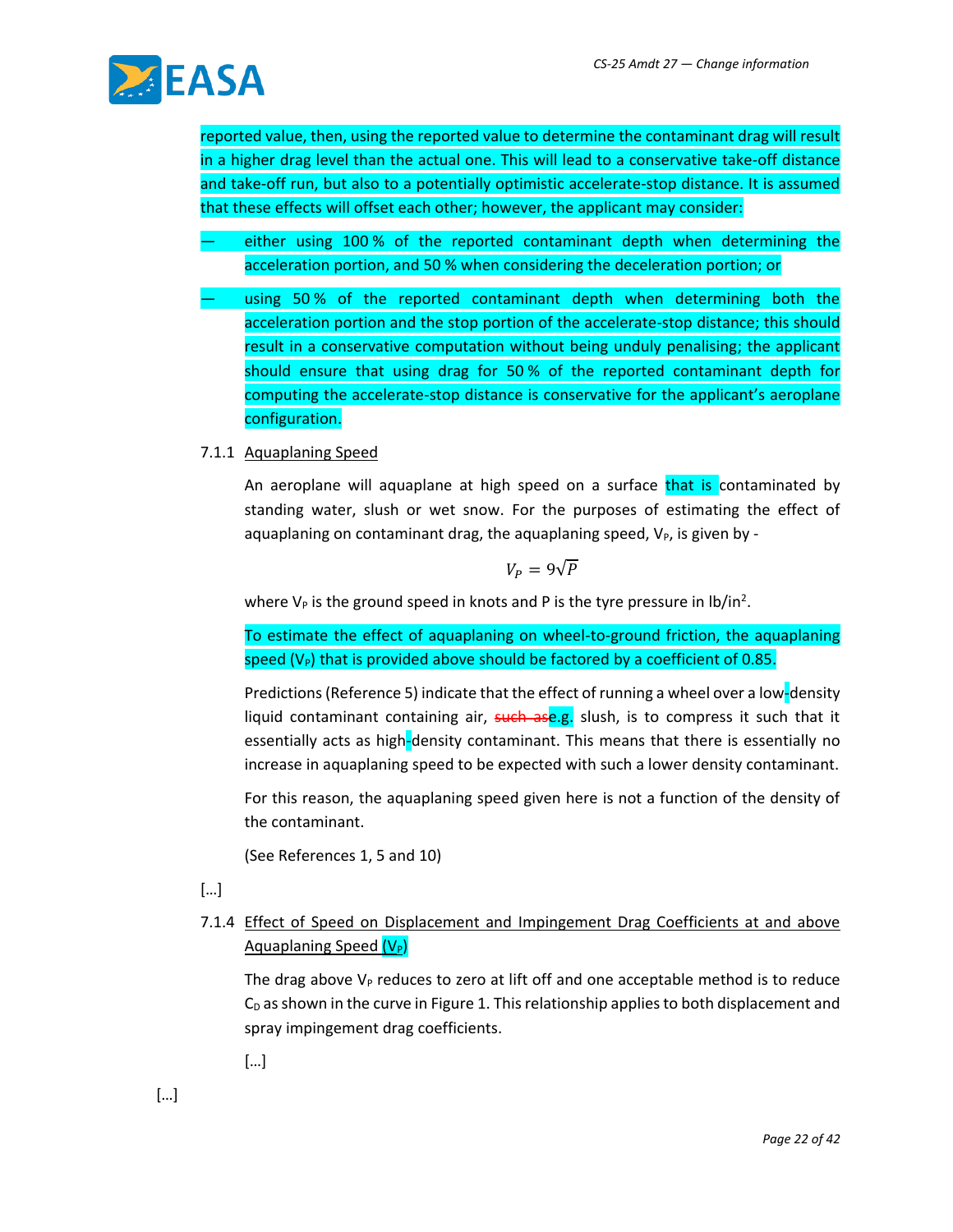

#### 7.3.1 Default Values

To enable aeroplane performance to be calculated conservatively in the absence of any direct test evidence, default wheel-braking coefficient valuesfriction as defined in Table 2 may be used. These **friction** values represent the maximum effective wheel-braking coefficient of an fully modulating anti-skid controlled braked wheel/tyre. For quasi-modulating systems, the applicant should multiply the listed wheel-braking coefficient by 0.625, and for on-off systems, multiply the listed wheel-braking coefficient by 0.375. For the classification of anti-skid systems, the applicant should refer to AMC 25.109(c)(2). Aeroplanes without anti-skid systems should be addressed separately on a case-by-case basis.

| <b>Contaminant</b>            | Default Wheel-Braking CoefficientFriction Value                                                                             |  |  |
|-------------------------------|-----------------------------------------------------------------------------------------------------------------------------|--|--|
|                               |                                                                                                                             |  |  |
| Standing Wwater<br>and Sslush | $= -0.0632 \left(\frac{V}{100}\right)^3 + 0.2683 \left(\frac{V}{100}\right)^2 - 0.4321 \left(\frac{V}{100}\right) + 0.3485$ |  |  |
|                               | where V is ground speed in knots                                                                                            |  |  |
|                               | Note: For V greater than 85 % of the aquaplaning speed (V <sub>P</sub> ), use                                               |  |  |
|                               | the $\mu$ = 0.05 constant. At the discretion of the applicant, the                                                          |  |  |
|                               | wheel-braking coefficient as defined for runway condition                                                                   |  |  |
|                               | codes (RWYCC) 2 in AMC 25.1592 may be applied.                                                                              |  |  |
| Wet Ssnow below               | 0.167                                                                                                                       |  |  |
| 5mmabove 3 mm                 |                                                                                                                             |  |  |
| depth                         |                                                                                                                             |  |  |
| Wet Snow                      | 0.17                                                                                                                        |  |  |
| Dry Ssnow below               | 0.167                                                                                                                       |  |  |
| 10mmabove                     |                                                                                                                             |  |  |
| 3 mm depth                    |                                                                                                                             |  |  |
| Dry Snow                      | 0.17                                                                                                                        |  |  |
| Wet snow over                 | 0.16                                                                                                                        |  |  |
| compacted snow                |                                                                                                                             |  |  |
| Dry snow over                 | 0.16                                                                                                                        |  |  |
| compacted snow                |                                                                                                                             |  |  |
| Compacted                     | 0.20                                                                                                                        |  |  |
| Ssnow below<br>outside air    |                                                                                                                             |  |  |
| temperature                   |                                                                                                                             |  |  |
| (OAT) of -15 °C               |                                                                                                                             |  |  |
| Compacted                     | 0.16                                                                                                                        |  |  |
| Ssnow above OAT               |                                                                                                                             |  |  |
| of $-15 °C$                   |                                                                                                                             |  |  |
| Ice-Cold & Dry)               | 0.075                                                                                                                       |  |  |
| <b>Slippery wet</b>           | 0.16                                                                                                                        |  |  |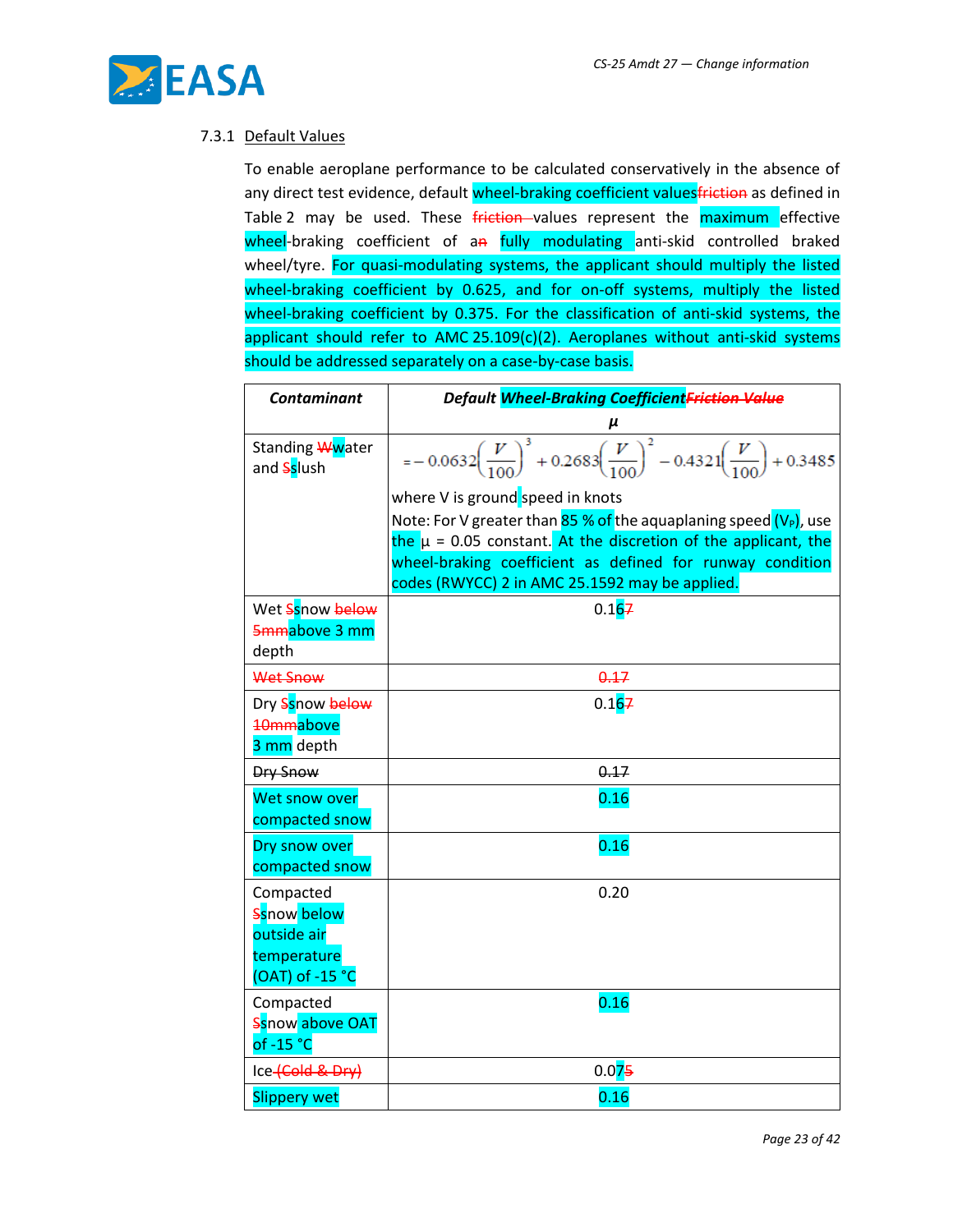

Note: Braking Force = load on braked wheel x Default Friction Value  $\mu$ 

#### *Table 2*

Note: For a specially prepared winter runway surface no default friction value can be given due to the diversity of conditions that will apply.

(See reference 10)

[…]

#### 7.3.3 Use of Ground Friction Measurement Devices

Ideally it would be preferable to relate aeroplane braking performance to a friction index measured by a ground friction device that would be reported as part of a Surface Condition Report. However,  $t\overline{I}$ here is not, at present, a correlation between aircraft stopping capability andcommon friction index for all ground friction measuring devices. Hence, it is not practicable at  $t$ he present  $t$ ime to determine aeroplane performance on the basis of an internationally accepted friction index measured by ground friction devices. Notwithstanding this lack of correlationa common index, the applicant may optionally choose to present take-off and landing performance data as a function of an aeroplane braking coefficient or wheel braking coefficient constant with ground speed for runways contaminated with wet snow, dry snow, compacted snow or ice. The responsibility for relating this data to a friction index measured by a ground friction device will fall on the operator and the operating competent authority of the State of operator.

#### 7.3.4 Specially prepared winter runway surfaces

At the discretion of the applicant, take-off performance data may be provided for specially prepared winter runway surfaces. This may include icy surfaces that have been treated with sand or gravel in such a way that a significant improvement of friction may be demonstrated. The applicant should apply a reasonable margin to the observed braking action in performance computations for such surfaces, and assume wheel-braking coefficients no greater than 0.20 for fully modulating anti-skid systems. For other anti-skid system types, this coefficient must be factored as described in Section 7.3.1. The competent authority of the State of aerodrome should approve appropriate procedures and methods in compliance with point ADR.OPS.B.036 of Annex IV (Part-ADR.OPS) of Regulation (EU) No 139/2014 ('Aerodromes Regulation').

#### 7.4 Additional Considerations

[…]

#### 7.4.2 Landing Air Distance

For contaminated surfaces, the airborne distance should be calculated by assuming that 7 seconds elapse between passing through the 50 ft screen height and touching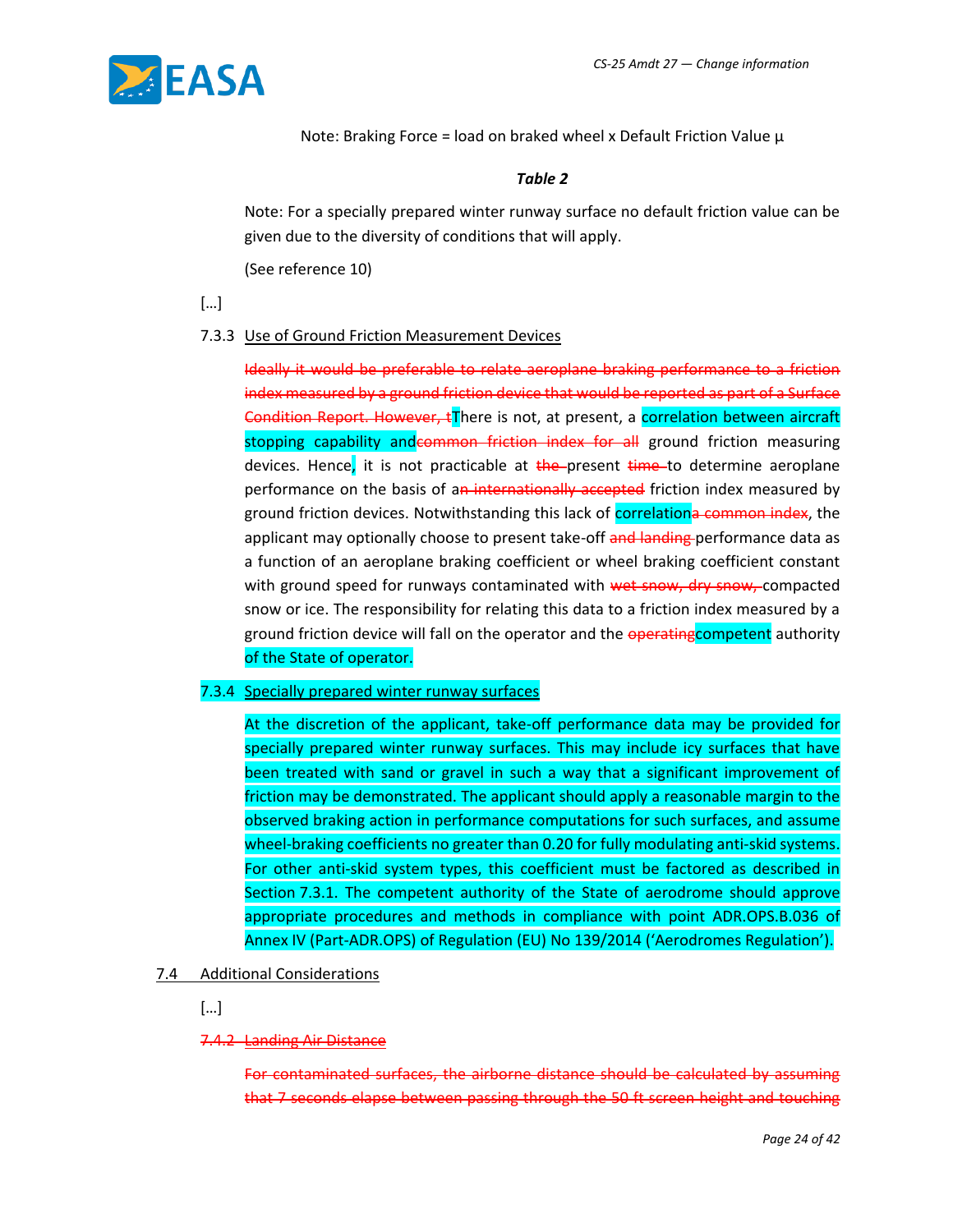

down on the runway. In the absence of flight test data to substantiate a lower value, the touchdown speed should be assumed to be 93% of the threshold speed.

#### 7.4.23 Reverse Thrust

Performance information may include credit for reverse thrust where available and controllable, as described in AMC 25.109.

#### **8.0 Presentation of Supplementary Performance Information**

[…]

#### 8.3 Take-off and Landing-Data

This should be presented either as separate data appropriate to a defined runway contaminant or as incremental data based on the AFM normal dry or wet runway information. Information relating to the use of speeds higher than VREF on landing, that is speeds up to the maximum recommended approach speed additive to VREF, and the associated distances should also be included.

The landing distance must be presented either directly or with the factors required by the operating regulations, with clear explanation where appropriate.

Where data is provided for a range of contaminant depths, for example greater than 3, 6, 9, 12, 15 mm, then the AFM should clearly indicate how to define data for contaminant depths within the range of contaminant depths provided.

#### The AFM should provide:

- the performance data for operations on contaminated runways; and
- definitions of runway surface conditions.

The AFM should state that operations are prohibited on runways with contaminant depths greater than those for which data is provided. Instructions for the use of that data should be provided in the appropriate documentation.

Where the AFM presents data using  $V_{STOP}$  and  $V_{GO}$ , it must be stated in the AFM that use of this concept is acceptable only where operation under this standard is permitted.

#### **9 References**

Reference sources containing worked methods for the processes outlined in 7.1 to 7.3.3 are identified below:

- 1. ESDU Data Item 83042, December 1983, with Amendment A, May 1998., "Estimation of Spray Patterns Generated from the Side of Aircraft Tyres Running in Water or Slush'".
- 2. ESDU Data Item 98001, May 1998 $\frac{1}{2}$  Estimation of Airframe Skin-Friction Drag due to Impingement of Tyre Spray".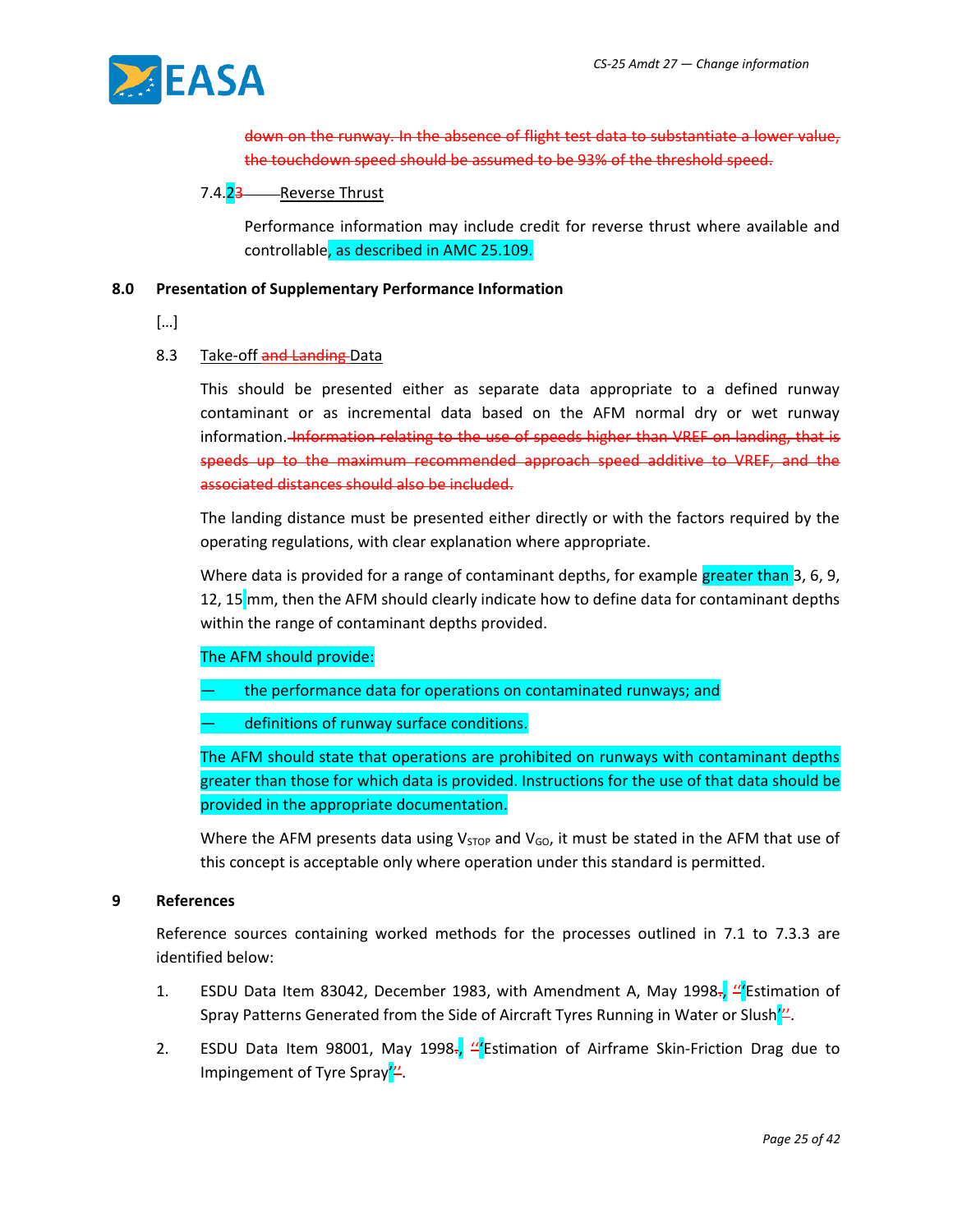

- 3. ESDU Data Item 90035<sup>\*</sup>, November 1990, with Amendment A, October 1992<del>., "</del>Frictional and Retarding Forces on Aircraft Tyres., Part V: Estimation of Fluid Drag Forces<sup>'"</sup>.
- 4. ESDU Memorandum No.97<sup>\*</sup>, July 1998-, <sup>"'</sup>The Order of Magnitude of Drag due to Forward Spray from Aircraft Tyres'".
- 5. ESDU Memorandum No. 96, February 1998 reissue May 2011, "Operations on Surfaces Covered with Slush'".
- 6. ESDU Memorandum No. 95, March 1997reissue October 2013, "Impact Forces Resulting From Wheel Generated Spray: Re-Assessment Of Existing Data<sup>'"</sup>.
- 7. NASA Report TP-2718 "Measurement of Flow Rate and Trajectory of Aircraft Tire-Generated Water Spray"'.
- 8. Van Es, G.W.H., "Nethod for Predicting the Rolling Resistance of Aircraft Tires in Dry Snow". AIAA Journal of Aircraft, Volume 36, No.5, September-October 1999.
- 9. Van Es, G.W.H., "Rolling Resistance of Aircraft Tires in Dry Snow", National Aerospace Laboratory NLR, Technical Report TR-98165, Amsterdam, 1998.
- 10. ESDU Data Item 72008<sup>\*</sup>, May 1972-, <sup>'</sup>'Frictional and retarding forces on aircraft tyres', *P*art III: planning.
- 11. FAA AC 25-31, 'Takeoff Performance Data for Operations on Contaminated Runways', dated 22 December 2015.
- 12. ICAO Document 10064, 'Aeroplane Performance Manual', First Edition 2020.

\* *This document has been withdrawn by ESDU and is no longer available.*

[Amdt No: 25/2]

[Amdt No: 25/27]

### **CS 25.1592 Performance information for assessing the landing distance**

#### (See AMC 25.1592)

(a) At the discretion of the applicant, supplementary landing performance information may be furnished for aeroplanes landing on slippery wet runways and on runways contaminated with standing water, slush, snow, or ice to be used by operators to support the dispatch of a flight. If information on any one or more of the above surface conditions is not supplied, the AFM must contain a statement that prohibits landing on surfaces that do not meet the minimum friction criteria, or contaminated surface(s) for which information is not supplied. Additional information covering operation on surface conditions other than the above may be provided at the discretion of the applicant.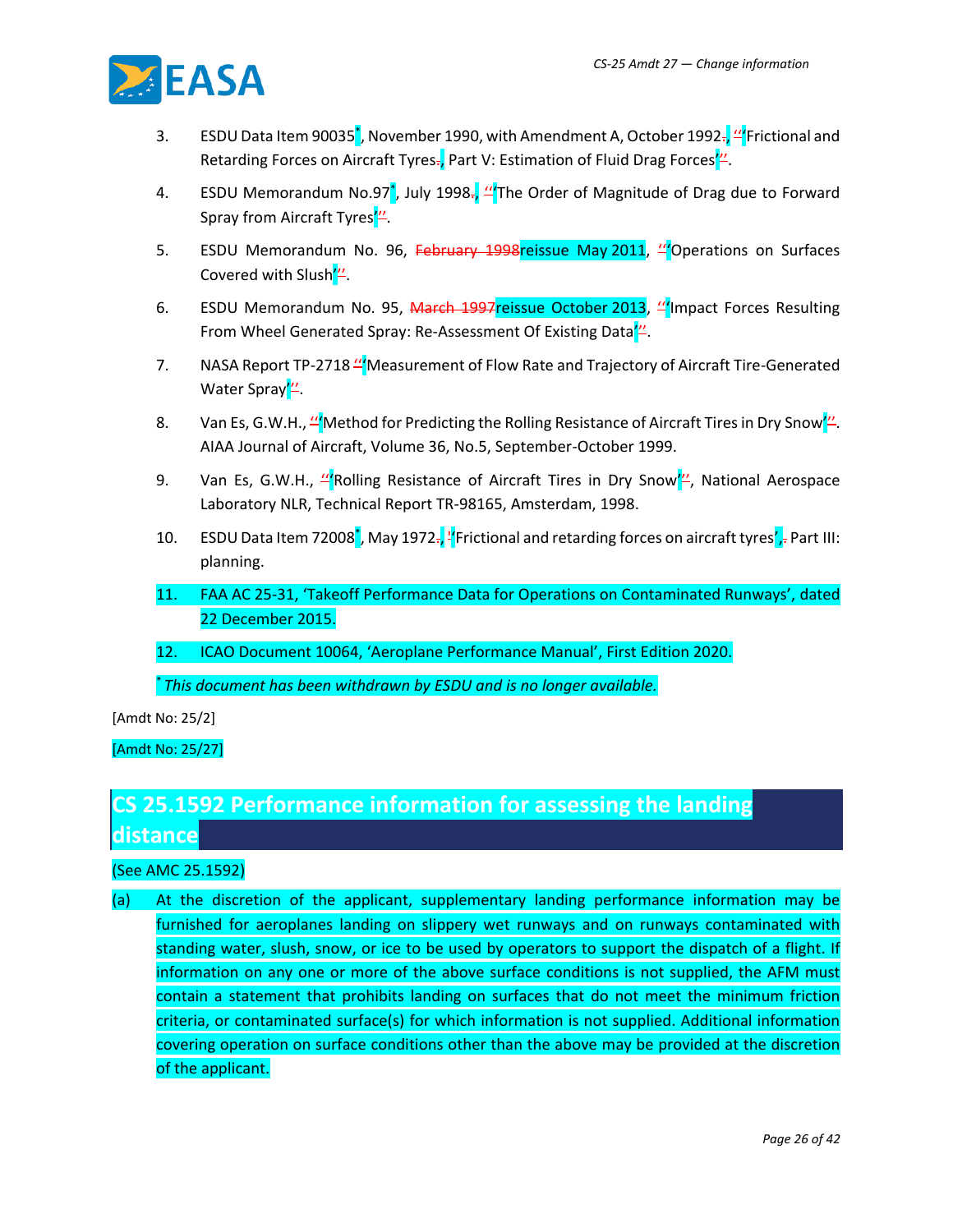

- (b) Landing-distance information must be furnished for assessing the landing performance at the time of arrival on dry, wet, slippery wet runways, and runways contaminated with standing water, slush, snow, or ice.
- (c) Performance information that is furnished by the applicant must be contained in the AFM. The information may be established through calculation or testing.
- (d) The data to be used for assessing the landing performance at the time of arrival consists of the horizontal distance from the point at which the main gear of the aeroplane is 15 m (50 ft) above the landing surface to the point where the aeroplane comes to a complete stop. This data must allow to compute the landing distance based on the following elements:
	- runway condition (see AMC 25.1592),
	- wind,
	- ambient air temperature,
	- average runway slope,
	- pressure altitude,
	- icing conditions,
	- planned final-approach speed,
	- aeroplane mass and configuration, and
	- deceleration devices.

The applicant may optionally provide information on runway surface conditions and braking actions.

[Amdt No: 25/27]

**AMC 25.1592 The derivation and methodology of performance information for use when landing on slippery wet and contaminated runways to support the dispatch of a flight, and landing assessment performance at the time of arrival in all runway surface conditions**

#### **1.0 Purpose**

This AMC provides information, guidelines, recommendations, and acceptable means of compliance for use by applicants in the production of landing performance information. Operators should use that landing performance information to:

- support the dispatch of a flight when planning to land on runways that are slippery wet or contaminated by standing water, slush, snow, ice, or other contaminants; and
- assess the landing performance at the time of arrival in all runway surface conditions.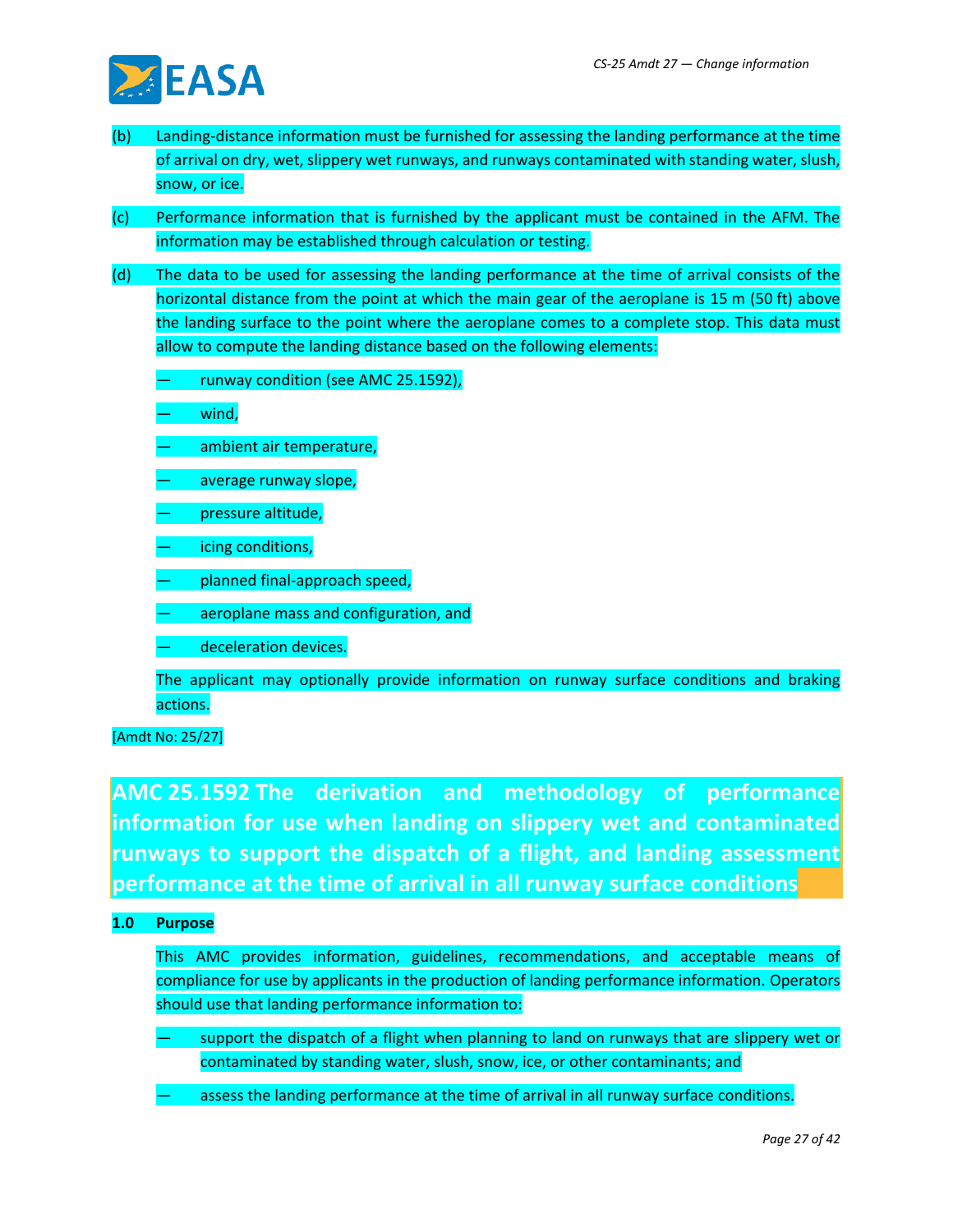

#### **2.0 Applicability of data**

Appropriate landing performance data are required for dispatch and for the time-of-arrival landing performance assessments. As the variables to be considered as well as the ways in which that data is to be used vary, the landing performance data for assessing the landing performance at the time of arrival may be different from the landing performance data that are developed in accordance with CS 25.125 and provided in the aeroplane flight manual (AFM) in accordance with CS 25.1587(b).

DRY AND WET RUNWAYS: this AMC 25.1592 includes the methods for deriving the landing distance on dry and wet runways, which is intended to be used for assessing the landing performance at the time of arrival only. For assessing the preflight landing performance when planning to land on a dry or wet runway, the landing distance established in compliance with CS 25.125 should be used.

SLIPPERY WET AND CONTAMINATED RUNWAYS: the data that is derived in accordance with the method(s) included in this AMC is appropriate for assessing the landing performance at the time of arrival and for dispatch, when planning to land on a slippery wet or contaminated runway surface, provided that CS 25.125(c)(3) and CS 25.125(g) are also complied with.

Aeroplane performance data for contaminated runway conditions, which are produced in accordance with CS 25.1592, should include recommendations for their operational use. Where possible, this operational guidance should be provided by the applicant or its production should be co-ordinated with the applicant to ensure that the information is valid for use.

Operators should carefully and conservatively select the appropriate performance data to use in operations on slippery wet and contaminated runways. They should pay special attention to any contaminant being present in the critical high-speed portion of the runway.

When determining the maximum depth of runway contaminants, the applicant should also consider the maximum depth for which the engine air intakes are shown to be free of hazardous ingestion of water in accordance with CS 25.1091(d)(2).

#### **3.0 Standard assumptions**

The data for assessing the landing performance at the time of arrival should assume the expected landing performance of a trained flight crew of average skill following normal flight procedures. It should take into account the following:

- runway surface conditions/runway condition codes,
- winds,
- temperatures,
- average runway slopes,
- pressure altitudes,
- icing conditions,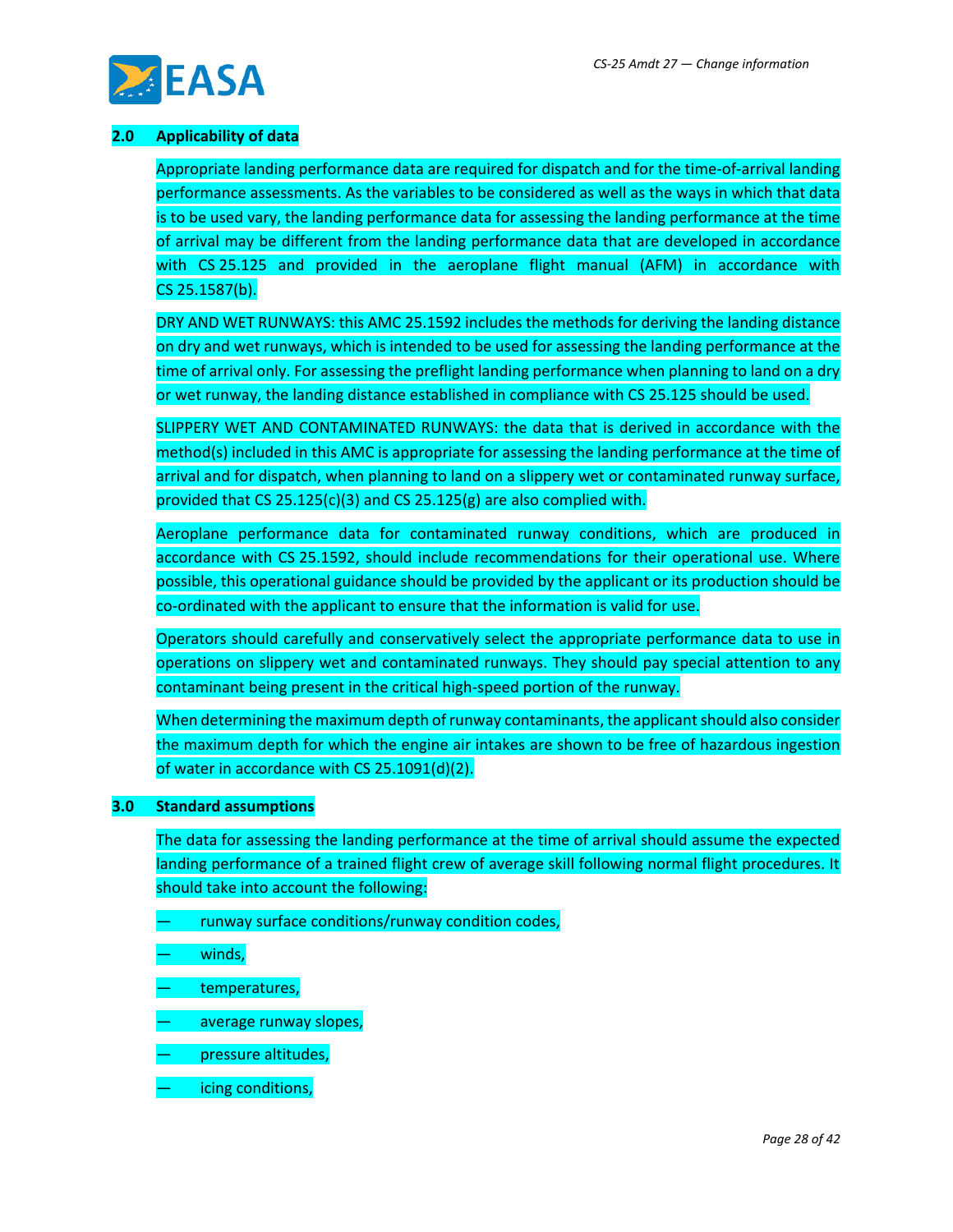

- final-approach speeds,
- aeroplane weight and configuration, and
- deceleration devices used.

As the landing distances defined in CS 25.125, the landing distances to be used for time-of-arrival landing performance assessments are defined as the horizontal distance from the point at which the main gear of the aeroplane is 50 ft above the landing surface to the position where the aeroplane comes to a stop (see Figure 1 below).

#### **4.0 Definitions**

In addition to the terms that are defined in AMC 25.1591, the applicant should consider the following:

#### Runway condition code (RWYCC)

RWYCC is a number that is used in the runway condition report and describes the effect of the runway surface condition(s) on the deceleration performance and lateral control of the aeroplane (see Section 6.2 of this AMC for the classification of runway conditions).

Note: the objective of the RWYCC is to enable the flight crew to calculate the operational performance of the aeroplane. ICAO Doc 9981 'PROCEDURES FOR AIR NAVIGATION SERVICES (PANS) — Aerodromes', 3rd Edition, 2020, describes procedures for determining the RWYCC.

#### **5.0 Assumptions for landing distances**

The applicant should provide landing performance data as RWYCCs for codes six through one within the approved operational envelope for landing. The applicant may decide to provide additional data for fluid contaminants (dry snow, wet snow, slush, and standing water) for the range of depths that are given in Table 2 of Section 7.0 of this AMC.

The applicant does not provide landing performance data for code zero (0) as this code does not represent a performance category. Code 0 is a condition in which flight operations should cease on the runway until the aerodrome improves the braking action.

The applicant should provide the impact of each of the parameters affecting landing distance, taking into account the following:

- approved landing configurations, including Category-III landing guidance, where approved;
- approved deceleration devices (e.g. wheel brakes, speed brakes/spoilers, and thrust reversers);
- pressure altitudes within the approved operational envelope for landing;
- weights up to the maximum take-off weight (MTOW);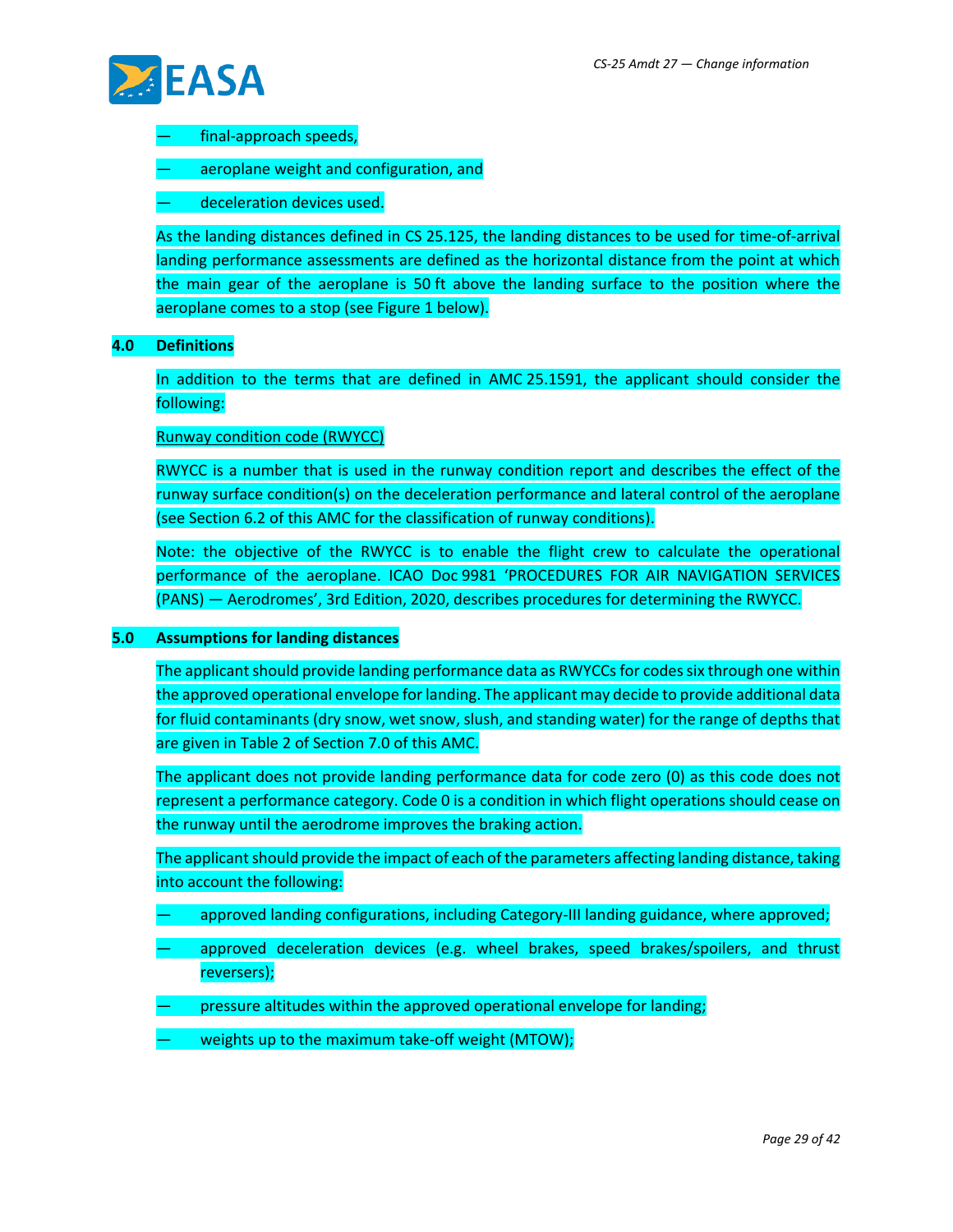

- expected airspeeds at the runway threshold, including speeds up to the maximum recommended final-approach speed, considering possible speed additives for winds and icing conditions;
- temperatures within the approved operational envelope for landing;
- operational correction factors for winds within the established operational limits of the aeroplane for:
	- no more than 50 % of the nominal wind components along the take-off path opposite to the direction of landing; and
	- no less than 150 % of nominal wind components along the take-off path in the direction of landing;
- runway slopes within the approved operational envelope for landing; and
- icing conditions if  $CS$  25.125(a)(2) applies.

**6.0 Derivation of landing distance**

The landing distance consists of three segments:

an airborne segment,

- a transition segment, and
- a final stopping-configuration (full-braking) segment,

as shown in Figure 1.



*Figure 1 — Landing-distance segments*

The applicant should derive the landing distance for assessing the landing performance at dispatch, when planning to land on a dry or wet runway surface, in accordance with CS 25.125.

The applicant should derive the landing distance for assessing the landing performance at dispatch, when planning to land on a contaminated or slippery wet runway surface, in accordance with the method(s) contained in Sections 6 and 7 of this AMC.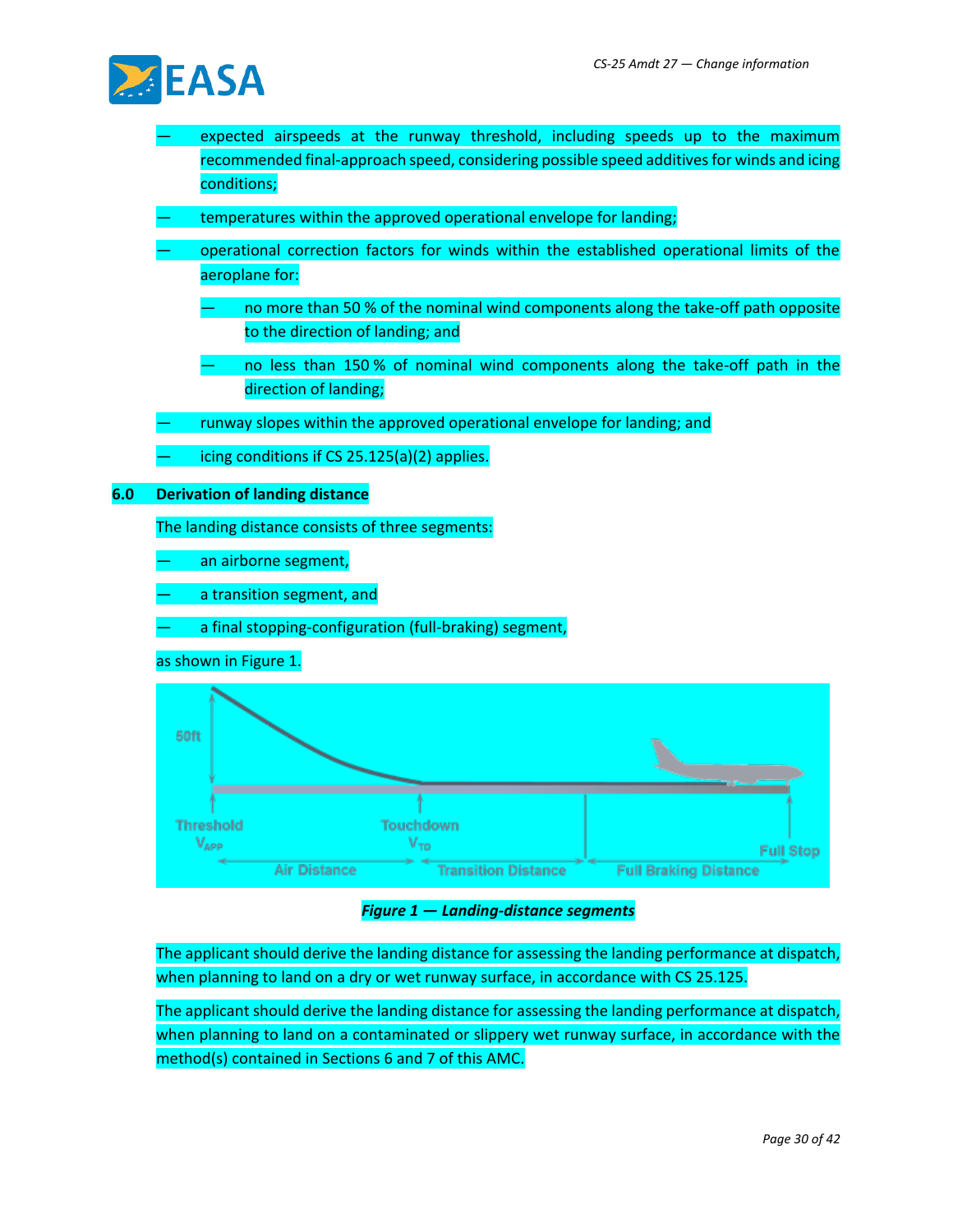

The applicant may analytically derive the landing distance for assessing the landing performance at the time of arrival from the landing performance model that the applicant developed to show compliance with CS 25.125, modified as described in the following sections.

The applicant should make changes in the aeroplane's configuration, speed, power, and thrust that are used to determine the landing distance for assessing the landing performance at the time of arrival using procedures that are established for operation in service. These procedures should:

- be able to be consistently executed in service by flight crews of average skill;
- include safe and reliable methods or devices; and
- allow for any time delays that may reasonably be expected in service (see Section 6.2 below).
- 6.1 Air distance

6.1.1 Default distance allowance

Based on this section, the applicant should establish a distance allowance for the airborne phase, which is appropriate to most aeroplanes and types of approaches.

As shown in Figure 1, 'air distance' is defined as the distance from an aeroplane height of 15 m (50 ft) above the landing surface to the point of the main-gear touchdown. This 'air distance' definition is the same as the one used for compliance with CS 25.125. However, an air distance that is determined under CS 25.125 may not be appropriate for making operational assessments of the landing performance, as it may be shorter than the distance that an average pilot is likely to achieve in normal operation.

The air distance that is used for any landing at any runway is a function of the following variables:

- runway approach guidance;
- runway slope;
- use of any aeroplane features or equipment (e.g. heads-up guidance, auto-flight systems, etc.);
- pilot technique; and
- the inherent flare characteristics of the aeroplane.

Unless the air distance that is used for compliance with CS 25.125 is representative of an average pilot flying in normal operation (see flight test demonstration below), the applicant should analytically determine the air distance that is used for operational assessments of the landing performance as 'the distance that is traversed over a period of 7 sec at a speed of 98 % of the recommended speed above the landing threshold'. The recommended 'speed above the landing threshold' may also be referred to as the 'final-approach speed  $(V_{APP})'$ . The above air distance represents a flare time of 7 sec and a touchdown speed (V<sub>TD</sub>) of 96 % of the  $V_{AP}$ . The  $V_{AP}$  should be consistent with the procedures recommended by the applicant,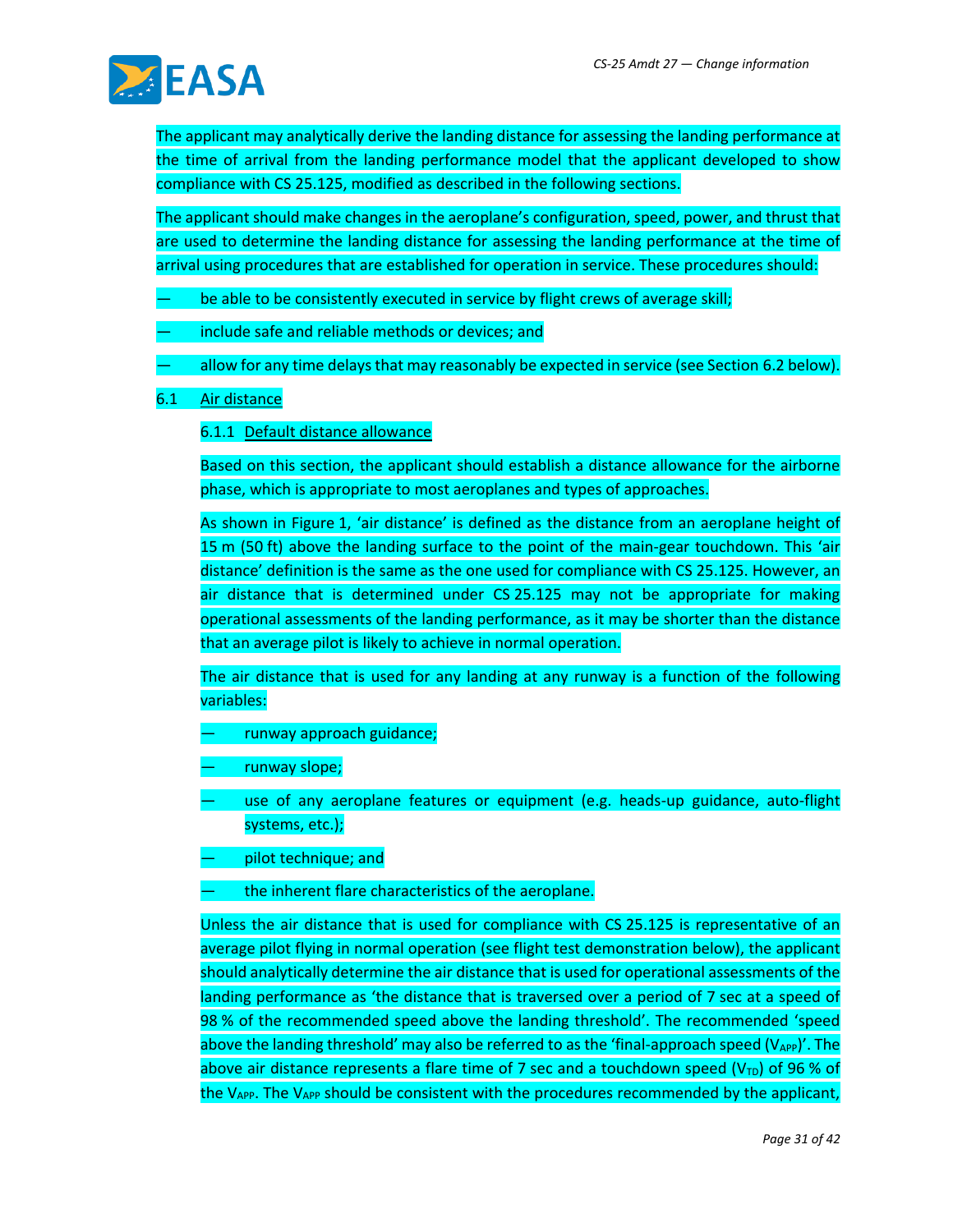

including any speed additives, e.g. those that may be used due to winds or icing conditions. The applicant should also provide the effects of higher speeds, to account for variations that occur in operations or are caused by the operating procedures of individual operators.

If the applicant derives the air distance directly from flight test data instead of using the analytical method described above, the flight test data should meet the following criteria:

- procedures consistent with the applicant's recommended procedures for operation in service should be used; these procedures should address the recommended  $V_{APP}$ , flare initiation height, thrust/power reduction height and technique, and target pitch attitudes;
- at a height of 15 m (50 ft) above the runway surface, the aeroplane should have an airspeed not lower than the recommended  $V_{APP}$ ; and
- the rate of descent at touchdown should be in the range of 0.3-1.2°m/sec (1-4 ft/sec).

If the air distance is based on a time of 7 seconds at a speed of 98 % of the recommended speed above the runway threshold, this air distance is considered valid for downhill runway slopes of up to 2 % in magnitude (no credit should be taken for uphill runway slopes).

#### 6.1.2 Steep-approach landing

The distance allowance described in Section 6.1.1 may not be appropriate for steep approaches. Therefore, this paragraph provides information for determining the air distance at a steep approach using a glide path greater than or equal to 4.5 °.

The applicant determines air distances that are achieved at steep approaches directly from flight tests performed in accordance with CS-25 Appendix Q. The applicant may use those demonstrated air distances for assessing the landing distance at dispatch and at the time of arrival, in lieu of complying with the air distances provided for in Section 6.1.1.

#### 6.2 Transition distance

As shown in Figure 1, 'transition distance' is defined as 'the distance from the point of the main-gear touchdown to the point where all deceleration devices that are used for determining the landing distance are operating. If the air distance is based on a time of 7 sec at a speed of 98 % of the recommended speed above the runway threshold, the speed at the start of the transition segment should be 96 % of the recommended speed above the runway threshold.

The applicant should determine the transition distance based on the recommended procedures for use of the approved means of deceleration, both in terms of sequencing and of cues for initiation. The applicant should also consider reasonably expected time delays.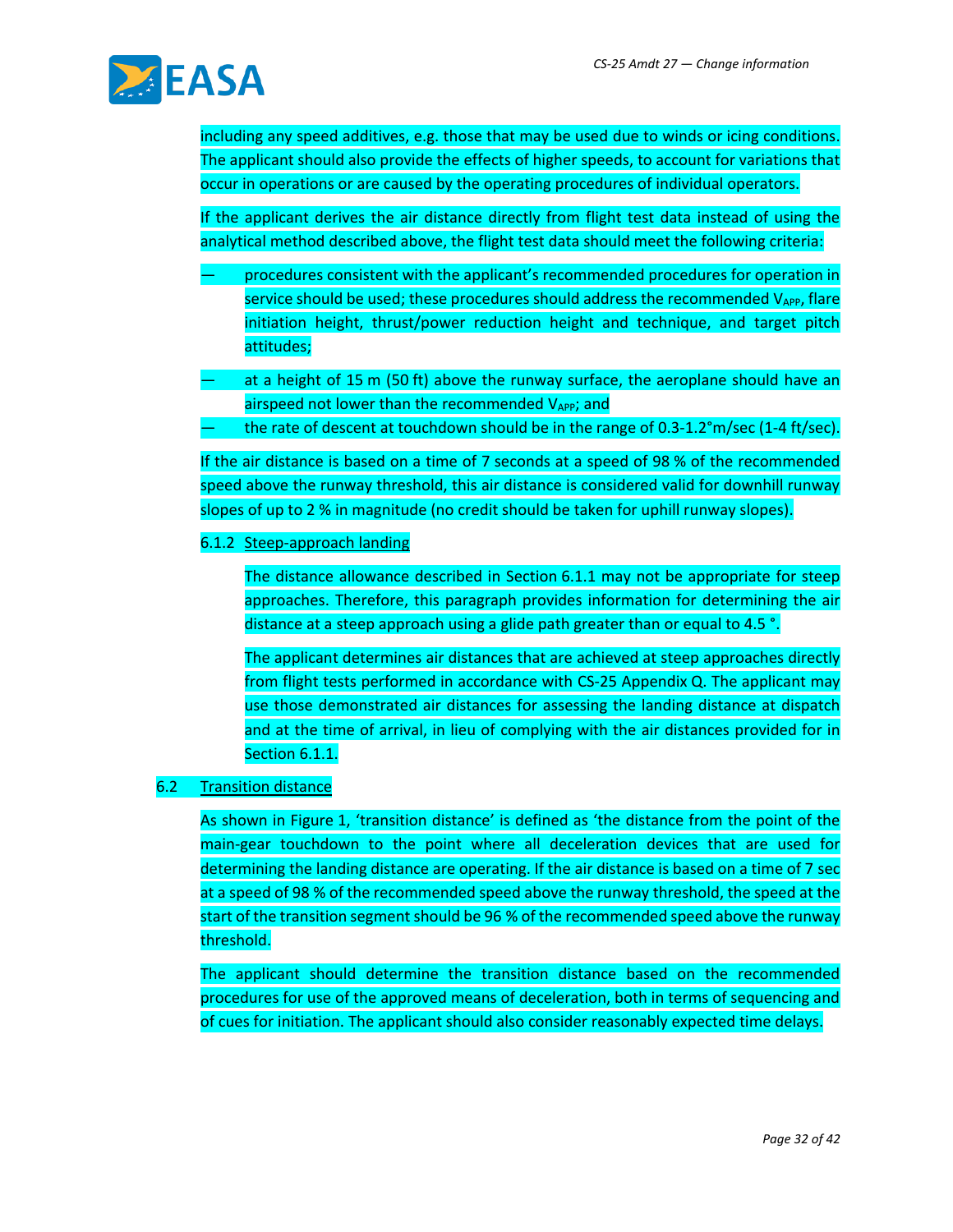

For procedures that call for the initiation of deceleration devices at nose gear touchdown, the minimum time for each pilot action to deploy or activate a deceleration means should be the demonstrated time but no less than 1 second.

For procedures that call for the initiation of deceleration devices prior to nose gear touchdown, the minimum time for each pilot action to deploy or activate a deceleration means should be the demonstrated time plus 1 second.

For automatically deployed or activated deceleration means (e.g. auto-speedbrakes or auto-brakes), the demonstrated time may be used with no added delay.

When determining the distance of the transition segment, as well the speed at the start of the final stopping-configuration segment, the applicant should consider the expected evolution of the braking force that is achieved over the transition distance. The evolution of the braking force should include any differences that may occur for different RWYCCs, e.g. regarding the aeroplane transition to the full-braking configuration (see Table 1 for the wheel-braking coefficient of the full-braking configuration for each runway surface condition and reported RWYCC).

| <b>RWYCC</b> | <b>Runway surface condition</b><br>description                                                                                                                                                                                                                                                                                                  | <b>Wheel-braking coefficient</b>                                                 |
|--------------|-------------------------------------------------------------------------------------------------------------------------------------------------------------------------------------------------------------------------------------------------------------------------------------------------------------------------------------------------|----------------------------------------------------------------------------------|
| 6            | <b>DRY</b>                                                                                                                                                                                                                                                                                                                                      | 90% of the certified value that is used to<br>comply with CS 25.125 <sup>1</sup> |
| 5            | <b>FROST</b><br><b>WET</b> (the runway surface is covered by<br>any visible dampness or water up to,<br>and including, 3 mm deep<br><b>SLUSH</b> (up to, and including, 3 mm<br>deep)<br>DRY SNOW (up to, and including,<br>3 mm deep)<br>WET SNOW (up to, and including,<br>3 mm deep)                                                         | As per the method that is defined in<br>$CS$ 25.109(c)                           |
| 4            | <b>COMPACTED SNOW</b><br>(outside<br>air<br>temperature of less than or equal to<br>$-15 °C/5 °F)$                                                                                                                                                                                                                                              | 0.20 <sup>2</sup>                                                                |
| 3            | <b>WET</b> ('Slippery wet' runway)<br>DRY SNOW (more than 3 mm deep)<br><b>WET SNOW</b> (more than 3 mm deep)<br>DRY SNOW ON TOP OF COMPACTED<br><b>SNOW</b> (of any depth)<br><b>WET SNOW ON TOP OF COMPACTED</b><br><b>SNOW</b> (of any depth)<br><b>COMPACTED</b><br><b>SNOW</b><br>(outside<br>air<br>temperature of more than -15° C/5 °F) | 0.16 <sup>2</sup>                                                                |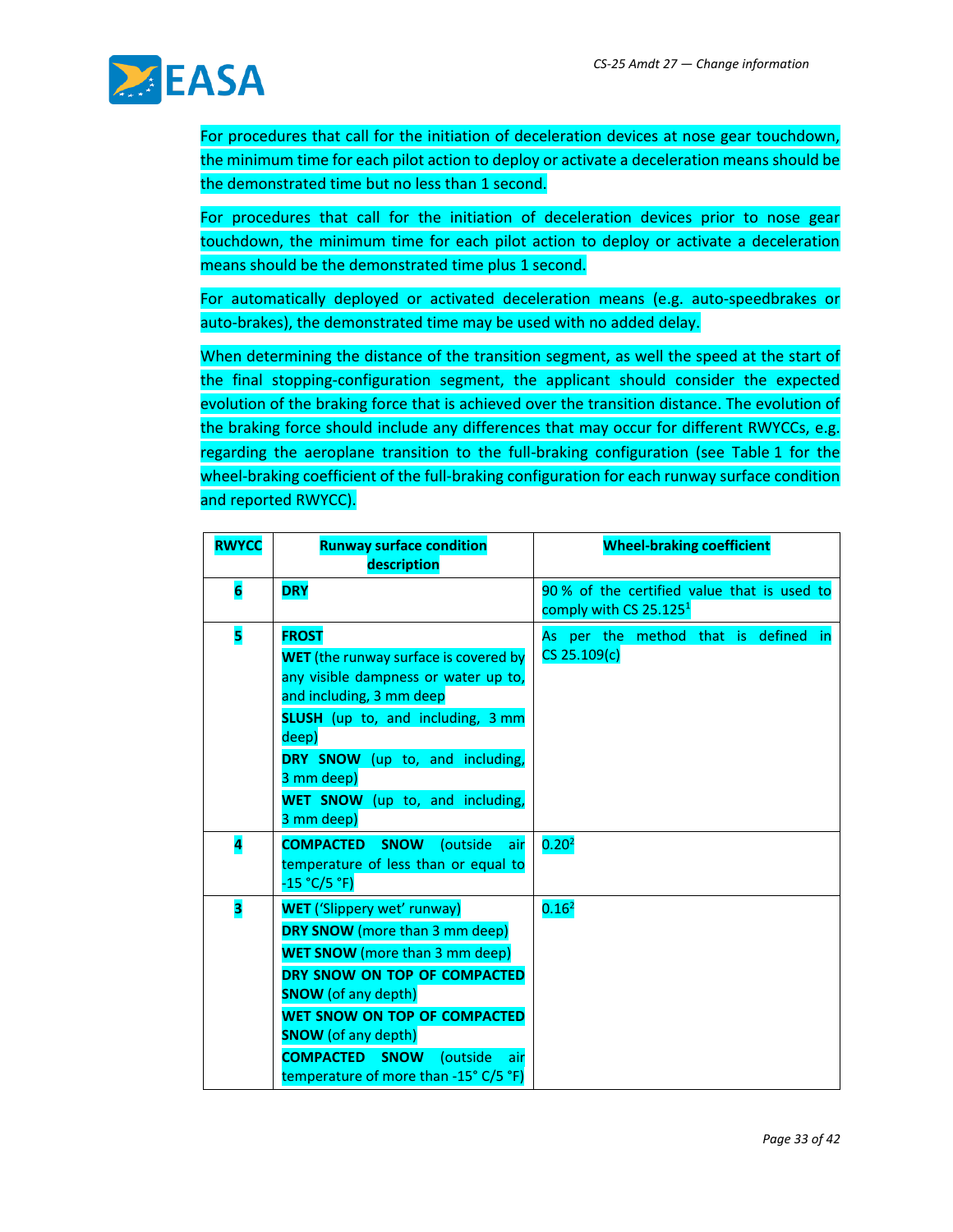

2

| <b>STANDING WATER (more than 3 mm</b><br>deep)<br><b>SLUSH</b> (more than 3 mm deep) | For speeds below 85 % of the aquaplaning<br>(a)<br>speed <sup>3</sup> , 50% of the wheel-braking<br>coefficient that is determined in<br>accordance with CS 25.109(c), but no<br>greater than 0.16 <sup>2</sup> |  |
|--------------------------------------------------------------------------------------|-----------------------------------------------------------------------------------------------------------------------------------------------------------------------------------------------------------------|--|
|                                                                                      | (b) For speeds equal to or higher than 85 %<br>of the aquaplaning speed <sup>3</sup> , 0.05 <sup>2</sup>                                                                                                        |  |
| <b>ICE</b>                                                                           | 0.07 <sup>2</sup>                                                                                                                                                                                               |  |
| <b>WET ICE</b>                                                                       | Not applicable (no operations in 'RWYCC = 0'                                                                                                                                                                    |  |
| WATER ON TOP OF COMPACTED<br><b>SNOW</b>                                             | conditions)                                                                                                                                                                                                     |  |
| DRY SNOW OR WET SNOW ON TOP OF<br><b>ICE</b>                                         |                                                                                                                                                                                                                 |  |

#### *Table 1 — Correlation between wheel-braking coefficient and RWYCC*

- The applicant may use 100 % of the wheel-braking coefficient that is used to comply with CS 25.125 if the testing from which that braking coefficient was derived was conducted on portions of runways with operationally representative amounts of rubber contamination and paint stripes.
- For these wheel-braking coefficients, the applicant should assume a fully modulating anti-skid system. For quasi-modulating systems, the applicant should multiply the listed wheel-braking coefficient by 0.625. For on-off systems, the applicant should multiply the listed wheel-braking coefficient by 0.375. For the classification of anti-skid systems, refer to AMC 25.109(c)(2). The applicant should address aeroplanes without anti-skid systems separately, on a case-by-case basis.
- The aquaplaning speed 'V<sub>P</sub>' may be estimated by solving the equation 'V<sub>P</sub> = 9√P', where 'V<sub>P</sub>' is the ground speed in kt and 'P' is the tyre pressure in lb/in<sup>2</sup>. To estimate the effect of aquaplaning on wheel-to-ground friction, the aquaplaning speed  $(V_P)$  given above should be factored by a coefficient of 0.85.

#### 6.3 Final stopping-configuration distance (Full-braking distance)

As shown in Figure 1, the final stopping-configuration (full-braking) segment begins at the end of the transition segment, where all deceleration devices that are used for determining the landing distance are operating. The full-braking segment ends at the nose gear position where the aeroplane comes to a stop.

The applicant should calculate the final stopping-configuration distance based on the wheel-braking coefficient that is appropriate for the runway surface condition or RWYCC, including the effect of aquaplaning, if applicable. The applicant may use a means other than wheel brakes to determine the landing distances if that means complies with CS 25.109(e) and CS 25.109(f), except for time-of-arrival dry runway landing distances, where the applicant may consider the effects of the available reverse thrust. The applicant may take credit for using a thrust reverser if the design of that reverser fulfils the criteria of AMC 25.109(f), except for the demonstration requirements of Section 6 of this AMC. Using a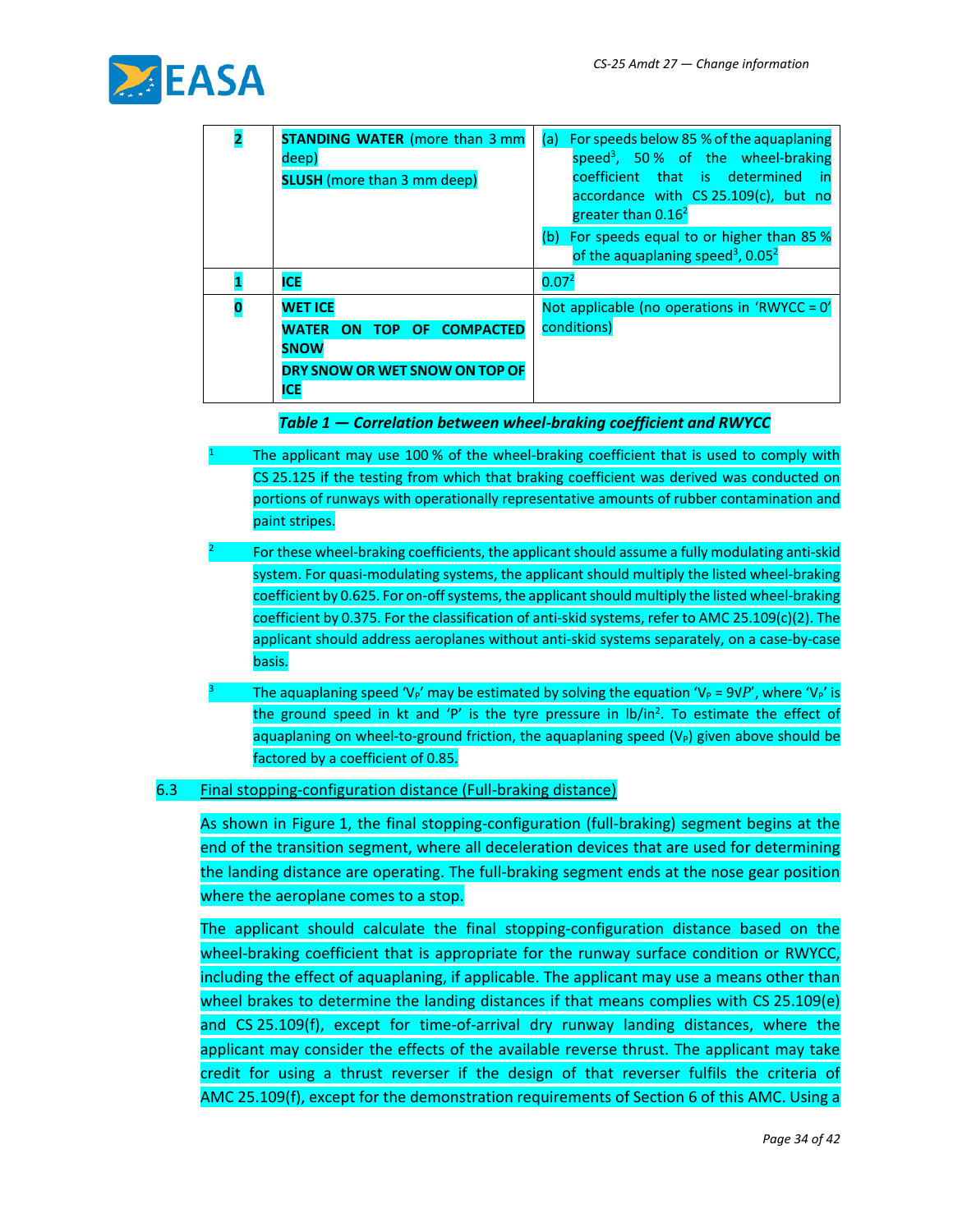

thrust reverser may reduce directional controllability in combinations of crosswinds and low-friction conditions. The applicant should provide to operators recommendations or guidelines for crosswind landings, including the maximum recommended crosswinds, for the RWYCCs for which landing-distance data is provided. The applicant may carry out a suitable simulation to develop these guidelines for operation on contaminated runways (see Section 7 on considering contaminant drag from loose contaminants).

#### 6.4 Landing-distance data for dispatch

For dispatch computation, performance data for landing on a contaminated runway surface may include credit for reverse thrust in compliance with CS 25.125(c)(3) and CS 25.125(g); CS 25.125(g) requires to consider the one-engine-inoperative configuration. The applicant should assume that the engine fails during the landing flare. If this adversely affects the availability of a deceleration device, then the applicant, in compliance with CS 25.125(g), must compare:

- (a) the normal landing distance without engine failure, using the available deceleration means factored by 1.15; and
- (b) the unfactored landing distance, assuming an engine failure in the landing flare and loss of availability of any related deceleration means.

The scheduled landing distance is the longer between (a) and (b) above. Such distance is the minimum landing distance that already includes an operational factor of 1.15.

6.5 Time-of-arrival landing distance

For time-of-arrival landing distances, CS 25.125(g) does not need to be applied.

#### **7.0 Contaminant drag — standing water, slush, wet snow**

Loose contaminants result in additional contaminant drag due to the combination of the following:

- the aeroplane tyres displace the contaminant; and
- the contaminant spray is impinged upon the airframe.

Such contaminant drag is an additional force that helps decelerate the aeroplane, thusreducing the distance needed to stop the aeroplane. As the contaminant drag increases with the contaminant depth, the deeper the contaminant is, the shorter the stopping distance will be. However, the actual contaminant depth may be less than the reported depth for the following reasons:

- contaminant depths are reported in runway surface condition reports using specific depth increments;
- the procedure for reporting contaminant depths is to report the highest depth of the contaminant along the reported portion of the runway surface; contaminant depths, however, may not be uniform over the whole runway surface (or reported portion of the runway surface), therefore, areas of lower contaminant depth are likely;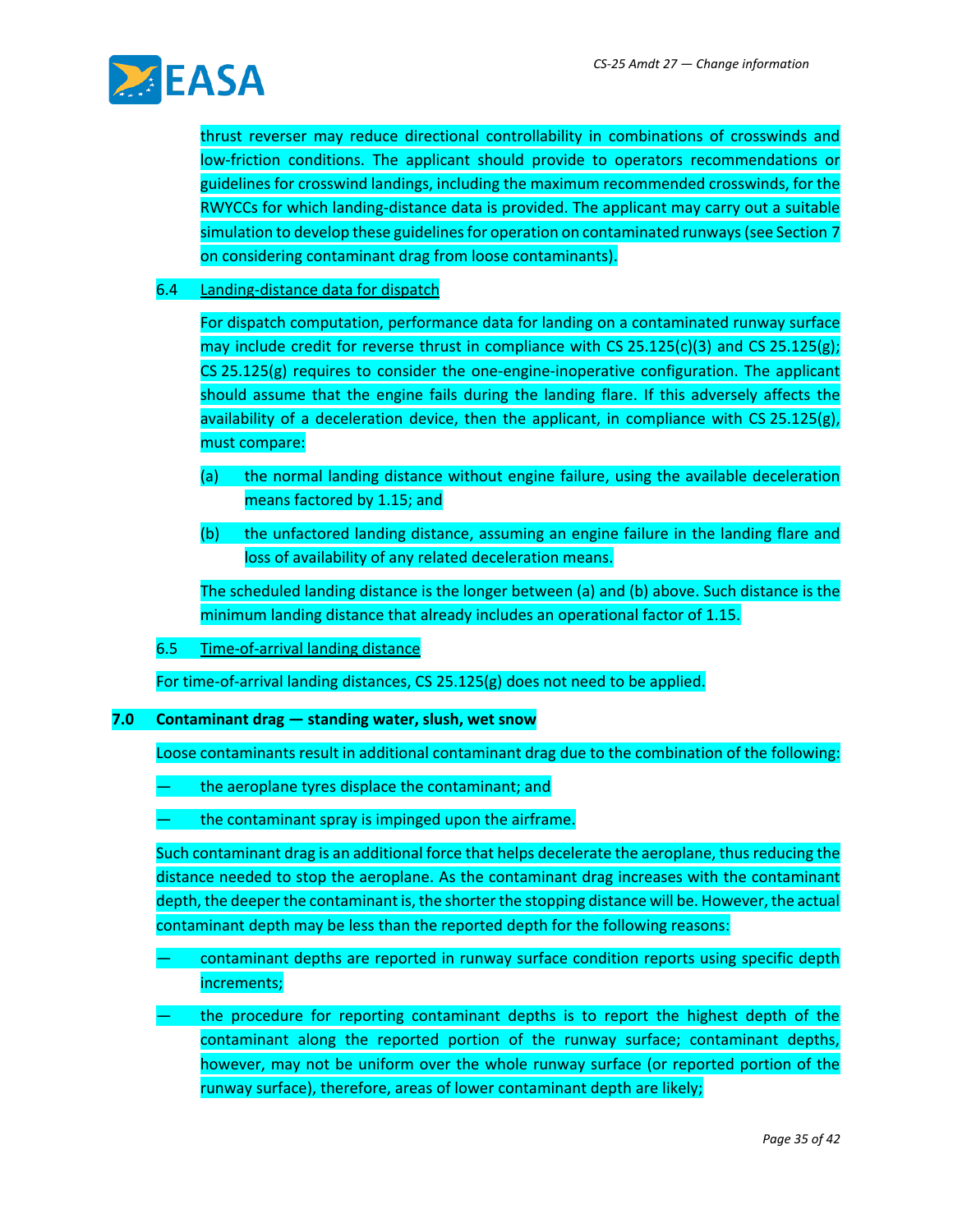

- in a stable weather environment (the contaminant is not replenished on the runway), the contaminant depth is likely to decrease as successive aeroplanes use the runway displacing the contaminant; and
- contaminated conditions are reported starting from 25 % coverage in each runway third; the total coverage of the runway with significant depths of contaminant may thus be less than 10 % of the entire runway surface.

If the actual contaminant depth is lower than the reported value, using the reported value to determine the contaminant drag will result in a higher drag level than the actual one, leading to an optimistic prediction of the stopping distance. Therefore, it is recommended not to include the effect of contaminant drag when calculating the landing distances for assessing the landing performance at the time of arrival. However, if the effect of contaminant drag is included, the applicant should limit it to no more than the drag resulting from 50 % of the reported depth.

If the effect of contaminant depth is included in the landing-distance data, the applicant should provide data for up to the maximum depth of each runway contaminant, for which landing operations are permitted. When determining the maximum depth of runway contaminants, the applicant may need to consider the maximum depth for which the engine air intakes are shown to be free of hazardous ingestion of water in accordance with CS 25.1091(d)(2).

If the effect of contaminant depth is included in the landing distance data, then the applicant should provide data for the specific gravities as shown in Table 2:

| <b>Loose contaminant</b> | <b>Specific gravity</b> |
|--------------------------|-------------------------|
| <b>Standing water</b>    | $1.0\,$                 |
| <b>Slush</b>             | 0.85                    |
| Dry snow                 | 0.2                     |
| <b>Wet snow</b>          | 0.5                     |

*Table 2 — Specific gravity of loose contaminants*

For the method of determining the contaminant drag, refer to AMC 25.1591.

#### **8.0 Presentation of supplementary performance information**

#### 8.1 General

The applicant should include in the performance information for dry, wet, slippery wet, and contaminated runways, derived in accordance with Sections 5.0-7.0 of this AMC, the following statements or equivalent ones:

— operation on runways that are contaminated with water, slush, snow, ice, or other contaminants implies uncertainties regarding runway friction and contaminant drag; therefore, the achievable performance and control of the aeroplane during landing are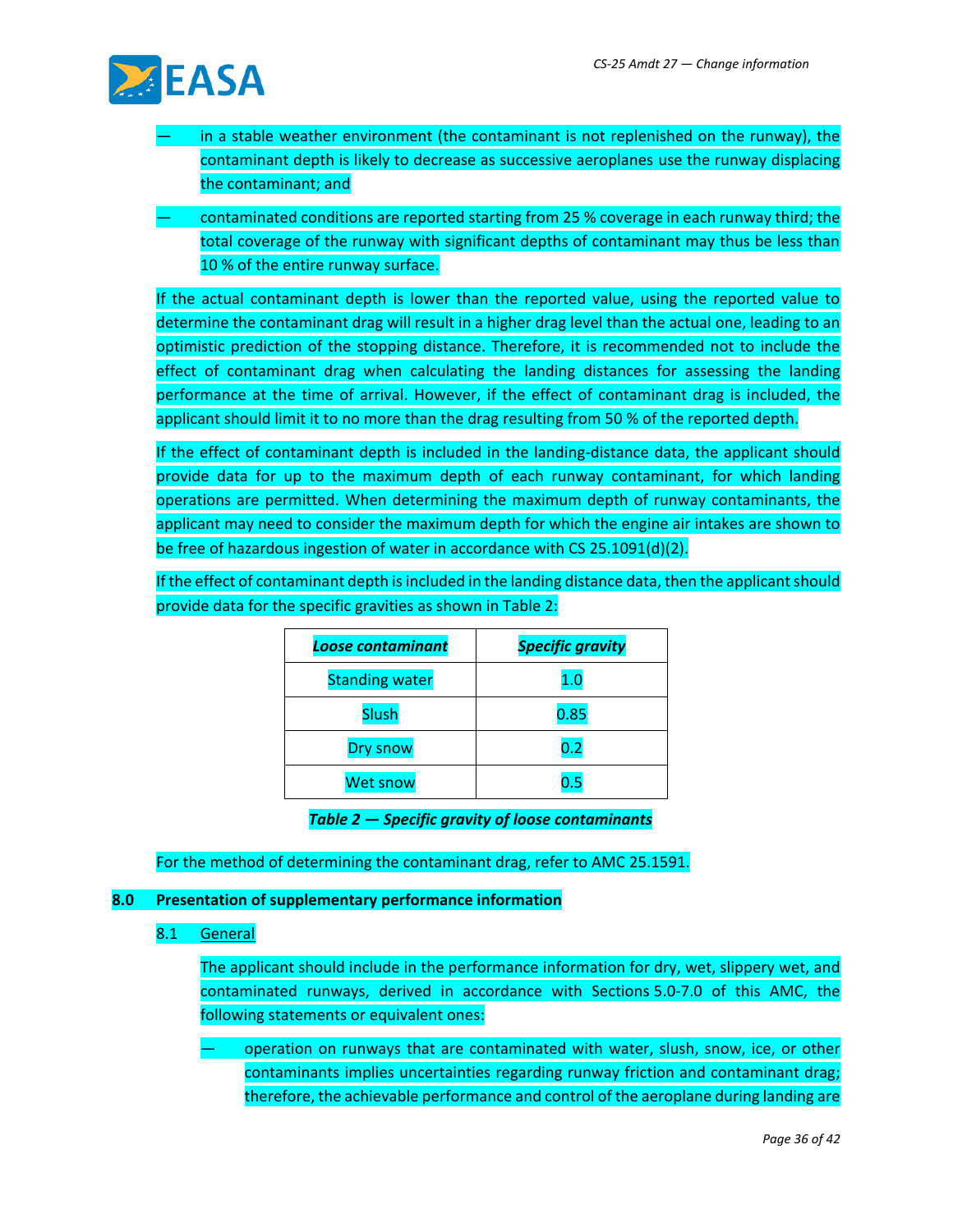

also uncertain as the actual conditions may not completely match the assumptions on which the performance information was based; where possible, every effort should be made to ensure that the runway surface is cleared of significant contamination;

- the performance information has been established with the assumption that any runway contaminant is of uniform depth and density; and
- ground handling characteristics on contaminated runways should not be considered equivalent to those that may be achieved on dry or wet runways, in particular following an engine failure, in presence of crosswinds, or when using reverse thrust.

#### 8.2 Procedures

In addition to performance information for operating on contaminated runways, the applicant should include in the AFM recommended procedures associated with this performance information if such procedures are specific to the aeroplane. The applicant should also include in the AFM changes in other procedures, e.g. reference to crosswinds, to adapt them to the operation of the aeroplane on a contaminated runway.

#### 8.3 Landing data

The applicant should present landing data:

- either as separate data appropriate to a defined runway contaminant; or
- as incremental data based on the dry or wet runway information in the AFM.

The applicant should also include information on the use of speeds higher than the reference landing speed ( $V_{REF}$ ) on landing, i.e. speeds up to the maximum recommended approach speed in addition to the  $V_{REF}$ , as well as on the related distances. The applicant should present the landing distance either directly or along with the factors that are required by the applicable air operations regulations, including a clear explanation, where appropriate.

Where the applicant provides data for a range of contaminant depths, e.g. greater than 3, 6, 9, 12, or 15 mm, then the AFM should clearly indicate how to define data for contaminant depths within the range of the contaminant depths provided.

When for at least one runway condition, the landing distances to be used at the time of dispatch are defined by the unfactored distance that is determined with one engine assumed to be failing in the flare, the applicant should present all landing distances at the time of dispatch as factored distances in the AFM. The AFM should clearly state this to avoid double application of operational factors.

#### The AFM should provide:

- (a) definitions of runway surface conditions;
- (b) the performance data for operations on contaminated runways;
- (c) landing distances on contaminated runways;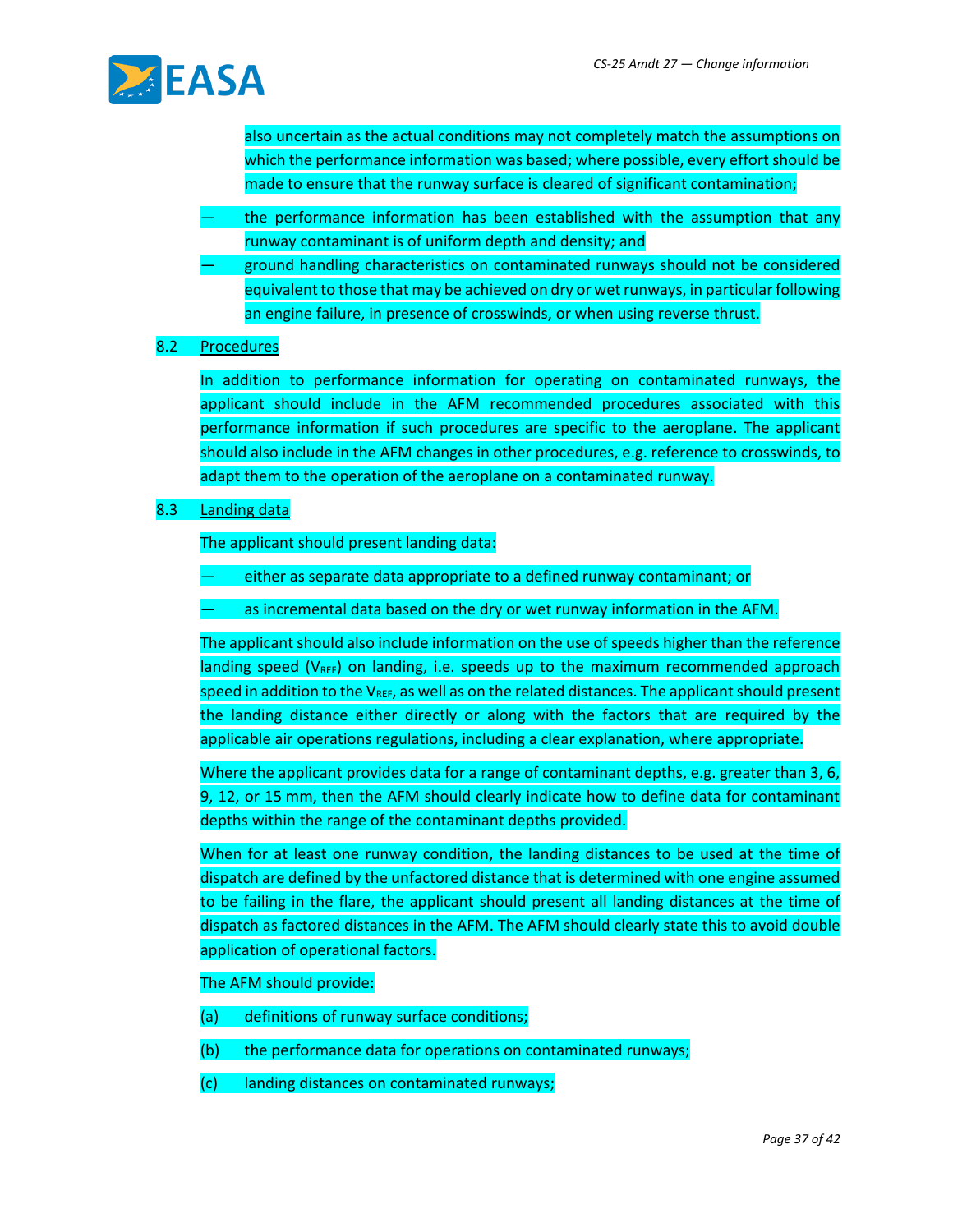

#### (d) data with no reverse thrust credit to:

- (1) cover operational restrictions on the use of reversers; and
- (2) make flight crew aware of the importance of reverser selection on contaminated runways;
- (e) the procedures and assumptions that are used to develop the performance data; and
- (f) the appropriate statements as per Section 8.1 of this AMC.

The applicant should provide instructions on the use of the data in the appropriate operational documentation.

#### **9.0 References**

Federal Aviation Administration (FAA) Advisory Circular (AC) 25-32, 'Landing Performance Data for Timeof-Arrival Landing Performance Assessments', 22 December 2015.

[Amdt No: 25/27]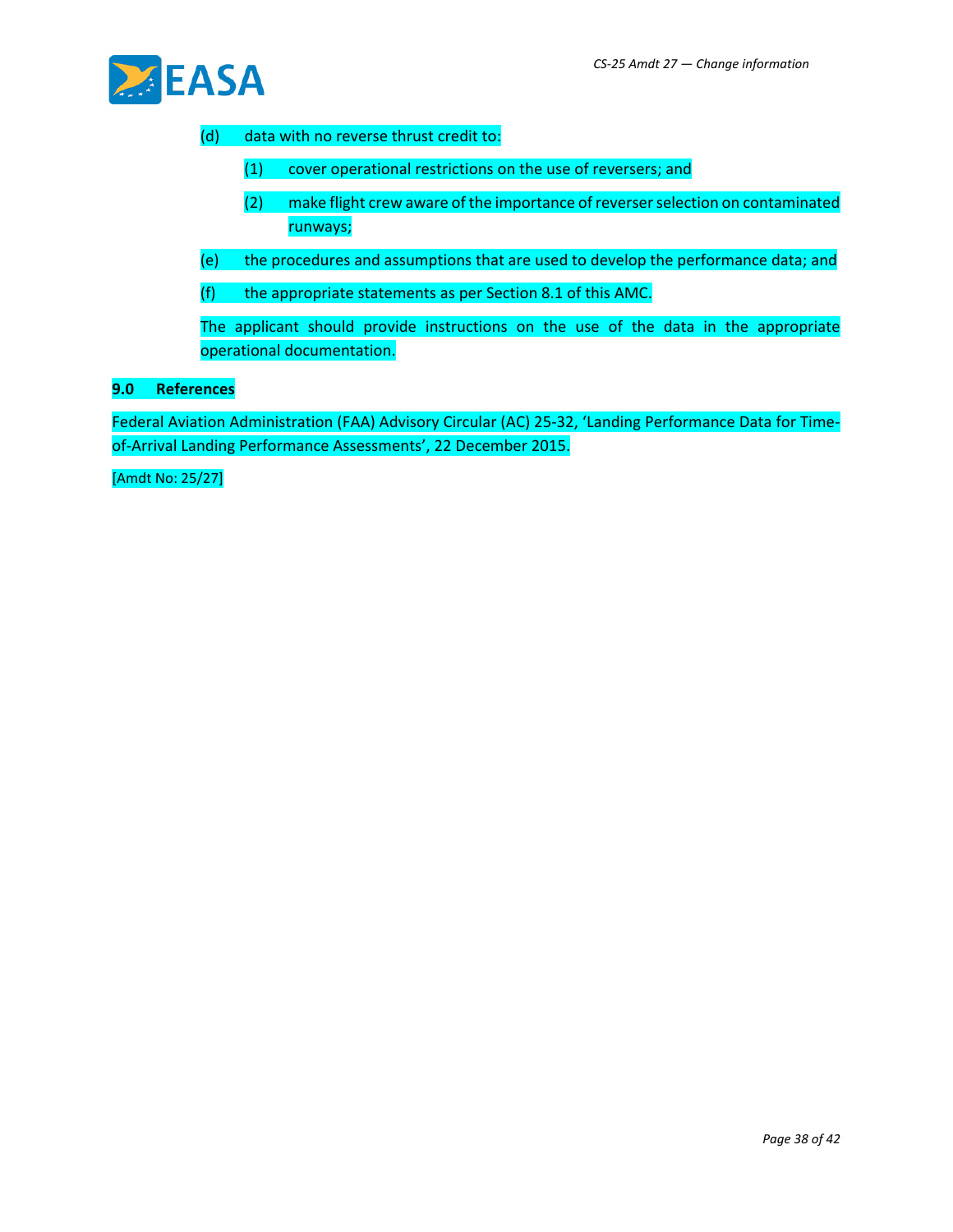

## **SUBPART H — ELECTRICAL WIRING INTERCONNECTION SYSTEMS**

## **AMC 25 Subpart H Correlation with previous amendment of CS-25**

[…]

| Subpart H paragraph                                                   | Subparagraph                | Based on previous CS-25 paragraph |
|-----------------------------------------------------------------------|-----------------------------|-----------------------------------|
| $[]$                                                                  | $[]$                        | $[]$                              |
|                                                                       | $[]$<br>(b)(3)              | $[]$<br>CS 25.8855                |
|                                                                       | (b)(4)                      | CS 25.981857                      |
|                                                                       | (b)(5)                      | CS 25.1165858                     |
|                                                                       | (b)(6)                      | CS 25.1203981                     |
|                                                                       | (b)(7)                      | CS 25.1303(b) 1165                |
|                                                                       | (b)(8)                      | CS 25.13101203                    |
| CS 25.1705                                                            | (b)(9)                      | CS 25.13161303(b)                 |
|                                                                       | (b)(10)                     | CS 25.1331(a)(2)1310              |
| Systems and functions; EWIS                                           | (b)(11)                     | CS 25.13514316                    |
|                                                                       | (b)(12)                     | CS 25.13554331(a)(2)              |
|                                                                       | (b)(13)                     | CS 25.13601351                    |
|                                                                       | (b)(14)                     | CS 25.13624355                    |
|                                                                       | (b)(15)                     | CS 25.13654360                    |
|                                                                       | (b)(16)                     | CS 25.1431(c) & (d) 1362          |
|                                                                       | (b)(17)                     | CS-25.1365                        |
|                                                                       | $\left(\frac{b}{18}\right)$ | $CS$ 25.1431(c) & (d)             |
| $[]$                                                                  | $[]$                        | $[]$                              |
| CS 25.1709                                                            | $(a)(1)$ $(1)$              | CS 25.1309(b)(1)                  |
| System safety; EWIS                                                   | $(a)(2)$ $(4)$ $(iii)$      | CS 25.1309(b)(1)                  |
|                                                                       | (b)(2)                      | CS 25.1309(b)(2)                  |
| $[ \ldots ]$                                                          | $[]$                        | $[]$                              |
|                                                                       | $[]$                        | $[]$                              |
|                                                                       | (b)                         | CS 25.1353(e) none                |
|                                                                       | (b)(12)                     | $CS$ -25.1331(a)(2)               |
|                                                                       | (b)(13)                     | CS 25.1351                        |
| CS 25.1715                                                            | (b)(14)                     | CS-25.1355                        |
| Electrical bonding and protection<br>against static electricity; EWIS | $\left(\frac{b}{15}\right)$ | CS-25.1360                        |
|                                                                       | (b)(16)                     | CS-25.1362                        |
|                                                                       | (b)(17)                     | CS 25.1365                        |
|                                                                       | $\left(\frac{b}{18}\right)$ | $C5 - 25 - 1431(c)$               |
|                                                                       |                             | $C5 - 25.1431(d)$                 |
| $[]$                                                                  | $[\ldots]$                  | $[]$                              |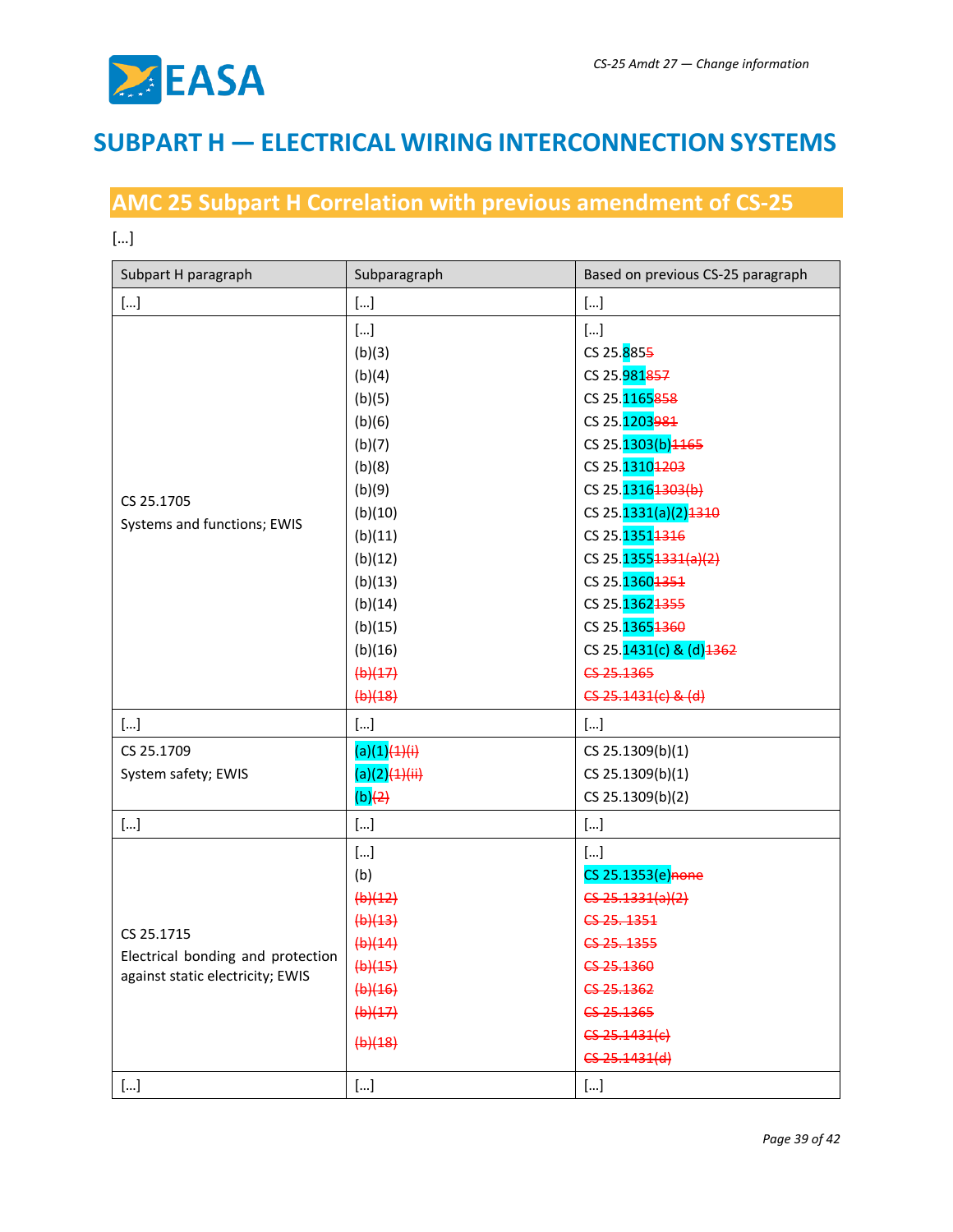

[…] [Amdt No: 25/5]

[Amdt No: 25/27]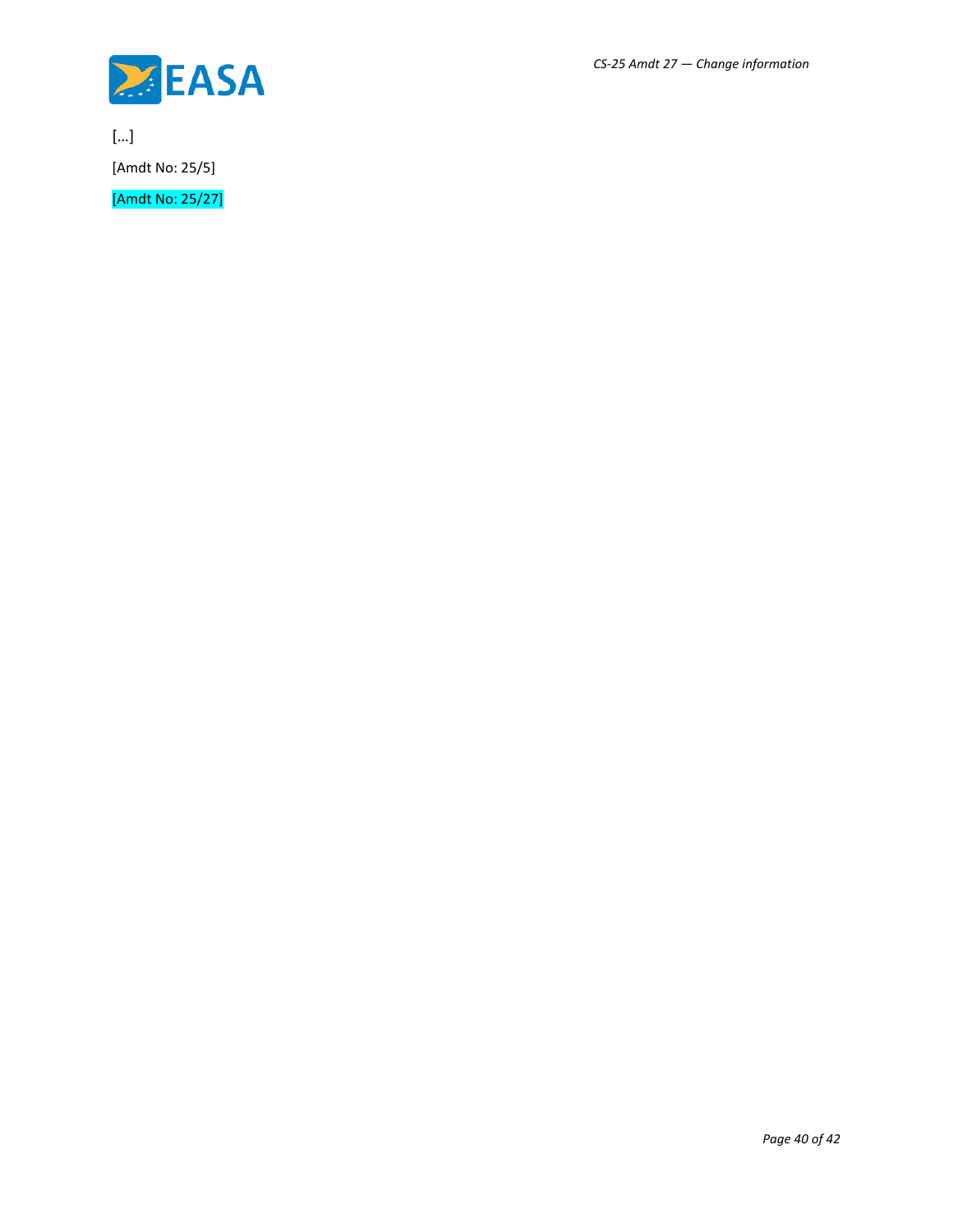

## **GENERAL ACCEPTABLE MEANS OF COMPLIANCE (AMC)**

#### […]

## **AMC 25-13 Reduced aAnd dDerated tTake-oOff tThrust (pPower) pProcedures**

#### […]

- 4 *Definitions*
	- […]
	- d. A 'wet runway' is one that is neither dry nor contaminated whose surface is covered by any visible dampness or water up to, and including, 3 mm deep within the intended area of use.
	- e. A contaminated runway is a runway where more than 25% of the required field length, within the width being used, is covered by standing water or slush more than 3·2 mm (0·125 inch) deep, or that has an accumulation of snow or ice. However, in certain other situations it may be appropriate to consider the runway contaminated. For example, if the section of the runway surface that is covered with standing water or slush is located where rotation and lift-off will occur, or during the high speed part of the take-off roll, the retardation effect will be far more significant than if it were encountered early in the take-off while at low speed. In this situation, the runway might better be considered 'contaminated' rather than 'wet'.a runway where a significant portion of the runway surface area (whether in isolated areas or not) within the length and width being used is covered by one or more of the following substances:
		- compacted snow,
		- dry snow more than 3 mm deep,
		- heavy frost,
		- ice,
		- slush more than 3 mm deep,
		- standing water more than 3 mm deep, and
		- wet snow more than 3 mm deep.
		- For the definitions of the contaminants, refer to Section 4 of AMC 25.1591.
	- f. A 'slippery wet runway' is a wet runway where the surface friction characteristics on a significant portion of the runway have been determined to be degraded.